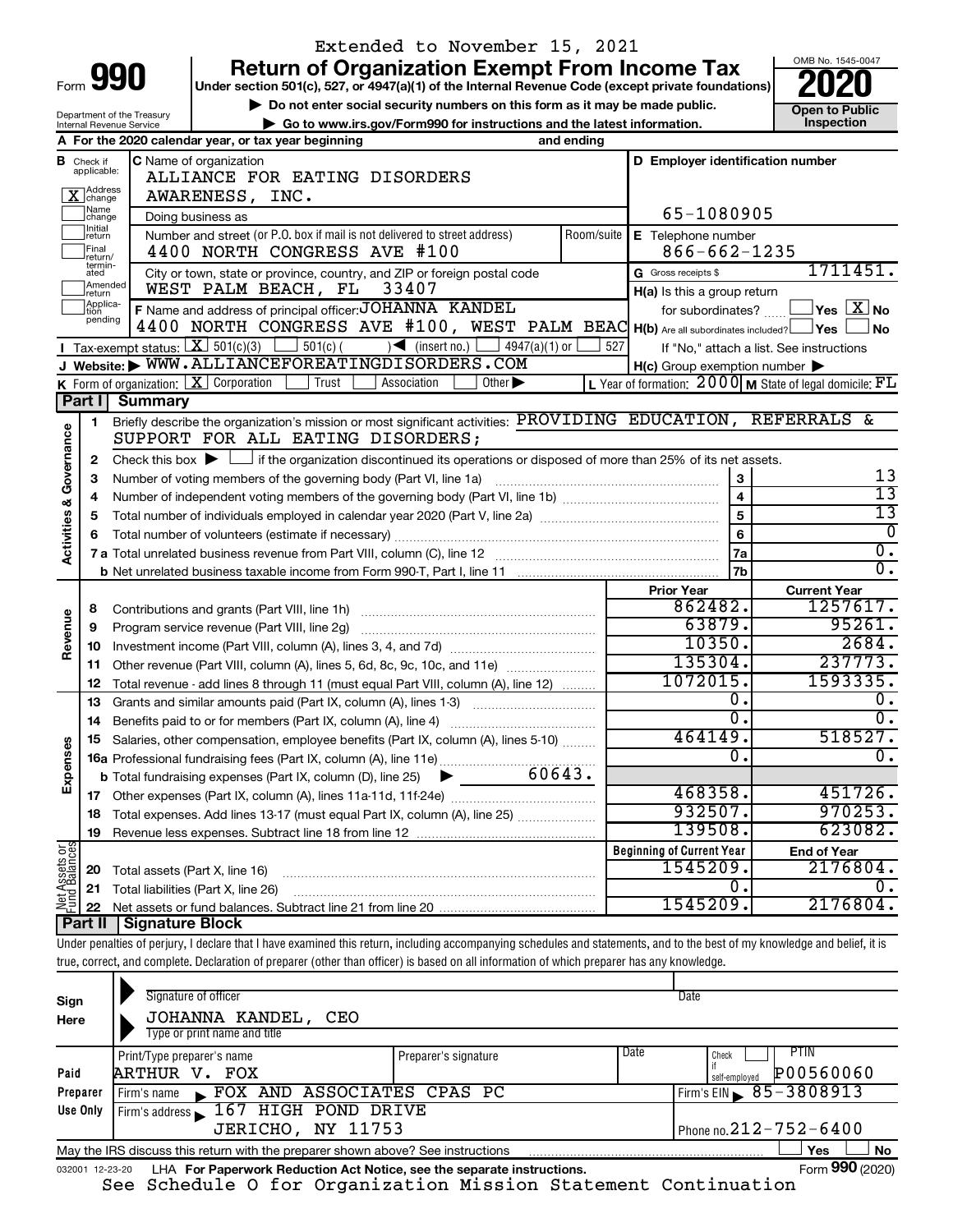|              |                                                                                                                                              | ALLIANCE FOR EATING DISORDERS  |                        |            |               |                                                |
|--------------|----------------------------------------------------------------------------------------------------------------------------------------------|--------------------------------|------------------------|------------|---------------|------------------------------------------------|
|              | Form 990 (2020)<br>Part III   Statement of Program Service Accomplishments                                                                   | AWARENESS, INC.                |                        |            | 65-1080905    | Page 2                                         |
|              |                                                                                                                                              |                                |                        |            |               |                                                |
| $\mathbf 1$  | Briefly describe the organization's mission:                                                                                                 |                                |                        |            |               |                                                |
|              | THE ALLIANCE FOR EATING DISORDERS AWARENESS IS THE LEADING NATIONAL                                                                          |                                |                        |            |               |                                                |
|              | NON PROFIT PROVIDING EDUCATION REFERRALS AND SUPPORT FOR ALL EDS.                                                                            |                                |                        |            |               |                                                |
|              |                                                                                                                                              |                                |                        |            |               |                                                |
| $\mathbf{2}$ | Did the organization undertake any significant program services during the year which were not listed on the                                 |                                |                        |            |               |                                                |
|              | prior Form 990 or 990-EZ?                                                                                                                    |                                |                        |            |               | $\overline{\ }$ Yes $\overline{\ \ \ }$ No     |
|              | If "Yes," describe these new services on Schedule O.                                                                                         |                                |                        |            |               |                                                |
| 3            | Did the organization cease conducting, or make significant changes in how it conducts, any program services?                                 |                                |                        |            |               | $\overline{\ }$ Yes $\overline{\ \text{X}}$ No |
|              | If "Yes," describe these changes on Schedule O.                                                                                              |                                |                        |            |               |                                                |
| 4            | Describe the organization's program service accomplishments for each of its three largest program services, as measured by expenses.         |                                |                        |            |               |                                                |
|              | Section 501(c)(3) and 501(c)(4) organizations are required to report the amount of grants and allocations to others, the total expenses, and |                                |                        |            |               |                                                |
|              | revenue, if any, for each program service reported.                                                                                          |                                |                        |            |               |                                                |
| 4a           | ) (Expenses \$<br>(Code:<br>OUTREACH, EDUCATION, SUPPORT AND EARLY INTERVENTION OF EATING DISORDERS                                          | 747878. including grants of \$ |                        |            | ) (Revenue \$ | 98785.                                         |
|              |                                                                                                                                              |                                |                        |            |               |                                                |
|              |                                                                                                                                              |                                |                        |            |               |                                                |
|              |                                                                                                                                              |                                |                        |            |               |                                                |
|              |                                                                                                                                              |                                |                        |            |               |                                                |
|              |                                                                                                                                              |                                |                        |            |               |                                                |
|              |                                                                                                                                              |                                |                        |            |               |                                                |
|              |                                                                                                                                              |                                |                        |            |               |                                                |
|              |                                                                                                                                              |                                |                        |            |               |                                                |
|              |                                                                                                                                              |                                |                        |            |               |                                                |
|              |                                                                                                                                              |                                |                        |            |               |                                                |
|              |                                                                                                                                              |                                |                        |            |               |                                                |
| 4b           |                                                                                                                                              |                                |                        |            |               |                                                |
|              |                                                                                                                                              |                                |                        |            |               |                                                |
|              |                                                                                                                                              |                                |                        |            |               |                                                |
|              |                                                                                                                                              |                                |                        |            |               |                                                |
|              |                                                                                                                                              |                                |                        |            |               |                                                |
|              |                                                                                                                                              |                                |                        |            |               |                                                |
|              |                                                                                                                                              |                                |                        |            |               |                                                |
|              |                                                                                                                                              |                                |                        |            |               |                                                |
|              |                                                                                                                                              |                                |                        |            |               |                                                |
|              |                                                                                                                                              |                                |                        |            |               |                                                |
|              |                                                                                                                                              |                                |                        |            |               |                                                |
|              |                                                                                                                                              |                                |                        |            |               |                                                |
| 4c           | (Code:<br>) (Expenses \$                                                                                                                     |                                | including grants of \$ |            | ) (Revenue \$ |                                                |
|              |                                                                                                                                              |                                |                        |            |               |                                                |
|              |                                                                                                                                              |                                |                        |            |               |                                                |
|              |                                                                                                                                              |                                |                        |            |               |                                                |
|              |                                                                                                                                              |                                |                        |            |               |                                                |
|              |                                                                                                                                              |                                |                        |            |               |                                                |
|              |                                                                                                                                              |                                |                        |            |               |                                                |
|              |                                                                                                                                              |                                |                        |            |               |                                                |
|              |                                                                                                                                              |                                |                        |            |               |                                                |
|              |                                                                                                                                              |                                |                        |            |               |                                                |
|              |                                                                                                                                              |                                |                        |            |               |                                                |
| 4d           | Other program services (Describe on Schedule O.)                                                                                             |                                |                        |            |               |                                                |
|              | (Expenses \$                                                                                                                                 | including grants of \$         |                        | Revenue \$ |               |                                                |
| 4e           | Total program service expenses                                                                                                               |                                | 747878.                |            |               |                                                |
|              |                                                                                                                                              |                                |                        |            |               | Form 990 (2020)                                |
|              | 032002 12-23-20                                                                                                                              |                                |                        |            |               |                                                |
|              |                                                                                                                                              |                                | 3                      |            |               |                                                |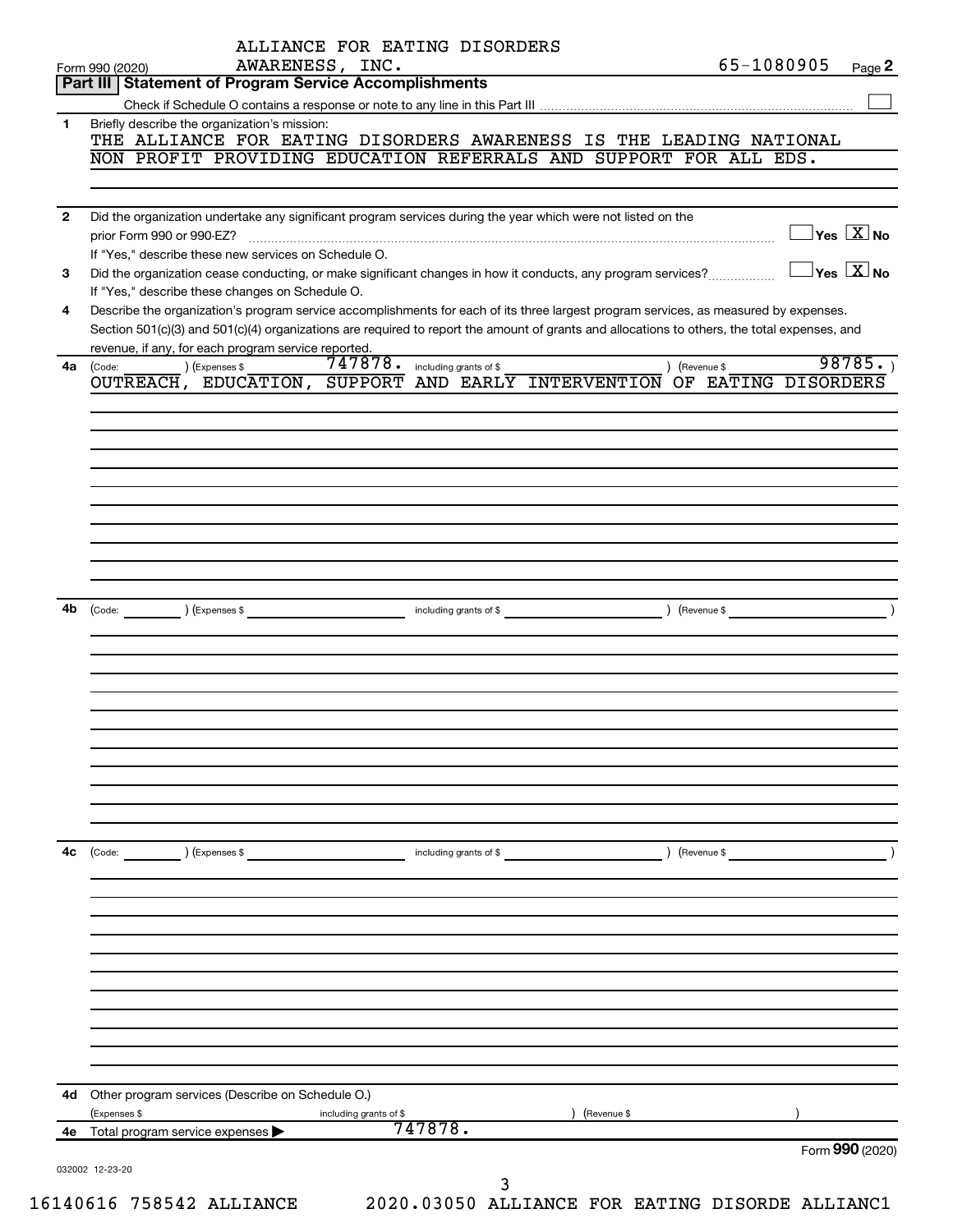AWARENESS, INC.

**Part IV Checklist of Required Schedules**

| Form 990 (2020) | INC.<br><b>AWARENESS</b> | .080905<br>. U O U<br>- O - | Page $3$ |
|-----------------|--------------------------|-----------------------------|----------|
|-----------------|--------------------------|-----------------------------|----------|

|     |                                                                                                                                                                                                                                               |                 | Yes                   | No                      |
|-----|-----------------------------------------------------------------------------------------------------------------------------------------------------------------------------------------------------------------------------------------------|-----------------|-----------------------|-------------------------|
| 1   | Is the organization described in section 501(c)(3) or 4947(a)(1) (other than a private foundation)?                                                                                                                                           |                 |                       |                         |
|     | If "Yes," complete Schedule A                                                                                                                                                                                                                 | 1               | X                     |                         |
| 2   |                                                                                                                                                                                                                                               | $\overline{2}$  | $\overline{\text{x}}$ |                         |
| 3   | Did the organization engage in direct or indirect political campaign activities on behalf of or in opposition to candidates for                                                                                                               |                 |                       |                         |
|     |                                                                                                                                                                                                                                               | 3               |                       | х                       |
| 4   | Section 501(c)(3) organizations. Did the organization engage in lobbying activities, or have a section 501(h) election in effect                                                                                                              |                 |                       |                         |
|     |                                                                                                                                                                                                                                               | 4               |                       | х                       |
| 5   | Is the organization a section 501(c)(4), 501(c)(5), or 501(c)(6) organization that receives membership dues, assessments, or                                                                                                                  |                 |                       |                         |
|     |                                                                                                                                                                                                                                               | 5               |                       | х                       |
| 6   | Did the organization maintain any donor advised funds or any similar funds or accounts for which donors have the right to                                                                                                                     |                 |                       |                         |
|     | provide advice on the distribution or investment of amounts in such funds or accounts? If "Yes," complete Schedule D, Part I                                                                                                                  | 6               |                       | х                       |
| 7   | Did the organization receive or hold a conservation easement, including easements to preserve open space,                                                                                                                                     |                 |                       |                         |
|     |                                                                                                                                                                                                                                               | $\overline{7}$  |                       | х                       |
| 8   | Did the organization maintain collections of works of art, historical treasures, or other similar assets? If "Yes," complete                                                                                                                  |                 |                       |                         |
|     | Schedule D, Part III <b>Marting Community</b> Construction of the University Construction of the University Construction of the University Office O, Part III <b>Construction</b> of the University Office O, Part III <b>Construction</b> of | 8               |                       | х                       |
| 9   | Did the organization report an amount in Part X, line 21, for escrow or custodial account liability, serve as a custodian for                                                                                                                 |                 |                       |                         |
|     | amounts not listed in Part X; or provide credit counseling, debt management, credit repair, or debt negotiation services?                                                                                                                     |                 |                       |                         |
|     |                                                                                                                                                                                                                                               | 9               |                       | х                       |
| 10  | Did the organization, directly or through a related organization, hold assets in donor-restricted endowments                                                                                                                                  |                 |                       |                         |
|     |                                                                                                                                                                                                                                               | 10              |                       | x                       |
| 11  | If the organization's answer to any of the following questions is "Yes," then complete Schedule D, Parts VI, VII, VIII, IX, or X                                                                                                              |                 |                       |                         |
|     | as applicable.                                                                                                                                                                                                                                |                 |                       |                         |
|     | a Did the organization report an amount for land, buildings, and equipment in Part X, line 10? If "Yes," complete Schedule D,                                                                                                                 |                 |                       |                         |
|     | Part VI                                                                                                                                                                                                                                       | 11a             | х                     |                         |
| b   | Did the organization report an amount for investments - other securities in Part X, line 12, that is 5% or more of its total                                                                                                                  |                 |                       |                         |
|     |                                                                                                                                                                                                                                               | 11b             |                       | х                       |
| c   | Did the organization report an amount for investments - program related in Part X, line 13, that is 5% or more of its total                                                                                                                   |                 |                       |                         |
|     |                                                                                                                                                                                                                                               | 11c             |                       | х                       |
| d   | Did the organization report an amount for other assets in Part X, line 15, that is 5% or more of its total assets reported in                                                                                                                 |                 |                       |                         |
|     |                                                                                                                                                                                                                                               | 11d             |                       | x                       |
| е   |                                                                                                                                                                                                                                               | 11 <sub>e</sub> |                       | $\overline{\texttt{x}}$ |
| f   | Did the organization's separate or consolidated financial statements for the tax year include a footnote that addresses                                                                                                                       |                 |                       |                         |
|     | the organization's liability for uncertain tax positions under FIN 48 (ASC 740)? If "Yes," complete Schedule D, Part X                                                                                                                        | 11f             |                       | х                       |
|     | 12a Did the organization obtain separate, independent audited financial statements for the tax year? If "Yes," complete                                                                                                                       |                 |                       |                         |
|     |                                                                                                                                                                                                                                               | 12a             | х                     |                         |
|     | <b>b</b> Was the organization included in consolidated, independent audited financial statements for the tax year?                                                                                                                            |                 |                       |                         |
|     | If "Yes," and if the organization answered "No" to line 12a, then completing Schedule D, Parts XI and XII is optional                                                                                                                         | 12b             |                       | ᅀ                       |
| 13  |                                                                                                                                                                                                                                               | 13              |                       | $\overline{\textbf{x}}$ |
| 14a | Did the organization maintain an office, employees, or agents outside of the United States?                                                                                                                                                   | 14a             |                       | $\overline{\mathbf{X}}$ |
| b   | Did the organization have aggregate revenues or expenses of more than \$10,000 from grantmaking, fundraising, business,                                                                                                                       |                 |                       |                         |
|     | investment, and program service activities outside the United States, or aggregate foreign investments valued at \$100,000                                                                                                                    |                 |                       |                         |
|     |                                                                                                                                                                                                                                               | 14b             |                       | х                       |
| 15  | Did the organization report on Part IX, column (A), line 3, more than \$5,000 of grants or other assistance to or for any                                                                                                                     |                 |                       |                         |
|     |                                                                                                                                                                                                                                               | 15              |                       | х                       |
| 16  | Did the organization report on Part IX, column (A), line 3, more than \$5,000 of aggregate grants or other assistance to                                                                                                                      |                 |                       |                         |
|     |                                                                                                                                                                                                                                               | 16              |                       | х                       |
| 17  | Did the organization report a total of more than \$15,000 of expenses for professional fundraising services on Part IX,                                                                                                                       |                 |                       |                         |
|     |                                                                                                                                                                                                                                               | 17              |                       | х                       |
| 18  | Did the organization report more than \$15,000 total of fundraising event gross income and contributions on Part VIII, lines                                                                                                                  |                 | х                     |                         |
|     |                                                                                                                                                                                                                                               | 18              |                       |                         |
| 19  | Did the organization report more than \$15,000 of gross income from gaming activities on Part VIII, line 9a? If "Yes,"                                                                                                                        |                 |                       | x                       |
|     |                                                                                                                                                                                                                                               | 19              |                       | $\overline{\textbf{X}}$ |
| 20a |                                                                                                                                                                                                                                               | 20a             |                       |                         |
| b   |                                                                                                                                                                                                                                               | 20 <sub>b</sub> |                       |                         |
| 21  | Did the organization report more than \$5,000 of grants or other assistance to any domestic organization or<br>domestic government on Part IX, column (A), line 1? If "Yes," complete Schedule I, Parts I and II                              |                 |                       | х                       |
|     |                                                                                                                                                                                                                                               | 21              |                       | Form 990 (2020)         |
|     | 032003 12-23-20<br>4                                                                                                                                                                                                                          |                 |                       |                         |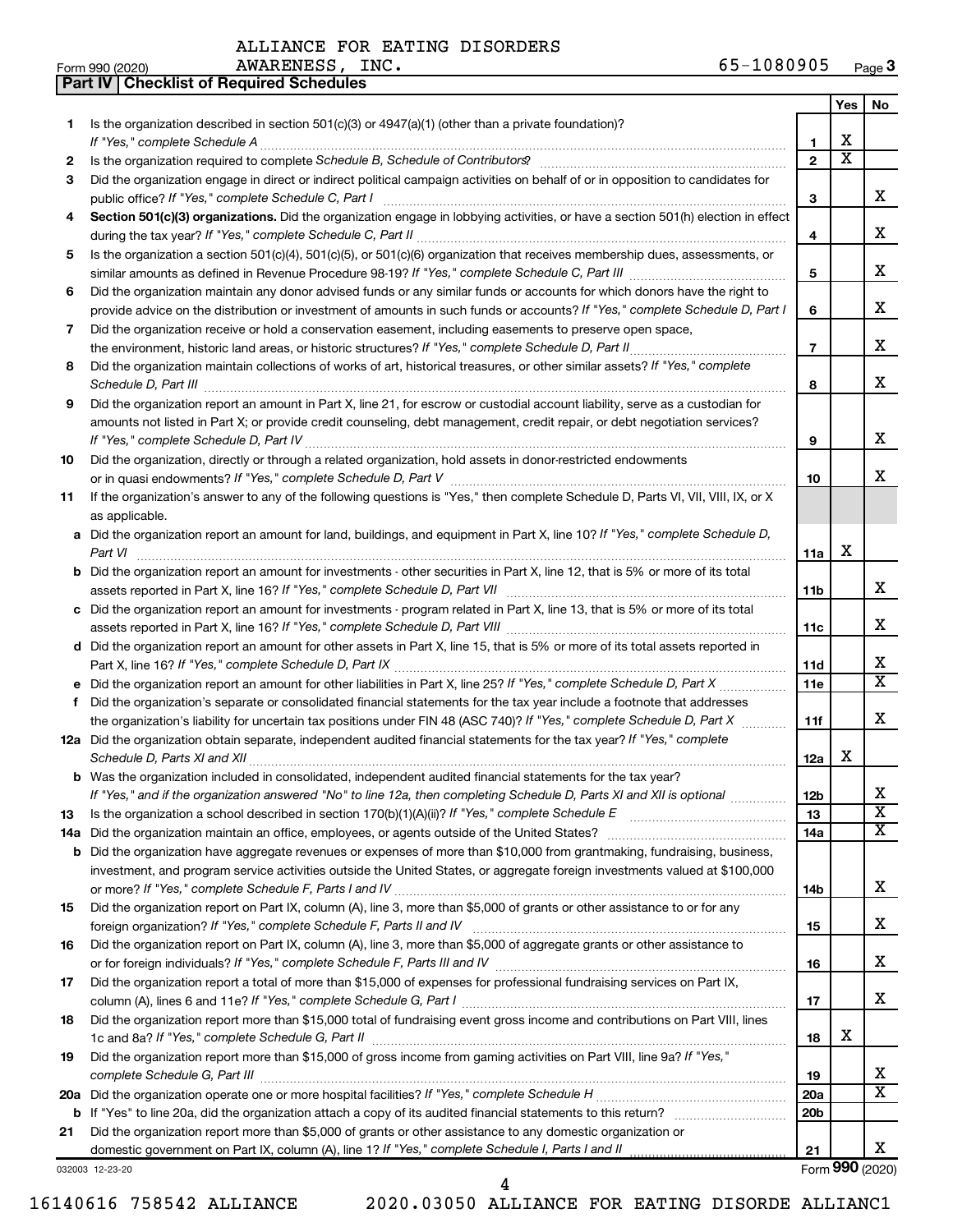|               | <b>Part IV   Checklist of Required Schedules (continued)</b>                                                                                                                 |                 |     |                              |
|---------------|------------------------------------------------------------------------------------------------------------------------------------------------------------------------------|-----------------|-----|------------------------------|
|               |                                                                                                                                                                              |                 | Yes | No                           |
| 22            | Did the organization report more than \$5,000 of grants or other assistance to or for domestic individuals on                                                                |                 |     |                              |
|               |                                                                                                                                                                              | 22              |     | x                            |
| 23            | Did the organization answer "Yes" to Part VII, Section A, line 3, 4, or 5 about compensation of the organization's current                                                   |                 |     |                              |
|               | and former officers, directors, trustees, key employees, and highest compensated employees? If "Yes," complete                                                               |                 |     |                              |
|               | Schedule J                                                                                                                                                                   | 23              |     | x                            |
|               | 24a Did the organization have a tax-exempt bond issue with an outstanding principal amount of more than \$100,000 as of the                                                  |                 |     |                              |
|               | last day of the year, that was issued after December 31, 2002? If "Yes," answer lines 24b through 24d and complete                                                           |                 |     |                              |
|               |                                                                                                                                                                              | 24a             |     | x                            |
|               |                                                                                                                                                                              | 24b             |     |                              |
|               | c Did the organization maintain an escrow account other than a refunding escrow at any time during the year to defease                                                       |                 |     |                              |
|               |                                                                                                                                                                              | 24 <sub>c</sub> |     |                              |
|               |                                                                                                                                                                              | 24d             |     |                              |
|               | 25a Section 501(c)(3), 501(c)(4), and 501(c)(29) organizations. Did the organization engage in an excess benefit                                                             |                 |     |                              |
|               |                                                                                                                                                                              | 25a             |     | x                            |
|               | b Is the organization aware that it engaged in an excess benefit transaction with a disqualified person in a prior year, and                                                 |                 |     |                              |
|               | that the transaction has not been reported on any of the organization's prior Forms 990 or 990-EZ? If "Yes," complete                                                        |                 |     |                              |
|               | Schedule L, Part I                                                                                                                                                           | 25 <sub>b</sub> |     | x                            |
| 26            | Did the organization report any amount on Part X, line 5 or 22, for receivables from or payables to any current                                                              |                 |     |                              |
|               | or former officer, director, trustee, key employee, creator or founder, substantial contributor, or 35%                                                                      |                 |     |                              |
|               |                                                                                                                                                                              | 26              |     | х                            |
|               | controlled entity or family member of any of these persons? If "Yes," complete Schedule L, Part II [ [ [ [ [ [ ] ]]                                                          |                 |     |                              |
| 27            | Did the organization provide a grant or other assistance to any current or former officer, director, trustee, key employee,                                                  |                 |     |                              |
|               | creator or founder, substantial contributor or employee thereof, a grant selection committee member, or to a 35% controlled                                                  |                 |     | x                            |
|               | entity (including an employee thereof) or family member of any of these persons? If "Yes," complete Schedule L, Part III                                                     | 27              |     |                              |
| 28            | Was the organization a party to a business transaction with one of the following parties (see Schedule L, Part IV                                                            |                 |     |                              |
|               | instructions, for applicable filing thresholds, conditions, and exceptions):                                                                                                 |                 |     |                              |
|               | a A current or former officer, director, trustee, key employee, creator or founder, or substantial contributor? If                                                           |                 |     |                              |
|               |                                                                                                                                                                              | 28a             |     | х<br>$\overline{\texttt{x}}$ |
|               |                                                                                                                                                                              | 28b             |     |                              |
|               | c A 35% controlled entity of one or more individuals and/or organizations described in lines 28a or 28b?/f                                                                   |                 |     |                              |
|               |                                                                                                                                                                              | 28c             |     | x                            |
| 29            |                                                                                                                                                                              | 29              |     | $\overline{\textbf{X}}$      |
| 30            | Did the organization receive contributions of art, historical treasures, or other similar assets, or qualified conservation                                                  |                 |     |                              |
|               |                                                                                                                                                                              | 30              |     | х                            |
| 31            | Did the organization liquidate, terminate, or dissolve and cease operations? If "Yes," complete Schedule N, Part I                                                           | 31              |     | $\overline{\texttt{x}}$      |
| 32            | Did the organization sell, exchange, dispose of, or transfer more than 25% of its net assets? If "Yes," complete                                                             |                 |     |                              |
|               | Schedule N, Part II                                                                                                                                                          | 32              |     | X                            |
| 33            | Did the organization own 100% of an entity disregarded as separate from the organization under Regulations                                                                   |                 |     |                              |
|               | sections 301.7701-2 and 301.7701-3? If "Yes," complete Schedule R, Part I [11] [11] [11] [11] [11] sections 301.7701-2 and 301.7701-3? If "Yes," complete Schedule R, Part I | 33              |     | x.                           |
| 34            | Was the organization related to any tax-exempt or taxable entity? If "Yes," complete Schedule R, Part II, III, or IV, and                                                    |                 |     |                              |
|               | Part V, line 1                                                                                                                                                               | 34              |     | x.                           |
|               |                                                                                                                                                                              | <b>35a</b>      |     | $\overline{\textbf{X}}$      |
|               | b If "Yes" to line 35a, did the organization receive any payment from or engage in any transaction with a controlled entity                                                  |                 |     |                              |
|               |                                                                                                                                                                              | 35 <sub>b</sub> |     |                              |
| 36            | Section 501(c)(3) organizations. Did the organization make any transfers to an exempt non-charitable related organization?                                                   |                 |     |                              |
|               | If "Yes," complete Schedule R, Part V, line 2                                                                                                                                | 36              |     | x.                           |
| 37            | Did the organization conduct more than 5% of its activities through an entity that is not a related organization                                                             |                 |     |                              |
|               |                                                                                                                                                                              | 37              |     | x.                           |
| 38            | Did the organization complete Schedule O and provide explanations in Schedule O for Part VI, lines 11b and 19?                                                               |                 |     |                              |
|               |                                                                                                                                                                              | 38              | х   |                              |
| <b>Part V</b> | <b>Statements Regarding Other IRS Filings and Tax Compliance</b>                                                                                                             |                 |     |                              |
|               |                                                                                                                                                                              |                 |     |                              |
|               |                                                                                                                                                                              |                 | Yes | No                           |
|               | 37                                                                                                                                                                           |                 |     |                              |
|               | 0<br>1b                                                                                                                                                                      |                 |     |                              |
|               | c Did the organization comply with backup withholding rules for reportable payments to vendors and reportable gaming                                                         |                 |     |                              |
|               |                                                                                                                                                                              | 1c              |     |                              |
|               | 032004 12-23-20                                                                                                                                                              |                 |     | Form 990 (2020)              |

16140616 758542 ALLIANCE 2020.03050 ALLIANCE FOR EATING DISORDE ALLIANC1

5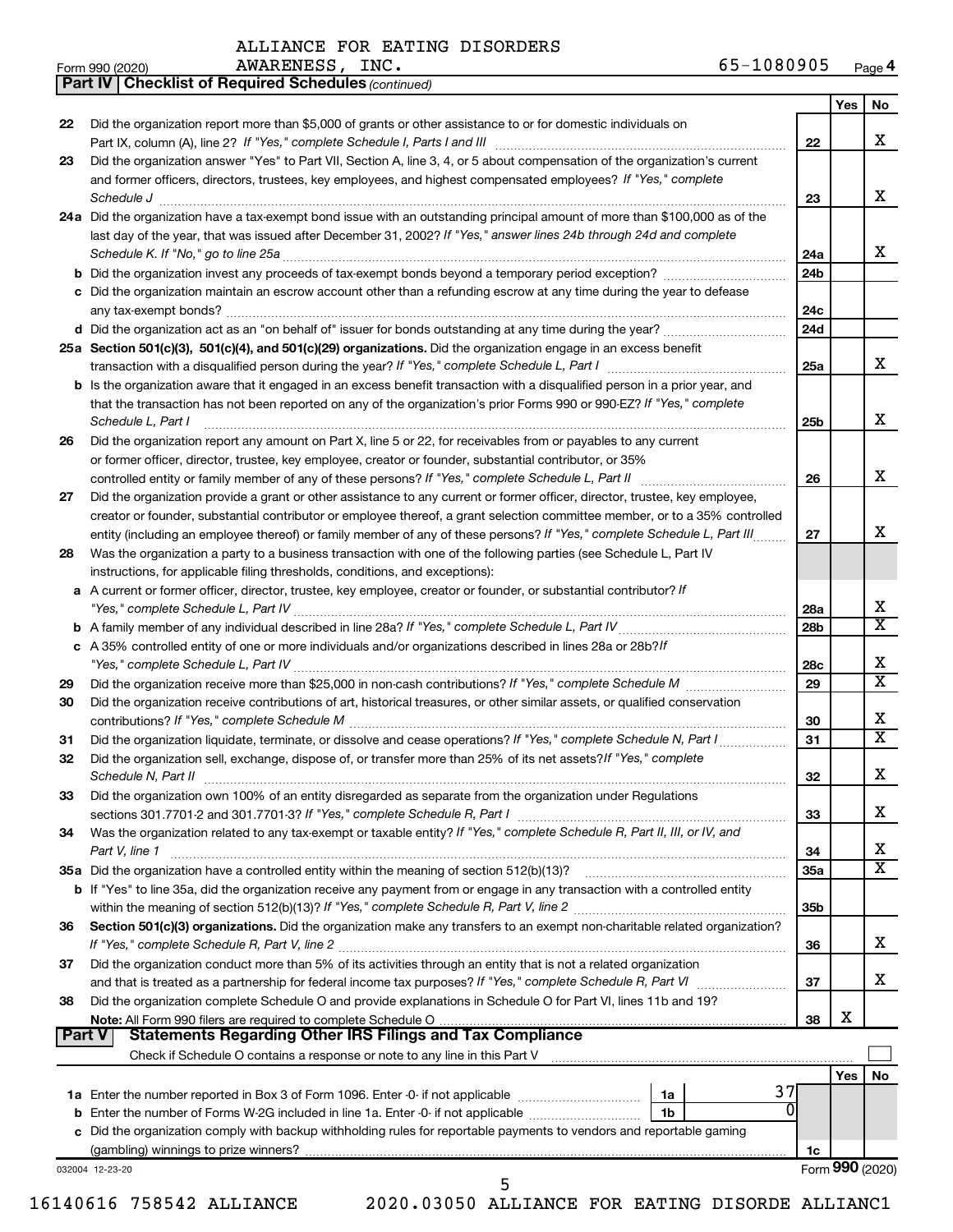| <b>Part V</b>                             | Statements Regarding Other IRS Filings and Tax Compliance (continued)                                                                           |                |                         |                       |  |  |  |  |  |  |
|-------------------------------------------|-------------------------------------------------------------------------------------------------------------------------------------------------|----------------|-------------------------|-----------------------|--|--|--|--|--|--|
|                                           |                                                                                                                                                 |                |                         |                       |  |  |  |  |  |  |
|                                           | 2a Enter the number of employees reported on Form W-3, Transmittal of Wage and Tax Statements,                                                  |                |                         |                       |  |  |  |  |  |  |
|                                           | 13<br>filed for the calendar year ending with or within the year covered by this return<br>2a                                                   |                |                         |                       |  |  |  |  |  |  |
|                                           | <b>b</b> If at least one is reported on line 2a, did the organization file all required federal employment tax returns?                         | 2 <sub>b</sub> | х                       |                       |  |  |  |  |  |  |
|                                           |                                                                                                                                                 |                |                         |                       |  |  |  |  |  |  |
|                                           | 3a Did the organization have unrelated business gross income of \$1,000 or more during the year?                                                | 3a             |                         | x                     |  |  |  |  |  |  |
|                                           |                                                                                                                                                 | 3b             |                         |                       |  |  |  |  |  |  |
|                                           | 4a At any time during the calendar year, did the organization have an interest in, or a signature or other authority over, a                    |                |                         |                       |  |  |  |  |  |  |
|                                           | financial account in a foreign country (such as a bank account, securities account, or other financial account)?                                | 4a             |                         | x                     |  |  |  |  |  |  |
|                                           | <b>b</b> If "Yes," enter the name of the foreign country $\blacktriangleright$                                                                  |                |                         |                       |  |  |  |  |  |  |
|                                           | See instructions for filing requirements for FinCEN Form 114, Report of Foreign Bank and Financial Accounts (FBAR).                             |                |                         |                       |  |  |  |  |  |  |
| 5a                                        |                                                                                                                                                 |                |                         |                       |  |  |  |  |  |  |
| b                                         |                                                                                                                                                 | 5b             |                         | $\overline{\text{X}}$ |  |  |  |  |  |  |
|                                           |                                                                                                                                                 | 5c             |                         |                       |  |  |  |  |  |  |
|                                           | 6a Does the organization have annual gross receipts that are normally greater than \$100,000, and did the organization solicit                  |                |                         |                       |  |  |  |  |  |  |
|                                           |                                                                                                                                                 | 6a             |                         | х                     |  |  |  |  |  |  |
|                                           | b If "Yes," did the organization include with every solicitation an express statement that such contributions or gifts                          |                |                         |                       |  |  |  |  |  |  |
|                                           | were not tax deductible?                                                                                                                        |                |                         |                       |  |  |  |  |  |  |
| 7                                         | Organizations that may receive deductible contributions under section 170(c).                                                                   |                |                         |                       |  |  |  |  |  |  |
|                                           | Did the organization receive a payment in excess of \$75 made partly as a contribution and partly for goods and services provided to the payor? | 7a             | x                       |                       |  |  |  |  |  |  |
| b                                         |                                                                                                                                                 | 7b             | $\overline{\texttt{x}}$ |                       |  |  |  |  |  |  |
|                                           | Did the organization sell, exchange, or otherwise dispose of tangible personal property for which it was required                               |                |                         |                       |  |  |  |  |  |  |
|                                           |                                                                                                                                                 | 7c             |                         | x                     |  |  |  |  |  |  |
|                                           | 7d                                                                                                                                              |                |                         |                       |  |  |  |  |  |  |
|                                           | Did the organization receive any funds, directly or indirectly, to pay premiums on a personal benefit contract?                                 |                |                         |                       |  |  |  |  |  |  |
| Ť                                         |                                                                                                                                                 |                |                         |                       |  |  |  |  |  |  |
| g                                         | If the organization received a contribution of qualified intellectual property, did the organization file Form 8899 as required?                |                |                         |                       |  |  |  |  |  |  |
| h                                         | If the organization received a contribution of cars, boats, airplanes, or other vehicles, did the organization file a Form 1098-C?              |                |                         |                       |  |  |  |  |  |  |
| 8                                         | Sponsoring organizations maintaining donor advised funds. Did a donor advised fund maintained by the                                            |                |                         |                       |  |  |  |  |  |  |
|                                           | sponsoring organization have excess business holdings at any time during the year?                                                              | 8              |                         |                       |  |  |  |  |  |  |
| 9                                         | Sponsoring organizations maintaining donor advised funds.                                                                                       |                |                         |                       |  |  |  |  |  |  |
| а                                         | Did the sponsoring organization make any taxable distributions under section 4966?                                                              | 9а             |                         |                       |  |  |  |  |  |  |
| b                                         | Did the sponsoring organization make a distribution to a donor, donor advisor, or related person?                                               | 9b             |                         |                       |  |  |  |  |  |  |
| 10                                        | Section 501(c)(7) organizations. Enter:                                                                                                         |                |                         |                       |  |  |  |  |  |  |
|                                           | 10a                                                                                                                                             |                |                         |                       |  |  |  |  |  |  |
|                                           | 10 <sub>b</sub><br><b>b</b> Gross receipts, included on Form 990, Part VIII, line 12, for public use of club facilities <i>manument</i>         |                |                         |                       |  |  |  |  |  |  |
| 11.                                       | Section 501(c)(12) organizations. Enter:                                                                                                        |                |                         |                       |  |  |  |  |  |  |
|                                           | 11a                                                                                                                                             |                |                         |                       |  |  |  |  |  |  |
|                                           | b Gross income from other sources (Do not net amounts due or paid to other sources against                                                      |                |                         |                       |  |  |  |  |  |  |
|                                           | amounts due or received from them.)<br>11b                                                                                                      |                |                         |                       |  |  |  |  |  |  |
|                                           | 12a Section 4947(a)(1) non-exempt charitable trusts. Is the organization filing Form 990 in lieu of Form 1041?                                  | 12a            |                         |                       |  |  |  |  |  |  |
|                                           | b If "Yes," enter the amount of tax-exempt interest received or accrued during the year<br>12b                                                  |                |                         |                       |  |  |  |  |  |  |
| 13                                        | Section 501(c)(29) qualified nonprofit health insurance issuers.                                                                                |                |                         |                       |  |  |  |  |  |  |
|                                           | a Is the organization licensed to issue qualified health plans in more than one state?                                                          | 1За            |                         |                       |  |  |  |  |  |  |
|                                           | Note: See the instructions for additional information the organization must report on Schedule O.                                               |                |                         |                       |  |  |  |  |  |  |
|                                           | <b>b</b> Enter the amount of reserves the organization is required to maintain by the states in which the                                       |                |                         |                       |  |  |  |  |  |  |
|                                           | 13b                                                                                                                                             |                |                         |                       |  |  |  |  |  |  |
|                                           | 13c                                                                                                                                             |                |                         | X                     |  |  |  |  |  |  |
|                                           | 14a Did the organization receive any payments for indoor tanning services during the tax year?                                                  | 14a            |                         |                       |  |  |  |  |  |  |
|                                           | <b>b</b> If "Yes," has it filed a Form 720 to report these payments? If "No," provide an explanation on Schedule O                              | 14b            |                         |                       |  |  |  |  |  |  |
| 15                                        | Is the organization subject to the section 4960 tax on payment(s) of more than \$1,000,000 in remuneration or                                   |                |                         | x                     |  |  |  |  |  |  |
|                                           | excess parachute payment(s) during the year?                                                                                                    | 15             |                         |                       |  |  |  |  |  |  |
|                                           | If "Yes," see instructions and file Form 4720, Schedule N.                                                                                      |                |                         | x                     |  |  |  |  |  |  |
| 16                                        | Is the organization an educational institution subject to the section 4968 excise tax on net investment income?                                 | 16             |                         |                       |  |  |  |  |  |  |
| If "Yes," complete Form 4720, Schedule O. |                                                                                                                                                 |                |                         |                       |  |  |  |  |  |  |

Form (2020) **990**

032005 12-23-20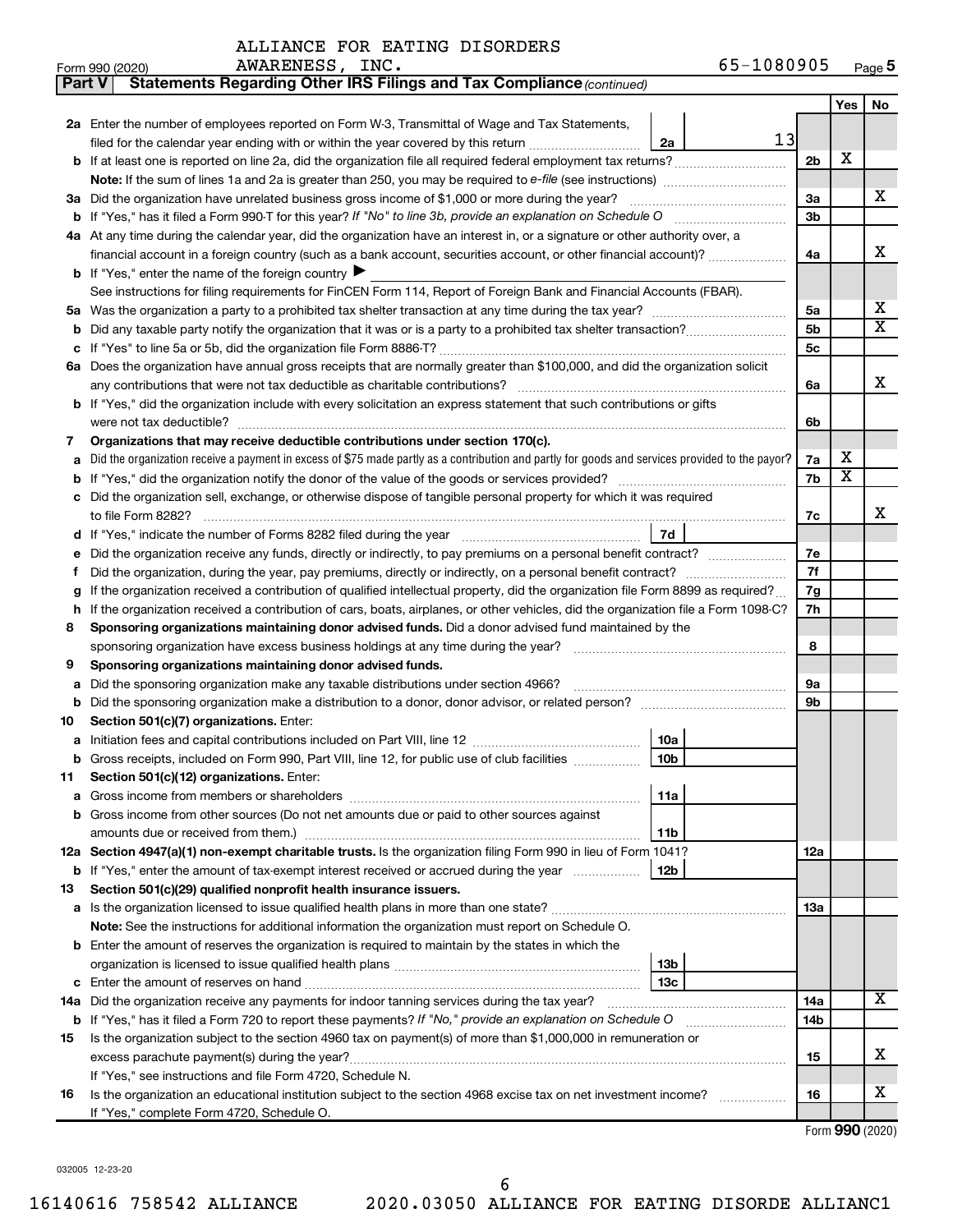**Part VI** Governance, Management, and Disclosure For each "Yes" response to lines 2 through 7b below, and for a "No" response *to line 8a, 8b, or 10b below, describe the circumstances, processes, or changes on Schedule O. See instructions.*

|     | <b>Section A. Governing Body and Management</b>                                                                                                                                     |    |       |    |                 |                         | $\mathbf{X}$ |  |  |  |
|-----|-------------------------------------------------------------------------------------------------------------------------------------------------------------------------------------|----|-------|----|-----------------|-------------------------|--------------|--|--|--|
|     |                                                                                                                                                                                     |    |       |    |                 | Yes $ $                 | No           |  |  |  |
|     | 1a Enter the number of voting members of the governing body at the end of the tax year                                                                                              | 1a |       | 13 |                 |                         |              |  |  |  |
|     | If there are material differences in voting rights among members of the governing body, or if the governing                                                                         |    |       |    |                 |                         |              |  |  |  |
|     | body delegated broad authority to an executive committee or similar committee, explain on Schedule O.                                                                               |    |       |    |                 |                         |              |  |  |  |
|     |                                                                                                                                                                                     |    |       | 13 |                 |                         |              |  |  |  |
| b   | Enter the number of voting members included on line 1a, above, who are independent                                                                                                  | 1b |       |    |                 |                         |              |  |  |  |
| 2   | Did any officer, director, trustee, or key employee have a family relationship or a business relationship with any other                                                            |    |       |    |                 |                         |              |  |  |  |
|     | officer, director, trustee, or key employee?                                                                                                                                        |    |       |    | $\mathbf{2}$    |                         |              |  |  |  |
| 3   | Did the organization delegate control over management duties customarily performed by or under the direct supervision                                                               |    |       |    |                 |                         |              |  |  |  |
|     |                                                                                                                                                                                     |    |       |    | 3               |                         |              |  |  |  |
| 4   | Did the organization make any significant changes to its governing documents since the prior Form 990 was filed?                                                                    |    |       |    | 4               |                         |              |  |  |  |
| 5   |                                                                                                                                                                                     |    |       |    | 5               |                         |              |  |  |  |
| 6   |                                                                                                                                                                                     |    |       |    | 6               |                         |              |  |  |  |
| 7a  | Did the organization have members, stockholders, or other persons who had the power to elect or appoint one or                                                                      |    |       |    |                 |                         |              |  |  |  |
|     |                                                                                                                                                                                     |    |       |    | 7а              |                         |              |  |  |  |
| b   | Are any governance decisions of the organization reserved to (or subject to approval by) members, stockholders, or                                                                  |    |       |    |                 |                         |              |  |  |  |
|     |                                                                                                                                                                                     |    |       |    | 7b              |                         |              |  |  |  |
| 8   | Did the organization contemporaneously document the meetings held or written actions undertaken during the year by the following:                                                   |    |       |    |                 |                         |              |  |  |  |
| a   |                                                                                                                                                                                     |    |       |    | 8а              | х                       |              |  |  |  |
| b   |                                                                                                                                                                                     |    |       |    | 8b              | $\overline{\textbf{x}}$ |              |  |  |  |
| 9   | Is there any officer, director, trustee, or key employee listed in Part VII, Section A, who cannot be reached at the                                                                |    |       |    |                 |                         |              |  |  |  |
|     |                                                                                                                                                                                     |    |       |    | 9               |                         |              |  |  |  |
|     |                                                                                                                                                                                     |    |       |    |                 |                         |              |  |  |  |
|     | <b>Section B. Policies</b> (This Section B requests information about policies not required by the Internal Revenue Code.)                                                          |    |       |    |                 |                         |              |  |  |  |
|     |                                                                                                                                                                                     |    |       |    |                 | Yes<br>х                |              |  |  |  |
|     |                                                                                                                                                                                     |    |       |    | 10a             |                         |              |  |  |  |
|     | <b>b</b> If "Yes," did the organization have written policies and procedures governing the activities of such chapters, affiliates,                                                 |    |       |    |                 |                         |              |  |  |  |
|     |                                                                                                                                                                                     |    |       |    | 10 <sub>b</sub> | X                       |              |  |  |  |
|     | 11a Has the organization provided a complete copy of this Form 990 to all members of its governing body before filing the form?                                                     |    |       |    | 11a             | $\overline{\textbf{x}}$ |              |  |  |  |
|     | <b>b</b> Describe in Schedule O the process, if any, used by the organization to review this Form 990.                                                                              |    |       |    |                 |                         |              |  |  |  |
| 12a |                                                                                                                                                                                     |    |       |    | 12a             | X                       |              |  |  |  |
| b   | Were officers, directors, or trustees, and key employees required to disclose annually interests that could give rise to conflicts?                                                 |    |       |    | 12 <sub>b</sub> | $\overline{\textbf{x}}$ |              |  |  |  |
| с   | Did the organization regularly and consistently monitor and enforce compliance with the policy? If "Yes," describe                                                                  |    |       |    |                 |                         |              |  |  |  |
|     |                                                                                                                                                                                     |    |       |    | 12c             | х                       |              |  |  |  |
| 13  |                                                                                                                                                                                     |    |       |    | 13              | $\overline{\mathbf{X}}$ |              |  |  |  |
| 14  | Did the organization have a written document retention and destruction policy? [11] manufaction model of the organization have a written document retention and destruction policy? |    |       |    | 14              | $\overline{\mathbf{X}}$ |              |  |  |  |
| 15  | Did the process for determining compensation of the following persons include a review and approval by independent                                                                  |    |       |    |                 |                         |              |  |  |  |
|     | persons, comparability data, and contemporaneous substantiation of the deliberation and decision?                                                                                   |    |       |    |                 |                         |              |  |  |  |
|     |                                                                                                                                                                                     |    |       |    | 15a             |                         |              |  |  |  |
| а   |                                                                                                                                                                                     |    |       |    | <b>15b</b>      |                         |              |  |  |  |
|     |                                                                                                                                                                                     |    |       |    |                 |                         |              |  |  |  |
|     | If "Yes" to line 15a or 15b, describe the process in Schedule O (see instructions).                                                                                                 |    |       |    |                 |                         |              |  |  |  |
|     | 16a Did the organization invest in, contribute assets to, or participate in a joint venture or similar arrangement with a                                                           |    |       |    |                 |                         |              |  |  |  |
|     | taxable entity during the year?                                                                                                                                                     |    |       |    | 16a             |                         |              |  |  |  |
|     | b If "Yes," did the organization follow a written policy or procedure requiring the organization to evaluate its participation                                                      |    |       |    |                 |                         |              |  |  |  |
|     | in joint venture arrangements under applicable federal tax law, and take steps to safeguard the organization's                                                                      |    |       |    |                 |                         |              |  |  |  |
|     | exempt status with respect to such arrangements?                                                                                                                                    |    |       |    | 16 <sub>b</sub> |                         |              |  |  |  |
|     | <b>Section C. Disclosure</b>                                                                                                                                                        |    |       |    |                 |                         |              |  |  |  |
| 17  | List the states with which a copy of this Form 990 is required to be filed $\blacktriangleright$ $FL$                                                                               |    |       |    |                 |                         |              |  |  |  |
| 18  | Section 6104 requires an organization to make its Forms 1023 (1024 or 1024-A, if applicable), 990, and 990-T (Section 501(c)(3)s only) available                                    |    |       |    |                 |                         |              |  |  |  |
|     | for public inspection. Indicate how you made these available. Check all that apply.                                                                                                 |    |       |    |                 |                         |              |  |  |  |
|     | <b>X</b> Own website<br>Another's website<br>Upon request<br>Other (explain on Schedule O)                                                                                          |    |       |    |                 |                         |              |  |  |  |
| 19  | Describe on Schedule O whether (and if so, how) the organization made its governing documents, conflict of interest policy, and financial                                           |    |       |    |                 |                         |              |  |  |  |
|     | statements available to the public during the tax year.                                                                                                                             |    |       |    |                 |                         |              |  |  |  |
| 20  | State the name, address, and telephone number of the person who possesses the organization's books and records                                                                      |    |       |    |                 |                         |              |  |  |  |
|     | JOHANNA KANDEL - 561-841-0900                                                                                                                                                       |    |       |    |                 |                         |              |  |  |  |
|     |                                                                                                                                                                                     |    |       |    |                 |                         |              |  |  |  |
|     | 4400 NORTH CONGRESS AVE #100, WEST PALM BEACH,<br>FL                                                                                                                                |    | 33407 |    |                 |                         |              |  |  |  |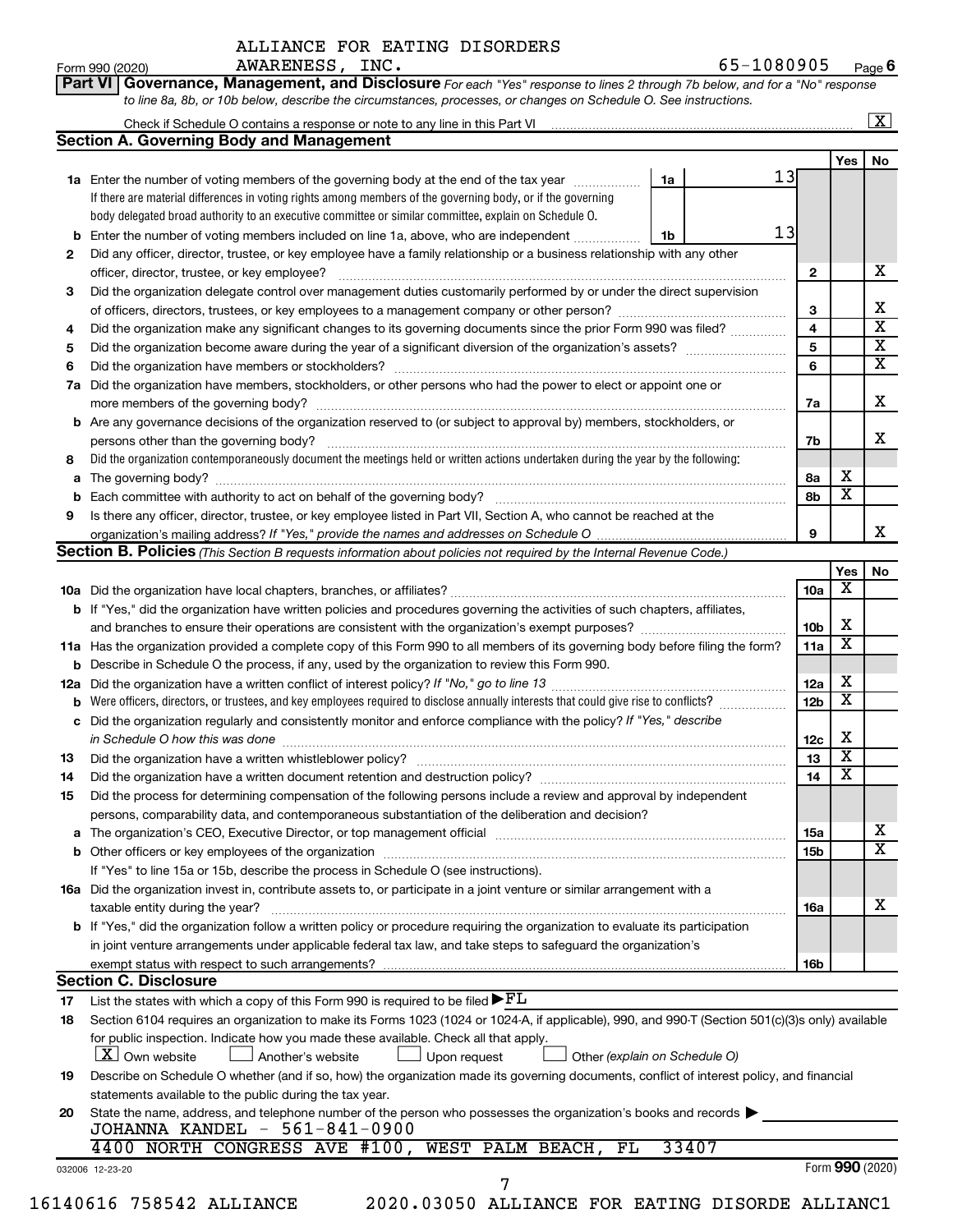| ALLIANCE FOR EATING DISORDERS |  |  |  |  |
|-------------------------------|--|--|--|--|
|-------------------------------|--|--|--|--|

 $\Box$ 

| Part VII Compensation of Officers, Directors, Trustees, Key Employees, Highest Compensated |  |  |  |
|--------------------------------------------------------------------------------------------|--|--|--|
| <b>Employees, and Independent Contractors</b>                                              |  |  |  |

Check if Schedule O contains a response or note to any line in this Part VII

**Section A. Officers, Directors, Trustees, Key Employees, and Highest Compensated Employees**

**1a**  Complete this table for all persons required to be listed. Report compensation for the calendar year ending with or within the organization's tax year.  $\bullet$  List all of the organization's current officers, directors, trustees (whether individuals or organizations), regardless of amount of compensation.

Enter -0- in columns (D), (E), and (F) if no compensation was paid.

**•** List all of the organization's current key employees, if any. See instructions for definition of "key employee."

• List the organization's five *current* highest compensated employees (other than an officer, director, trustee, or key employee) who received reportable compensation (Box 5 of Form W-2 and/or Box 7 of Form 1099-MISC) of more than \$100,000 from the organization and any related organizations.

 $\bullet$  List all of the organization's former officers, key employees, and highest compensated employees who received more than \$100,000 of reportable compensation from the organization and any related organizations.

**•** List all of the organization's former directors or trustees that received, in the capacity as a former director or trustee of the organization, more than \$10,000 of reportable compensation from the organization and any related organizations.

See instructions for the order in which to list the persons above.

Check this box if neither the organization nor any related organization compensated any current officer, director, or trustee.  $\Box$ 

| (A)                           | (B)                  |                                |                                                                  | (C)         |              |                                 |        | (D)             | (E)             | (F)                         |
|-------------------------------|----------------------|--------------------------------|------------------------------------------------------------------|-------------|--------------|---------------------------------|--------|-----------------|-----------------|-----------------------------|
| Name and title                | Average              |                                | Position<br>(do not check more than one                          |             |              |                                 |        | Reportable      | Reportable      | Estimated                   |
|                               | hours per            |                                | box, unless person is both an<br>officer and a director/trustee) |             |              |                                 |        | compensation    | compensation    | amount of                   |
|                               | week                 |                                |                                                                  |             |              |                                 |        | from            | from related    | other                       |
|                               | (list any            |                                |                                                                  |             |              |                                 |        | the             | organizations   | compensation                |
|                               | hours for<br>related |                                |                                                                  |             |              |                                 |        | organization    | (W-2/1099-MISC) | from the                    |
|                               | organizations        |                                |                                                                  |             |              |                                 |        | (W-2/1099-MISC) |                 | organization<br>and related |
|                               | below                |                                |                                                                  |             |              |                                 |        |                 |                 | organizations               |
|                               | line)                | Individual trustee or director | Institutional trustee                                            | Officer     | Key employee | Highest compensated<br>employee | Former |                 |                 |                             |
| (1)<br><b>GILLIAN BUSH</b>    | 2.00                 |                                |                                                                  |             |              |                                 |        |                 |                 |                             |
| <b>DIRECTOR</b>               |                      | $\mathbf X$                    |                                                                  |             |              |                                 |        | 0.              | 0.              | $\mathbf 0$ .               |
| (2)<br><b>JUDY RIFKIN</b>     | 2.00                 |                                |                                                                  |             |              |                                 |        |                 |                 |                             |
| DIRECTOR/VICE CHAIRPERSON     |                      | $\mathbf X$                    |                                                                  | $\rm X$     |              |                                 |        | $\mathbf 0$ .   | $\mathbf 0$ .   | $\mathbf 0$ .               |
| KENNETH KAHN<br>(3)           | 2.00                 |                                |                                                                  |             |              |                                 |        |                 |                 |                             |
| <b>DIRECTOR</b>               |                      | X                              |                                                                  |             |              |                                 |        | $\mathbf 0$ .   | $\mathbf 0$ .   | $\mathbf 0$ .               |
| LEAH WYPYCH<br>(4)            | 2.00                 |                                |                                                                  |             |              |                                 |        |                 |                 |                             |
| CHAIRPERSON                   |                      | $\mathbf X$                    |                                                                  | $\rm X$     |              |                                 |        | $\mathbf 0$ .   | $\mathbf 0$ .   | $\mathbf 0$ .               |
| (5) LORRAINE MARI             | 2.00                 |                                |                                                                  |             |              |                                 |        |                 |                 |                             |
| DIRECTOR/SECRETARY            |                      | $\mathbf X$                    |                                                                  | $\mathbf X$ |              |                                 |        | $\mathbf 0$ .   | $\mathbf 0$ .   | $\mathbf 0$ .               |
| (6)<br>CHERIE MONARCH         | 4.00                 |                                |                                                                  |             |              |                                 |        |                 |                 |                             |
| <b>DIRECTOR</b>               |                      | $\mathbf X$                    |                                                                  |             |              |                                 |        | $\mathbf 0$     | $\mathbf 0$ .   | $\mathbf 0$ .               |
| (7)<br>REBECCA SEELIG         | 2.00                 |                                |                                                                  |             |              |                                 |        |                 |                 |                             |
| <b>DIRECTOR</b>               |                      | $\mathbf X$                    |                                                                  |             |              |                                 |        | $\mathbf 0$     | $\mathbf 0$ .   | $\mathbf 0$ .               |
| (8)<br>ALICIA PAULINO-GRISHAM | 2.00                 |                                |                                                                  |             |              |                                 |        |                 |                 |                             |
| <b>DIRECTOR</b>               |                      | $\mathbf X$                    |                                                                  |             |              |                                 |        | $\mathbf 0$ .   | $\mathbf 0$ .   | $\mathbf 0$ .               |
| <b>ARTHUR FOX</b><br>(9)      | 4.00                 |                                |                                                                  |             |              |                                 |        |                 |                 |                             |
| DIRECTOR-TREASURER            |                      | $\mathbf X$                    |                                                                  | $\mathbf x$ |              |                                 |        | $\mathbf 0$     | $\mathbf 0$ .   | $\mathbf 0$ .               |
| (10) FRANK VALENTE            | 2.00                 |                                |                                                                  |             |              |                                 |        |                 |                 |                             |
| <b>DIRECTOR</b>               |                      | $\mathbf x$                    |                                                                  |             |              |                                 |        | $\mathbf 0$     | $\mathbf 0$ .   | $\mathbf 0$ .               |
| (11) NICOLE CARLISI           | 2.00                 |                                |                                                                  |             |              |                                 |        |                 |                 |                             |
| <b>DIRECTOR</b>               |                      | $\mathbf X$                    |                                                                  |             |              |                                 |        | $\mathbf 0$     | $\mathbf 0$ .   | $\boldsymbol{0}$ .          |
| (12) ERICA WALDRON            | 2.00                 |                                |                                                                  |             |              |                                 |        |                 |                 |                             |
| <b>DIRECTOR</b>               |                      | $\mathbf X$                    |                                                                  |             |              |                                 |        | $\mathbf 0$ .   | $\mathbf 0$ .   | $\mathbf 0$ .               |
| (13) MARGHERITA MASCOLO, MD   | 2.00                 |                                |                                                                  |             |              |                                 |        |                 |                 |                             |
| <b>DIRECTOR</b>               |                      | $\mathbf X$                    |                                                                  |             |              |                                 |        | $\mathbf 0$     | $\mathbf 0$ .   | $\mathbf 0$ .               |
| (14) JOHANNA KANDEL           | 40.00                |                                |                                                                  |             |              |                                 |        |                 |                 |                             |
| CEO                           |                      |                                |                                                                  | $\mathbf x$ |              |                                 |        | 91791           | $\mathbf 0$ .   | $\mathbf 0$ .               |
|                               |                      |                                |                                                                  |             |              |                                 |        |                 |                 |                             |
|                               |                      |                                |                                                                  |             |              |                                 |        |                 |                 |                             |
|                               |                      |                                |                                                                  |             |              |                                 |        |                 |                 |                             |
|                               |                      |                                |                                                                  |             |              |                                 |        |                 |                 |                             |
|                               |                      |                                |                                                                  |             |              |                                 |        |                 |                 |                             |

032007 12-23-20

Form (2020) **990**

16140616 758542 ALLIANCE 2020.03050 ALLIANCE FOR EATING DISORDE ALLIANC1

8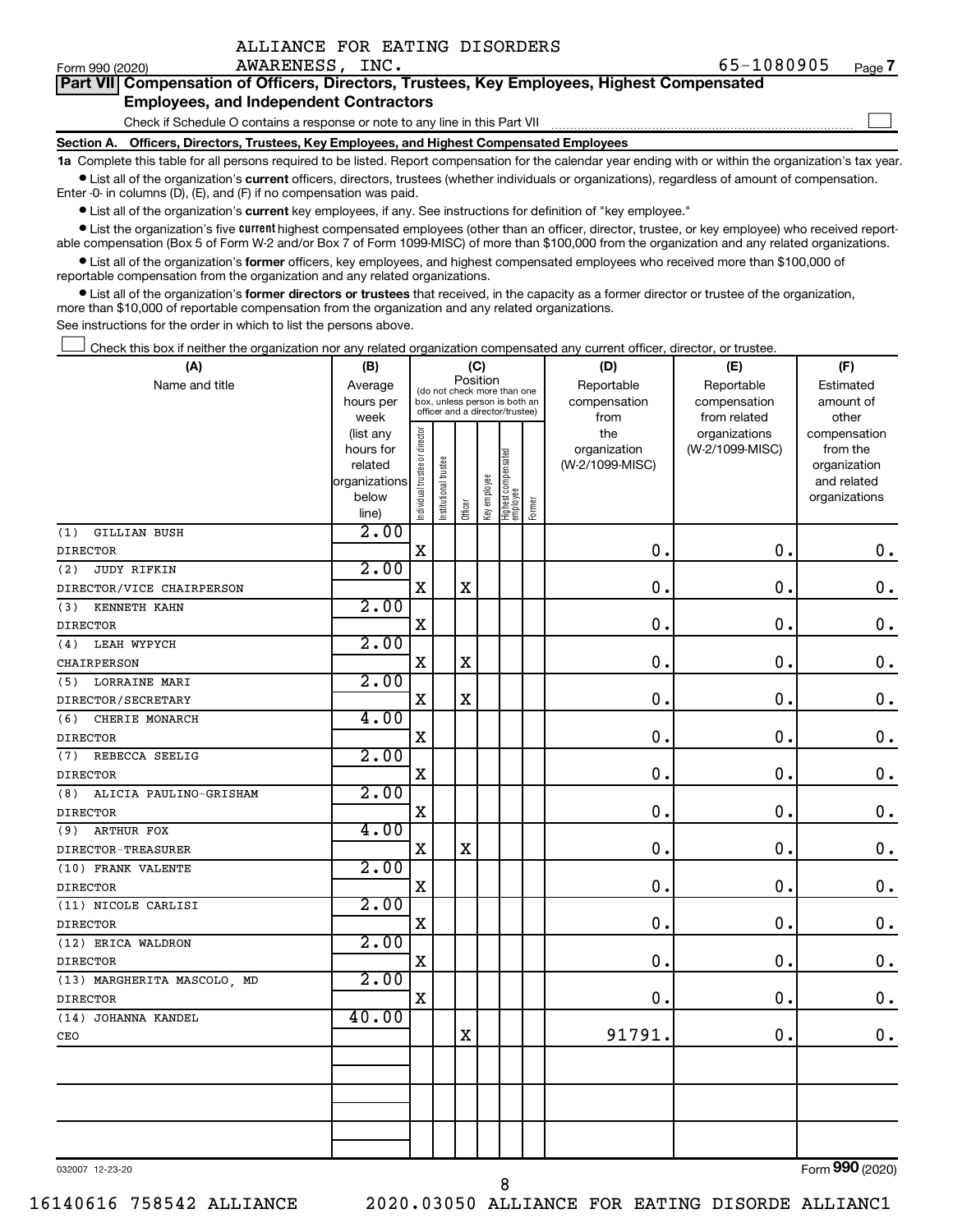| ALLIANCE FOR EATING DISORDERS                                                                                                                                                                                                                               |                                                                      |                                |                       |         |              |                                                                                                 |        |                                           |                                                   |                        |                                                                          |                                      |
|-------------------------------------------------------------------------------------------------------------------------------------------------------------------------------------------------------------------------------------------------------------|----------------------------------------------------------------------|--------------------------------|-----------------------|---------|--------------|-------------------------------------------------------------------------------------------------|--------|-------------------------------------------|---------------------------------------------------|------------------------|--------------------------------------------------------------------------|--------------------------------------|
| AWARENESS, INC.<br>Form 990 (2020)                                                                                                                                                                                                                          |                                                                      |                                |                       |         |              |                                                                                                 |        |                                           | 65-1080905                                        |                        |                                                                          | Page 8                               |
| Part VII Section A. Officers, Directors, Trustees, Key Employees, and Highest Compensated Employees (continued)<br>(A)<br>Name and title                                                                                                                    | (B)<br>Average<br>hours per<br>week                                  |                                |                       | (C)     | Position     | (do not check more than one<br>box, unless person is both an<br>officer and a director/trustee) |        | (D)<br>Reportable<br>compensation<br>from | (E)<br>Reportable<br>compensation<br>from related |                        | (F)<br>Estimated<br>amount of<br>other                                   |                                      |
|                                                                                                                                                                                                                                                             | (list any<br>hours for<br>related<br>organizations<br>below<br>line) | Individual trustee or director | Institutional trustee | Officer | Key employee | Highest compensated<br>employee                                                                 | Former | the<br>organization<br>(W-2/1099-MISC)    | organizations<br>(W-2/1099-MISC)                  |                        | compensation<br>from the<br>organization<br>and related<br>organizations |                                      |
|                                                                                                                                                                                                                                                             |                                                                      |                                |                       |         |              |                                                                                                 |        |                                           |                                                   |                        |                                                                          |                                      |
|                                                                                                                                                                                                                                                             |                                                                      |                                |                       |         |              |                                                                                                 |        |                                           |                                                   |                        |                                                                          |                                      |
|                                                                                                                                                                                                                                                             |                                                                      |                                |                       |         |              |                                                                                                 |        |                                           |                                                   |                        |                                                                          |                                      |
|                                                                                                                                                                                                                                                             |                                                                      |                                |                       |         |              |                                                                                                 |        |                                           |                                                   |                        |                                                                          |                                      |
| 1b Subtotal                                                                                                                                                                                                                                                 |                                                                      |                                |                       |         |              |                                                                                                 |        | 91791.<br>σ.                              |                                                   | $\overline{0}$ .<br>σ. |                                                                          | $\overline{0}$ .<br>$\overline{0}$ . |
|                                                                                                                                                                                                                                                             |                                                                      |                                |                       |         |              |                                                                                                 |        | 91791.                                    |                                                   | σ.                     |                                                                          | $\overline{\mathfrak{0}}$ .          |
| Total number of individuals (including but not limited to those listed above) who received more than \$100,000 of reportable<br>$\mathbf{2}$                                                                                                                |                                                                      |                                |                       |         |              |                                                                                                 |        |                                           |                                                   |                        |                                                                          | 0                                    |
| compensation from the organization $\blacktriangleright$                                                                                                                                                                                                    |                                                                      |                                |                       |         |              |                                                                                                 |        |                                           |                                                   |                        | Yes                                                                      | No                                   |
| Did the organization list any former officer, director, trustee, key employee, or highest compensated employee on<br>З<br>line 1a? If "Yes," complete Schedule J for such individual                                                                        |                                                                      |                                |                       |         |              |                                                                                                 |        |                                           |                                                   |                        | З                                                                        | $\overline{\textbf{X}}$              |
| For any individual listed on line 1a, is the sum of reportable compensation and other compensation from the organization<br>4                                                                                                                               |                                                                      |                                |                       |         |              |                                                                                                 |        |                                           |                                                   |                        | 4                                                                        | x                                    |
| Did any person listed on line 1a receive or accrue compensation from any unrelated organization or individual for services<br>5                                                                                                                             |                                                                      |                                |                       |         |              |                                                                                                 |        |                                           |                                                   |                        |                                                                          |                                      |
| <b>Section B. Independent Contractors</b>                                                                                                                                                                                                                   |                                                                      |                                |                       |         |              |                                                                                                 |        |                                           |                                                   |                        | 5                                                                        | X                                    |
| Complete this table for your five highest compensated independent contractors that received more than \$100,000 of compensation from<br>1<br>the organization. Report compensation for the calendar year ending with or within the organization's tax year. |                                                                      |                                |                       |         |              |                                                                                                 |        |                                           |                                                   |                        |                                                                          |                                      |
| (A)<br>Name and business address                                                                                                                                                                                                                            |                                                                      |                                | <b>NONE</b>           |         |              |                                                                                                 |        | (B)<br>Description of services            |                                                   |                        | (C)<br>Compensation                                                      |                                      |
|                                                                                                                                                                                                                                                             |                                                                      |                                |                       |         |              |                                                                                                 |        |                                           |                                                   |                        |                                                                          |                                      |
|                                                                                                                                                                                                                                                             |                                                                      |                                |                       |         |              |                                                                                                 |        |                                           |                                                   |                        |                                                                          |                                      |
|                                                                                                                                                                                                                                                             |                                                                      |                                |                       |         |              |                                                                                                 |        |                                           |                                                   |                        |                                                                          |                                      |
|                                                                                                                                                                                                                                                             |                                                                      |                                |                       |         |              |                                                                                                 |        |                                           |                                                   |                        |                                                                          |                                      |
| Total number of independent contractors (including but not limited to those listed above) who received more than<br>2<br>\$100,000 of compensation from the organization                                                                                    |                                                                      |                                |                       |         | 0            |                                                                                                 |        |                                           |                                                   |                        |                                                                          |                                      |
|                                                                                                                                                                                                                                                             |                                                                      |                                |                       |         |              |                                                                                                 |        |                                           |                                                   |                        | Form 990 (2020)                                                          |                                      |

032008 12-23-20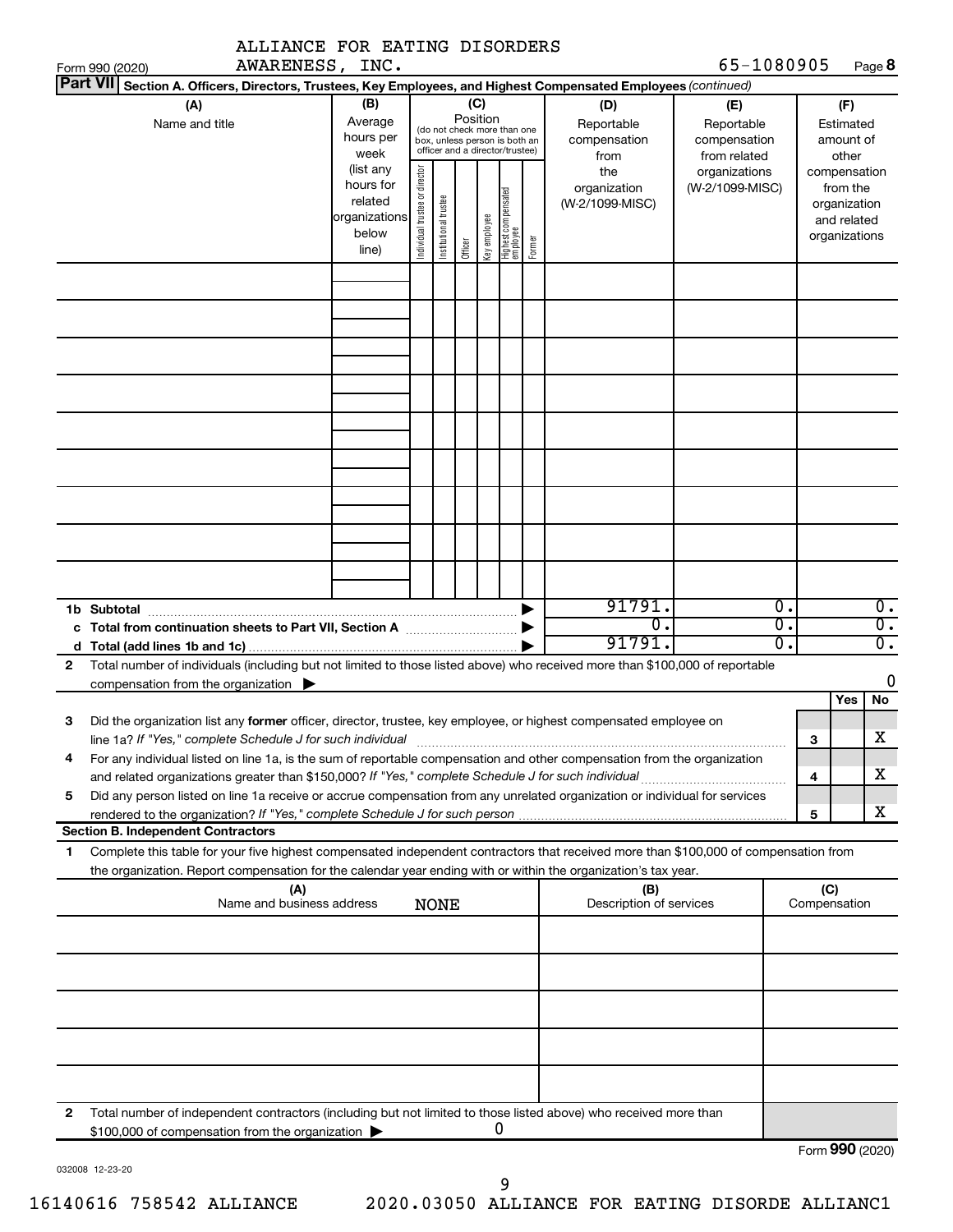| <b>Part VIII</b>                                          |    |   | <b>Statement of Revenue</b>                                                                  |                      |                      |                                                               |                             |                                                                 |
|-----------------------------------------------------------|----|---|----------------------------------------------------------------------------------------------|----------------------|----------------------|---------------------------------------------------------------|-----------------------------|-----------------------------------------------------------------|
|                                                           |    |   | Check if Schedule O contains a response or note to any line in this Part VIII                |                      |                      |                                                               |                             |                                                                 |
|                                                           |    |   |                                                                                              |                      | (A)<br>Total revenue | (B)<br>Related or exempt<br>function revenue business revenue | $\overline{C}$<br>Unrelated | (D)<br>Revenue excluded<br>from tax under<br>sections 512 - 514 |
|                                                           |    |   | 1 a Federated campaigns<br>1a                                                                |                      |                      |                                                               |                             |                                                                 |
|                                                           |    |   | 1 <sub>b</sub><br><b>b</b> Membership dues<br>$\ldots \ldots \ldots \ldots$                  |                      |                      |                                                               |                             |                                                                 |
|                                                           |    |   | 1 <sub>c</sub><br>c Fundraising events                                                       | 268505.              |                      |                                                               |                             |                                                                 |
|                                                           |    |   | 1 <sub>d</sub><br>d Related organizations<br>.                                               |                      |                      |                                                               |                             |                                                                 |
| Contributions, Gifts, Grants<br>and Other Similar Amounts |    |   | 1e<br>Government grants (contributions)                                                      |                      |                      |                                                               |                             |                                                                 |
|                                                           |    |   | f All other contributions, gifts, grants, and                                                |                      |                      |                                                               |                             |                                                                 |
|                                                           |    |   | similar amounts not included above<br>1f                                                     | 989112.              |                      |                                                               |                             |                                                                 |
|                                                           |    |   | $1g$ \$<br>Noncash contributions included in lines 1a-1f                                     |                      |                      |                                                               |                             |                                                                 |
|                                                           |    |   |                                                                                              |                      | 1257617.             |                                                               |                             |                                                                 |
|                                                           |    |   |                                                                                              | <b>Business Code</b> |                      |                                                               |                             |                                                                 |
|                                                           | 2а |   | NON PROFIT FUND TRANSF<br>PSYCH SERVICES FEES RE                                             | 624100<br>624100     | 68957.<br>11767.     | 68957.<br>11767.                                              |                             |                                                                 |
| Program Service<br>Revenue                                |    | b | FEES FROM GROUPS & CON                                                                       | 624100               | 8293.                | 8293.                                                         |                             |                                                                 |
|                                                           |    | d | <b>SOUTHERN SMASH</b>                                                                        | 624100               | 3110.                | 3110.                                                         |                             |                                                                 |
|                                                           |    |   | PAYROLL FEE CREDIT                                                                           | 624100               | 2134.                | 2134.                                                         |                             |                                                                 |
|                                                           |    |   | f All other program service revenue                                                          | 624100               | 1000.                | 1000.                                                         |                             |                                                                 |
|                                                           |    |   |                                                                                              |                      | 95261.               |                                                               |                             |                                                                 |
|                                                           | 3  |   | Investment income (including dividends, interest, and                                        |                      |                      |                                                               |                             |                                                                 |
|                                                           |    |   |                                                                                              |                      | 2684.                |                                                               |                             | 2684.                                                           |
|                                                           | 4  |   | Income from investment of tax-exempt bond proceeds                                           |                      |                      |                                                               |                             |                                                                 |
|                                                           | 5  |   |                                                                                              |                      |                      |                                                               |                             |                                                                 |
|                                                           |    |   | (i) Real                                                                                     | (ii) Personal        |                      |                                                               |                             |                                                                 |
|                                                           | 6а |   | 840.<br>Gross rents<br>6a                                                                    |                      |                      |                                                               |                             |                                                                 |
|                                                           |    |   | $\overline{0}$ .<br>6 <sub>b</sub><br>Less: rental expenses                                  |                      |                      |                                                               |                             |                                                                 |
|                                                           |    | с | 840.<br>6c<br>Rental income or (loss)                                                        |                      |                      |                                                               |                             |                                                                 |
|                                                           |    |   | d Net rental income or (loss)                                                                |                      | 840.                 |                                                               |                             | 840.                                                            |
|                                                           |    |   | (i) Securities<br>7 a Gross amount from sales of                                             | (ii) Other           |                      |                                                               |                             |                                                                 |
|                                                           |    |   | assets other than inventory<br>7a<br><b>b</b> Less: cost or other basis                      |                      |                      |                                                               |                             |                                                                 |
|                                                           |    |   | and sales expenses<br>7b                                                                     |                      |                      |                                                               |                             |                                                                 |
| Revenue                                                   |    |   | 7c<br>c Gain or (loss)                                                                       |                      |                      |                                                               |                             |                                                                 |
|                                                           |    |   |                                                                                              | ▶                    |                      |                                                               |                             |                                                                 |
|                                                           |    |   | 8 a Gross income from fundraising events (not                                                |                      |                      |                                                               |                             |                                                                 |
| $\tilde{\epsilon}$                                        |    |   | $268505.$ of<br>including \$                                                                 |                      |                      |                                                               |                             |                                                                 |
|                                                           |    |   | contributions reported on line 1c). See                                                      |                      |                      |                                                               |                             |                                                                 |
|                                                           |    |   | 8a                                                                                           | 268643.              |                      |                                                               |                             |                                                                 |
|                                                           |    |   | 8b                                                                                           | 118116.              |                      |                                                               |                             |                                                                 |
|                                                           |    |   | c Net income or (loss) from fundraising events                                               |                      | 150527.              |                                                               |                             | 150527.                                                         |
|                                                           |    |   | 9 a Gross income from gaming activities. See                                                 |                      |                      |                                                               |                             |                                                                 |
|                                                           |    |   | 9a                                                                                           |                      |                      |                                                               |                             |                                                                 |
|                                                           |    |   | 9 <sub>b</sub>                                                                               |                      |                      |                                                               |                             |                                                                 |
|                                                           |    |   | c Net income or (loss) from gaming activities<br>10 a Gross sales of inventory, less returns |                      |                      |                                                               |                             |                                                                 |
|                                                           |    |   | 10a                                                                                          |                      |                      |                                                               |                             |                                                                 |
|                                                           |    |   | 10bl<br><b>b</b> Less: cost of goods sold                                                    |                      |                      |                                                               |                             |                                                                 |
|                                                           |    |   | c Net income or (loss) from sales of inventory                                               |                      |                      |                                                               |                             |                                                                 |
|                                                           |    |   |                                                                                              | <b>Business Code</b> |                      |                                                               |                             |                                                                 |
|                                                           |    |   | 11 a PPP DEPOSIT                                                                             | 624100               | 85900.               | 85900.                                                        |                             |                                                                 |
| Miscellaneous<br>Revenue                                  |    | b | <b>MISCELLANEOUS</b>                                                                         | 624100               | 506.                 | 506.                                                          |                             |                                                                 |
|                                                           |    | c |                                                                                              |                      |                      |                                                               |                             |                                                                 |
|                                                           |    |   |                                                                                              |                      |                      |                                                               |                             |                                                                 |
|                                                           |    |   |                                                                                              | ▶                    | 86406.               |                                                               |                             |                                                                 |
|                                                           | 12 |   |                                                                                              |                      | 1593335.             | 181667.                                                       | $\overline{0}$ .            | 154051.                                                         |
| 032009 12-23-20                                           |    |   |                                                                                              |                      |                      |                                                               |                             | Form 990 (2020)                                                 |

10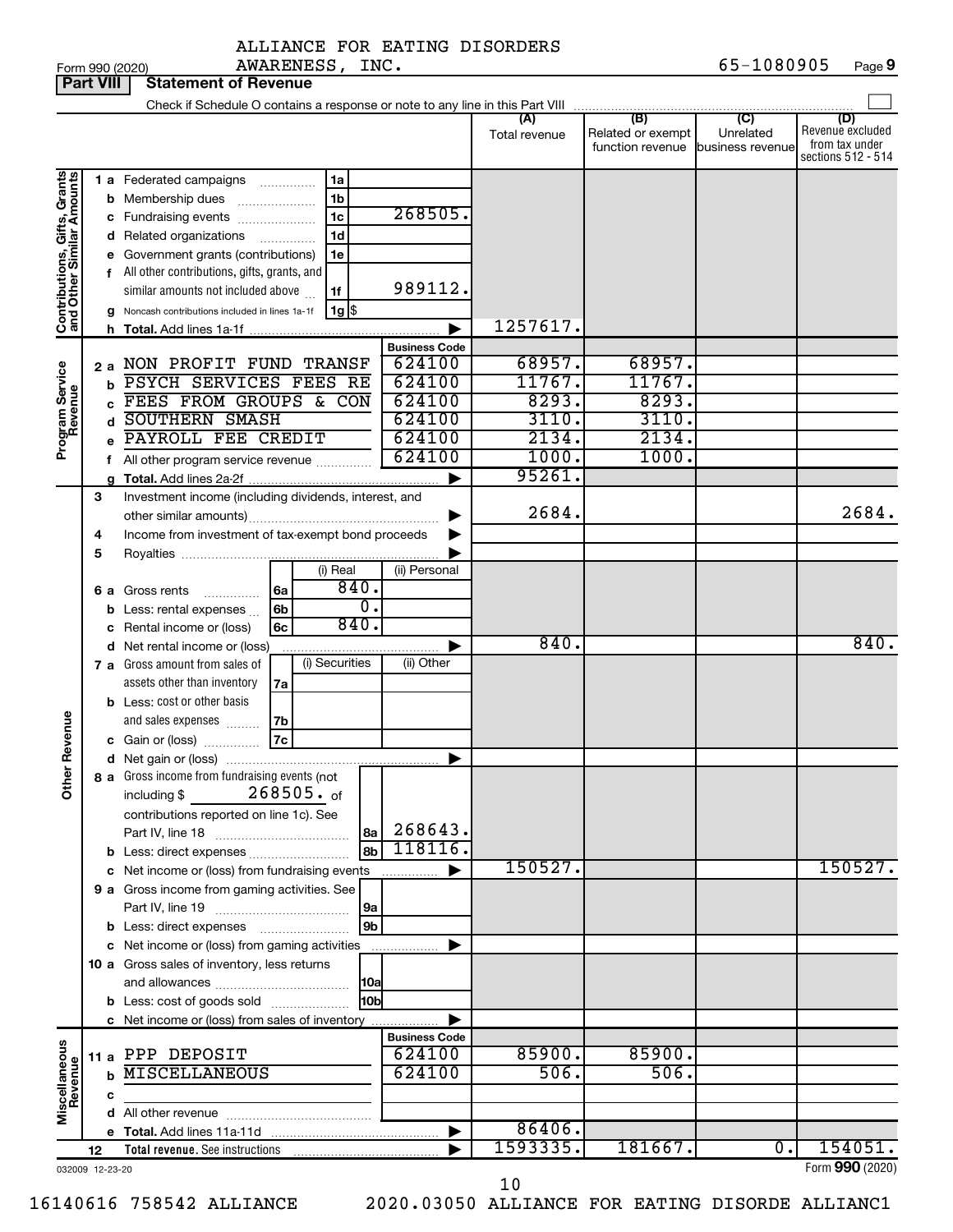| Form 990 (2020) | AWARENESS,                                      | INC. | 65-1080905 | Page <b>10</b> |
|-----------------|-------------------------------------------------|------|------------|----------------|
|                 | <b>Part IX Statement of Functional Expenses</b> |      |            |                |

*Section 501(c)(3) and 501(c)(4) organizations must complete all columns. All other organizations must complete column (A).*

| $\overline{\mathbf{x}}$ |                                                                                                                                                                                                            |                       |                                    |                                           |                                |  |  |
|-------------------------|------------------------------------------------------------------------------------------------------------------------------------------------------------------------------------------------------------|-----------------------|------------------------------------|-------------------------------------------|--------------------------------|--|--|
|                         | Do not include amounts reported on lines 6b,<br>7b, 8b, 9b, and 10b of Part VIII.                                                                                                                          | (A)<br>Total expenses | (B)<br>Program service<br>expenses | (C)<br>Management and<br>general expenses | (D)<br>Fundraising<br>expenses |  |  |
| 1                       | Grants and other assistance to domestic organizations                                                                                                                                                      |                       |                                    |                                           |                                |  |  |
|                         | and domestic governments. See Part IV, line 21                                                                                                                                                             |                       |                                    |                                           |                                |  |  |
| $\mathbf{2}$            | Grants and other assistance to domestic                                                                                                                                                                    |                       |                                    |                                           |                                |  |  |
|                         | individuals. See Part IV, line 22                                                                                                                                                                          |                       |                                    |                                           |                                |  |  |
| 3                       | Grants and other assistance to foreign                                                                                                                                                                     |                       |                                    |                                           |                                |  |  |
|                         | organizations, foreign governments, and foreign                                                                                                                                                            |                       |                                    |                                           |                                |  |  |
|                         | individuals. See Part IV, lines 15 and 16                                                                                                                                                                  |                       |                                    |                                           |                                |  |  |
| 4                       | Benefits paid to or for members                                                                                                                                                                            |                       |                                    |                                           |                                |  |  |
| 5                       | Compensation of current officers, directors,                                                                                                                                                               |                       |                                    |                                           |                                |  |  |
|                         | trustees, and key employees                                                                                                                                                                                | 91791.                | 73433.                             | 18358.                                    |                                |  |  |
| 6                       | Compensation not included above to disqualified                                                                                                                                                            |                       |                                    |                                           |                                |  |  |
|                         | persons (as defined under section 4958(f)(1)) and                                                                                                                                                          |                       |                                    |                                           |                                |  |  |
|                         | persons described in section 4958(c)(3)(B)                                                                                                                                                                 |                       |                                    |                                           |                                |  |  |
| 7                       |                                                                                                                                                                                                            | 336644.               | 218819.                            | 84161.                                    | 33664.                         |  |  |
| 8                       | Pension plan accruals and contributions (include                                                                                                                                                           |                       |                                    |                                           |                                |  |  |
|                         | section 401(k) and 403(b) employer contributions)                                                                                                                                                          | 57318.                | 37257.                             | 14330.                                    | 5731.                          |  |  |
| 9                       |                                                                                                                                                                                                            | 32774.                | 21303.                             | 8194.                                     | 3277.                          |  |  |
| 10                      |                                                                                                                                                                                                            |                       |                                    |                                           |                                |  |  |
| 11                      | Fees for services (nonemployees):                                                                                                                                                                          | 535.                  | 267.                               | 268.                                      |                                |  |  |
| а                       |                                                                                                                                                                                                            |                       |                                    |                                           |                                |  |  |
| b                       |                                                                                                                                                                                                            | 15487.                |                                    | 15487.                                    |                                |  |  |
| с                       |                                                                                                                                                                                                            |                       |                                    |                                           |                                |  |  |
| d                       | Professional fundraising services. See Part IV, line 17                                                                                                                                                    |                       |                                    |                                           |                                |  |  |
| е<br>f                  | Investment management fees                                                                                                                                                                                 |                       |                                    |                                           |                                |  |  |
| g                       | Other. (If line 11g amount exceeds 10% of line 25,                                                                                                                                                         |                       |                                    |                                           |                                |  |  |
|                         | column (A) amount, list line 11g expenses on Sch O.)                                                                                                                                                       | 5914.                 | 3844.                              | 1479.                                     | 591.                           |  |  |
| 12                      |                                                                                                                                                                                                            |                       |                                    |                                           |                                |  |  |
| 13                      |                                                                                                                                                                                                            | 1894.                 | 1610.                              | 284.                                      |                                |  |  |
| 14                      |                                                                                                                                                                                                            |                       |                                    |                                           |                                |  |  |
| 15                      |                                                                                                                                                                                                            |                       |                                    |                                           |                                |  |  |
| 16                      |                                                                                                                                                                                                            | 30928.                | 23196.                             | 6186.                                     | 1546.                          |  |  |
| 17                      | Travel                                                                                                                                                                                                     | 644.                  | 644.                               |                                           |                                |  |  |
| 18                      | Payments of travel or entertainment expenses                                                                                                                                                               |                       |                                    |                                           |                                |  |  |
|                         | for any federal, state, or local public officials                                                                                                                                                          |                       |                                    |                                           |                                |  |  |
| 19                      | Conferences, conventions, and meetings                                                                                                                                                                     | 10629.                | 10629.                             |                                           |                                |  |  |
| 20                      | Interest                                                                                                                                                                                                   |                       |                                    |                                           |                                |  |  |
| 21                      |                                                                                                                                                                                                            |                       |                                    |                                           |                                |  |  |
| 22                      | Depreciation, depletion, and amortization                                                                                                                                                                  | 6959.                 | 5219.                              | 1392.                                     | 348.                           |  |  |
| 23                      | Insurance                                                                                                                                                                                                  | 2781.                 | 2245.                              | 536.                                      |                                |  |  |
| 24                      | Other expenses. Itemize expenses not covered<br>above (List miscellaneous expenses on line 24e. If<br>line 24e amount exceeds 10% of line 25, column (A)<br>amount, list line 24e expenses on Schedule O.) |                       |                                    |                                           |                                |  |  |
| a                       | <b>PSYCH SERVICES</b>                                                                                                                                                                                      | 86648.                | 86648.                             |                                           |                                |  |  |
| b                       | <b>SUPPORT GROUPS</b>                                                                                                                                                                                      | 78116.                | 78116.                             |                                           |                                |  |  |
|                         | <b>SOCIAL MEDIA</b>                                                                                                                                                                                        | 54100.                | 48690.                             | 2705.                                     | 2705.                          |  |  |
| d                       | WEBSITE/APP EXPENSES                                                                                                                                                                                       | 33396.                | 29826.                             | 2370.                                     | 1200.                          |  |  |
|                         | See Sch O<br>e All other expenses                                                                                                                                                                          | 123695.               | 106132.                            | 5982.                                     | 11581.                         |  |  |
| 25                      | Total functional expenses. Add lines 1 through 24e                                                                                                                                                         | 970253.               | 747878.                            | 161732.                                   | 60643.                         |  |  |
| 26                      | Joint costs. Complete this line only if the organization                                                                                                                                                   |                       |                                    |                                           |                                |  |  |
|                         | reported in column (B) joint costs from a combined                                                                                                                                                         |                       |                                    |                                           |                                |  |  |
|                         | educational campaign and fundraising solicitation.                                                                                                                                                         |                       |                                    |                                           |                                |  |  |
|                         | Check here $\blacktriangleright$<br>if following SOP 98-2 (ASC 958-720)                                                                                                                                    |                       |                                    |                                           |                                |  |  |
|                         | 032010 12-23-20                                                                                                                                                                                            |                       |                                    |                                           | Form 990 (2020)                |  |  |

032010 12-23-20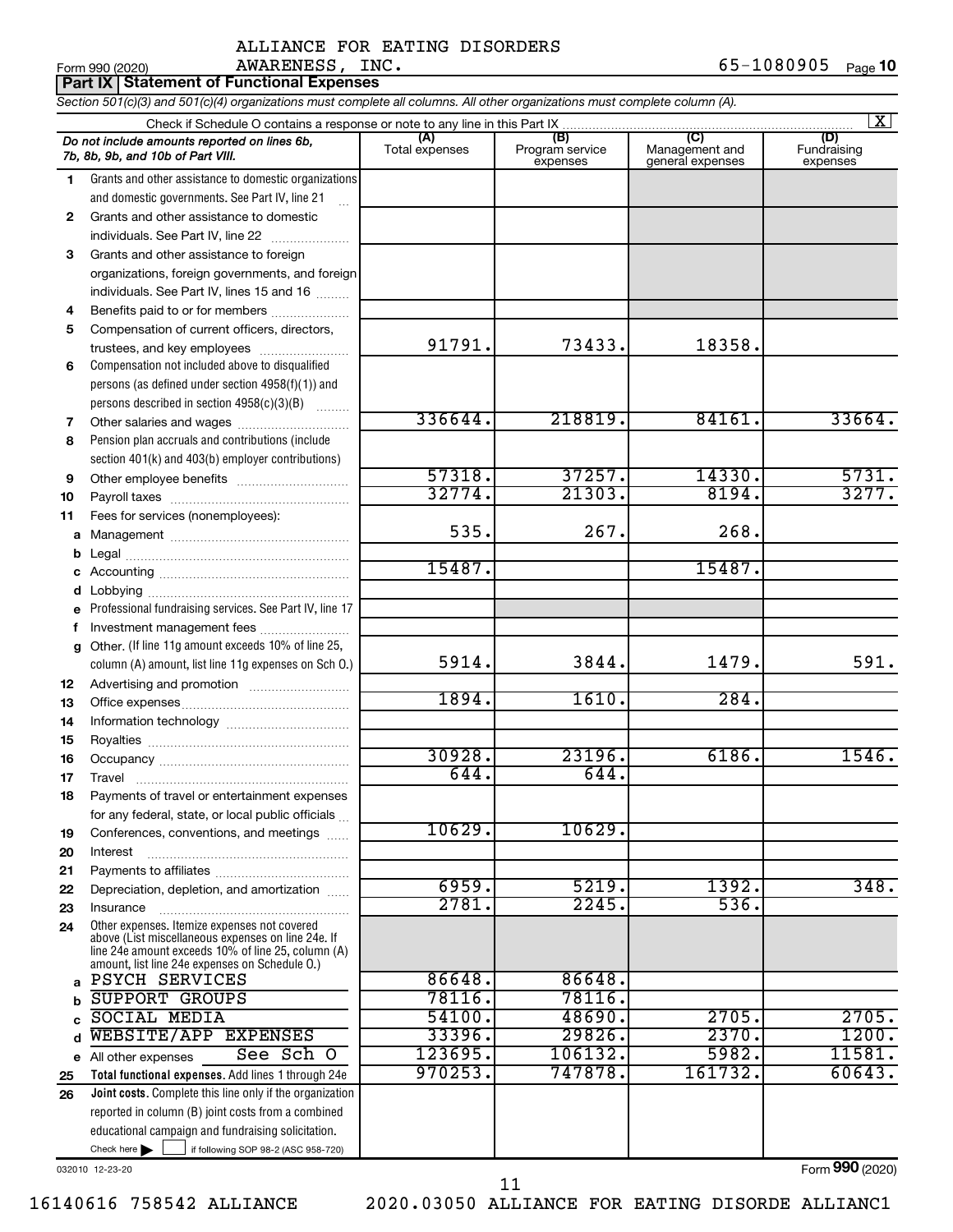|  | Form 990 (2020) |
|--|-----------------|
|  |                 |

AWARENESS, INC.

#### **Part X** | Balance Sheet  $\perp$ Check if Schedule O contains a response or note to any line in this Part X **(A) (B)** Beginning of year | | End of year  $846392.$  1211458. **1 1** Cash - non-interest-bearing ~~~~~~~~~~~~~~~~~~~~~~~~~ 625250. 634129. **2 2** Savings and temporary cash investments ~~~~~~~~~~~~~~~~~~ **3 3** Pledges and grants receivable, net ~~~~~~~~~~~~~~~~~~~~~ **4 4** Accounts receivable, net ~~~~~~~~~~~~~~~~~~~~~~~~~~ **5** Loans and other receivables from any current or former officer, director, trustee, key employee, creator or founder, substantial contributor, or 35% controlled entity or family member of any of these persons ~~~~~~~~~ **5 6** Loans and other receivables from other disqualified persons (as defined under section 4958(f)(1)), and persons described in section  $4958(c)(3)(B)$  ...... **6 7 7** Notes and loans receivable, net ~~~~~~~~~~~~~~~~~~~~~~~ **Assets 8 8** Inventories for sale or use ~~~~~~~~~~~~~~~~~~~~~~~~~~ **9** 9836. **9** Prepaid expenses and deferred charges ~~~~~~~~~~~~~~~~~~ **10 a** Land, buildings, and equipment: cost or other 369994. basis. Complete Part VI of Schedule D  $\frac{1}{10}$  10a  $125324.$  18569.  $10c$  244670. **10c b** Less: accumulated depreciation  $\ldots$  [10b **11 11** Investments - publicly traded securities ~~~~~~~~~~~~~~~~~~~  $54998.$   $12$  66875. **12 12** Investments - other securities. See Part IV, line 11 ~~~~~~~~~~~~~~ **13 13** Investments - program-related. See Part IV, line 11 ~~~~~~~~~~~~~ **14 14** Intangible assets ~~~~~~~~~~~~~~~~~~~~~~~~~~~~~~ Other assets. See Part IV, line 11 ~~~~~~~~~~~~~~~~~~~~~~  $0.1_{15}$  9836. **15 15** 1545209. 2176804. **16 16 Total assets.**  Add lines 1 through 15 (must equal line 33) **17 17** Accounts payable and accrued expenses ~~~~~~~~~~~~~~~~~~ **18 18** Grants payable ~~~~~~~~~~~~~~~~~~~~~~~~~~~~~~~ **19 19** Deferred revenue ~~~~~~~~~~~~~~~~~~~~~~~~~~~~~~ **20 20** Tax-exempt bond liabilities ~~~~~~~~~~~~~~~~~~~~~~~~~ **21 21** Escrow or custodial account liability. Complete Part IV of Schedule D ........... **22** Loans and other payables to any current or former officer, director, **Liabilities** trustee, key employee, creator or founder, substantial contributor, or 35% **22** controlled entity or family member of any of these persons ~~~~~~~~~ **23** Secured mortgages and notes payable to unrelated third parties  $\ldots$ ................. **23 24** Unsecured notes and loans payable to unrelated third parties **24 25** Other liabilities (including federal income tax, payables to related third parties, and other liabilities not included on lines 17-24). Complete Part X of Schedule D ~~~~~~~~~~~~~~~~~~~~~~~~~~~~~~~ **25 26**  $0.26$  0. **26 Total liabilities.**  Add lines 17 through 25 **Organizations that follow FASB ASC 958, check here** | † Net Assets or Fund Balances **Net Assets or Fund Balances and complete lines 27, 28, 32, and 33. 27 27** Net assets without donor restrictions ~~~~~~~~~~~~~~~~~~~~ **28 28** Net assets with donor restrictions ~~~~~~~~~~~~~~~~~~~~~~ Organizations that do not follow FASB ASC 958, check here  $\blacktriangleright \boxed{\text{X}}$ **and complete lines 29 through 33.**  $0.1_{29}$  0. **29 29** Capital stock or trust principal, or current funds ~~~~~~~~~~~~~~~  $0.30$  0. **30 30** Paid-in or capital surplus, or land, building, or equipment fund ....................... 1545209. 2176804. **31 31** Retained earnings, endowment, accumulated income, or other funds ............ Total net assets or fund balances ~~~~~~~~~~~~~~~~~~~~~~ 1545209. 2176804. **32 32** 1545209. 2176804. **33** Total liabilities and net assets/fund balances **33**

Form (2020) **990**

032011 12-23-20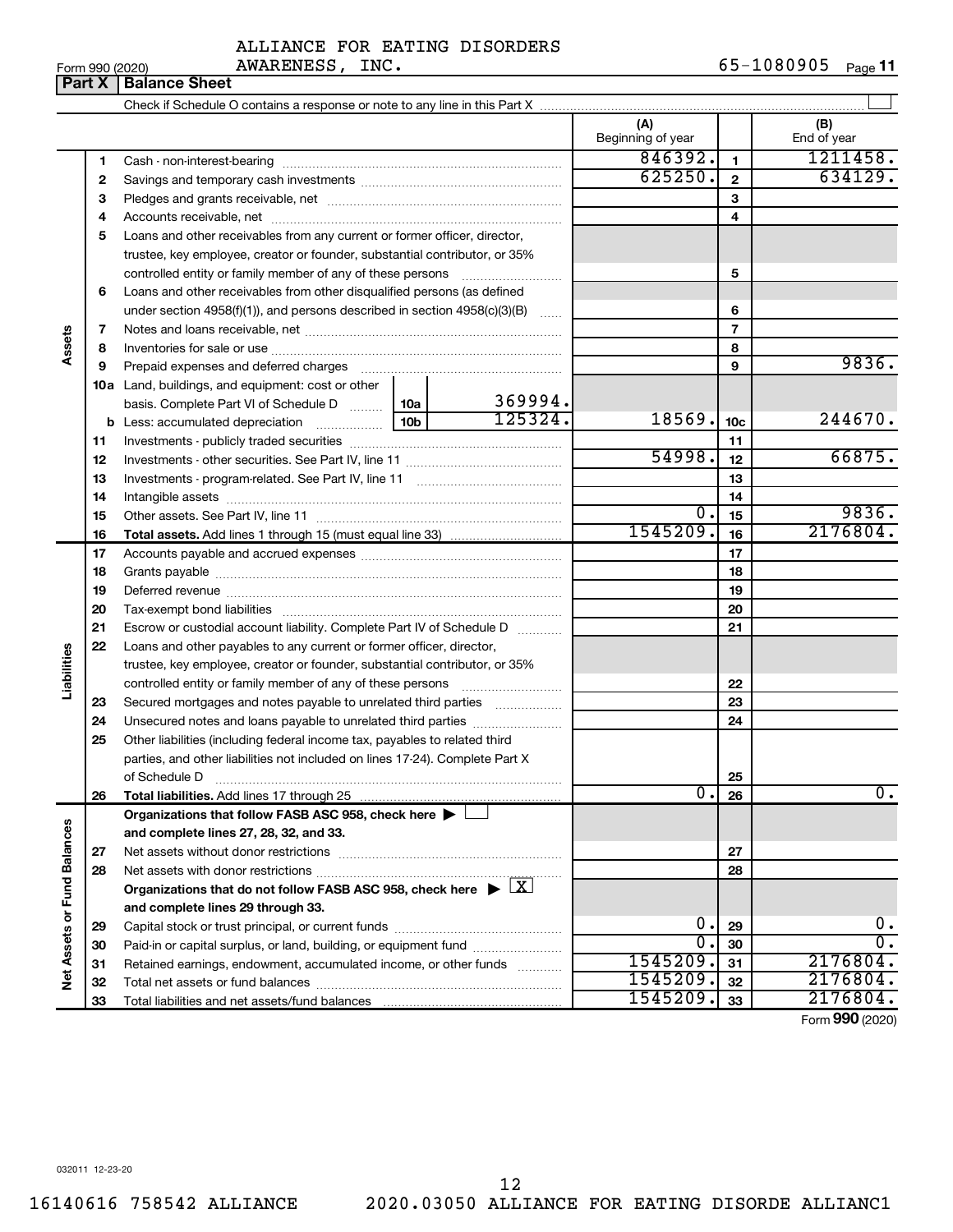|    | ALLIANCE FOR EATING DISORDERS                                                                                                                                                                                                  |                         |                |     |                  |
|----|--------------------------------------------------------------------------------------------------------------------------------------------------------------------------------------------------------------------------------|-------------------------|----------------|-----|------------------|
|    | AWARENESS, INC.<br>Form 990 (2020)                                                                                                                                                                                             | 65-1080905              |                |     | Page 12          |
|    | Part XI   Reconciliation of Net Assets                                                                                                                                                                                         |                         |                |     |                  |
|    |                                                                                                                                                                                                                                |                         |                |     |                  |
|    |                                                                                                                                                                                                                                |                         |                |     |                  |
| 1  |                                                                                                                                                                                                                                | $\mathbf{1}$            |                |     | 1593335.         |
| 2  |                                                                                                                                                                                                                                | $\overline{2}$          |                |     | 970253.          |
| з  |                                                                                                                                                                                                                                | 3                       |                |     | 623082.          |
| 4  |                                                                                                                                                                                                                                | $\overline{\mathbf{4}}$ |                |     | 1545209.         |
| 5  | Net unrealized gains (losses) on investments [11] matter contracts and the state of the state of the state of the state of the state of the state of the state of the state of the state of the state of the state of the stat | 5                       |                |     | 8513.            |
| 6  |                                                                                                                                                                                                                                | 6                       |                |     |                  |
| 7  |                                                                                                                                                                                                                                | $\overline{7}$          |                |     |                  |
| 8  | Prior period adjustments www.communication.communication.communication.communication.com                                                                                                                                       | 8                       |                |     |                  |
| 9  | Other changes in net assets or fund balances (explain on Schedule O) [11] continuum manusculum manusculum manusculum manusculum manusculum manusculum manusculum manusculum manusculum manusculum manusculum manusculum manusc | 9                       |                |     | $\overline{0}$ . |
| 10 | Net assets or fund balances at end of year. Combine lines 3 through 9 (must equal Part X, line 32,                                                                                                                             |                         |                |     |                  |
|    |                                                                                                                                                                                                                                | 10                      |                |     | 2176804.         |
|    | Part XII Financial Statements and Reporting                                                                                                                                                                                    |                         |                |     |                  |
|    |                                                                                                                                                                                                                                |                         |                |     |                  |
|    |                                                                                                                                                                                                                                |                         |                | Yes | No               |
| 1  | Accounting method used to prepare the Form 990: $X \subset X$ Cash<br>$\Box$ Accrual<br>Other                                                                                                                                  |                         |                |     |                  |
|    | If the organization changed its method of accounting from a prior year or checked "Other," explain in Schedule O.                                                                                                              |                         |                |     |                  |
|    |                                                                                                                                                                                                                                |                         | 2a             |     | x                |
|    | If "Yes," check a box below to indicate whether the financial statements for the year were compiled or reviewed on a                                                                                                           |                         |                |     |                  |
|    | separate basis, consolidated basis, or both:                                                                                                                                                                                   |                         |                |     |                  |
|    | Separate basis<br>$\perp$ Consolidated basis<br>Both consolidated and separate basis                                                                                                                                           |                         |                |     |                  |
|    |                                                                                                                                                                                                                                |                         | 2 <sub>b</sub> | x.  |                  |
|    | If "Yes," check a box below to indicate whether the financial statements for the year were audited on a separate basis,                                                                                                        |                         |                |     |                  |
|    | consolidated basis, or both:                                                                                                                                                                                                   |                         |                |     |                  |
|    | $ \mathbf{X} $ Separate basis<br>Consolidated basis<br>Both consolidated and separate basis<br>$\Box$                                                                                                                          |                         |                |     |                  |
|    | c If "Yes" to line 2a or 2b, does the organization have a committee that assumes responsibility for oversight of the audit,                                                                                                    |                         |                |     |                  |
|    |                                                                                                                                                                                                                                |                         | 2c             | x   |                  |
|    | If the organization changed either its oversight process or selection process during the tax year, explain on Schedule O.                                                                                                      |                         |                |     |                  |
|    | 3a As a result of a federal award, was the organization required to undergo an audit or audits as set forth in the Single Audit                                                                                                |                         |                |     |                  |
|    | Act and OMB Circular A-133?                                                                                                                                                                                                    |                         | За             |     | х                |
|    | b If "Yes," did the organization undergo the required audit or audits? If the organization did not undergo the required audit                                                                                                  |                         |                |     |                  |
|    |                                                                                                                                                                                                                                |                         | 3b             |     |                  |

Form (2020) **990**

032012 12-23-20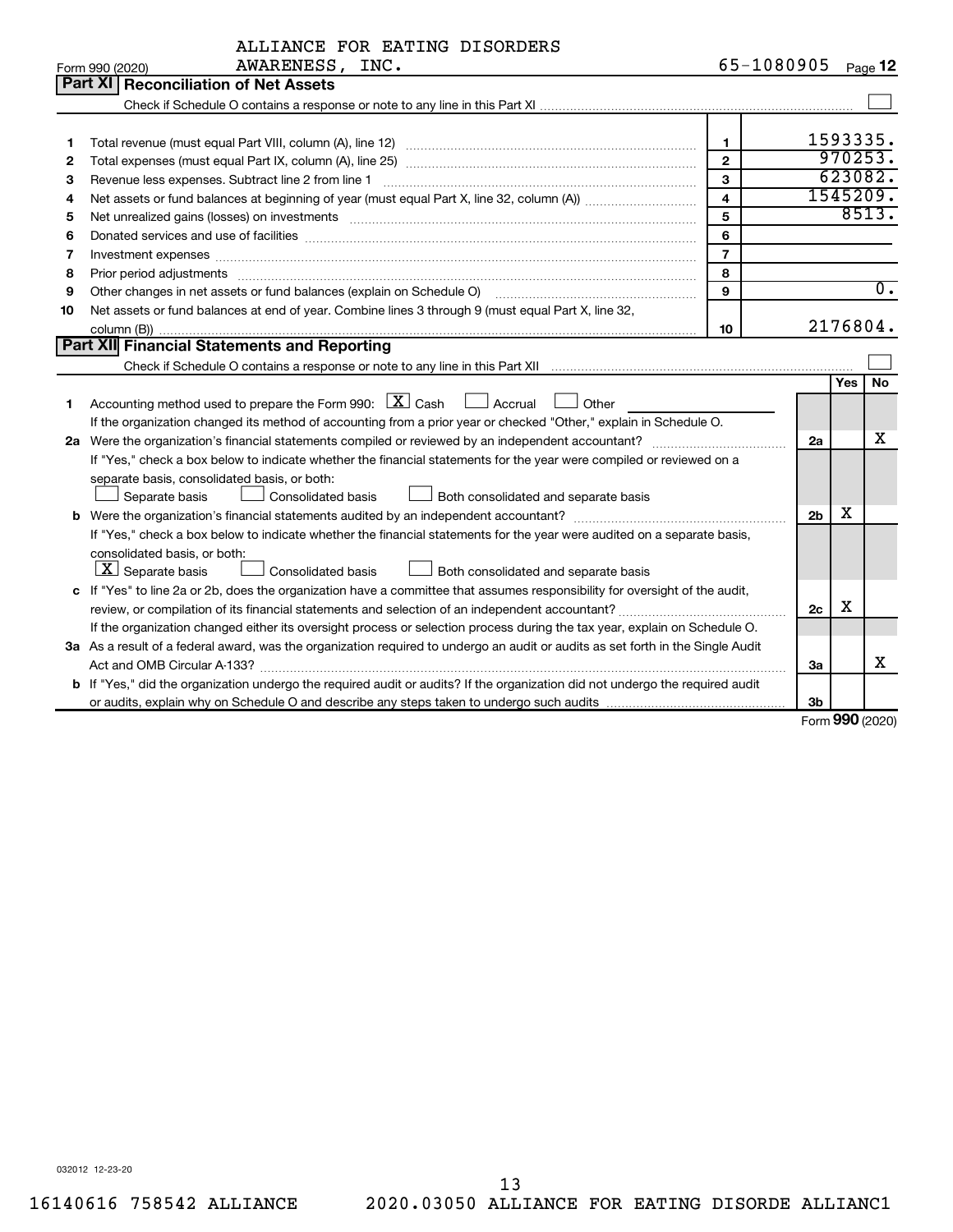| <b>SCHEDULE A</b>                                      |                                                                                                                                                                                                                                                                                       |                                                                                                                         |     |                                                                |                            |  | OMB No. 1545-0047                                   |
|--------------------------------------------------------|---------------------------------------------------------------------------------------------------------------------------------------------------------------------------------------------------------------------------------------------------------------------------------------|-------------------------------------------------------------------------------------------------------------------------|-----|----------------------------------------------------------------|----------------------------|--|-----------------------------------------------------|
| (Form 990 or 990-EZ)                                   |                                                                                                                                                                                                                                                                                       | <b>Public Charity Status and Public Support</b>                                                                         |     |                                                                |                            |  |                                                     |
|                                                        |                                                                                                                                                                                                                                                                                       | Complete if the organization is a section 501(c)(3) organization or a section<br>4947(a)(1) nonexempt charitable trust. |     |                                                                |                            |  |                                                     |
| Department of the Treasury<br>Internal Revenue Service |                                                                                                                                                                                                                                                                                       | Attach to Form 990 or Form 990-EZ.                                                                                      |     |                                                                |                            |  | <b>Open to Public</b>                               |
| Name of the organization                               |                                                                                                                                                                                                                                                                                       | Go to www.irs.gov/Form990 for instructions and the latest information.<br>ALLIANCE FOR EATING DISORDERS                 |     |                                                                |                            |  | Inspection<br><b>Employer identification number</b> |
|                                                        | AWARENESS, INC.                                                                                                                                                                                                                                                                       |                                                                                                                         |     |                                                                |                            |  | 65-1080905                                          |
| Part I                                                 | Reason for Public Charity Status. (All organizations must complete this part.) See instructions.                                                                                                                                                                                      |                                                                                                                         |     |                                                                |                            |  |                                                     |
|                                                        | The organization is not a private foundation because it is: (For lines 1 through 12, check only one box.)                                                                                                                                                                             |                                                                                                                         |     |                                                                |                            |  |                                                     |
| 1                                                      | A church, convention of churches, or association of churches described in section 170(b)(1)(A)(i).                                                                                                                                                                                    |                                                                                                                         |     |                                                                |                            |  |                                                     |
| $\mathbf 2$                                            | A school described in section 170(b)(1)(A)(ii). (Attach Schedule E (Form 990 or 990-EZ).)                                                                                                                                                                                             |                                                                                                                         |     |                                                                |                            |  |                                                     |
| 3                                                      | A hospital or a cooperative hospital service organization described in section 170(b)(1)(A)(iii).                                                                                                                                                                                     |                                                                                                                         |     |                                                                |                            |  |                                                     |
| 4                                                      | A medical research organization operated in conjunction with a hospital described in section 170(b)(1)(A)(iii). Enter the hospital's name,                                                                                                                                            |                                                                                                                         |     |                                                                |                            |  |                                                     |
| city, and state:                                       |                                                                                                                                                                                                                                                                                       |                                                                                                                         |     |                                                                |                            |  |                                                     |
| 5                                                      | An organization operated for the benefit of a college or university owned or operated by a governmental unit described in                                                                                                                                                             |                                                                                                                         |     |                                                                |                            |  |                                                     |
| 6                                                      | section 170(b)(1)(A)(iv). (Complete Part II.)<br>A federal, state, or local government or governmental unit described in section 170(b)(1)(A)(v).                                                                                                                                     |                                                                                                                         |     |                                                                |                            |  |                                                     |
| 7                                                      | An organization that normally receives a substantial part of its support from a governmental unit or from the general public described in                                                                                                                                             |                                                                                                                         |     |                                                                |                            |  |                                                     |
|                                                        | section 170(b)(1)(A)(vi). (Complete Part II.)                                                                                                                                                                                                                                         |                                                                                                                         |     |                                                                |                            |  |                                                     |
| 8                                                      | A community trust described in section 170(b)(1)(A)(vi). (Complete Part II.)                                                                                                                                                                                                          |                                                                                                                         |     |                                                                |                            |  |                                                     |
| 9                                                      | An agricultural research organization described in section 170(b)(1)(A)(ix) operated in conjunction with a land-grant college                                                                                                                                                         |                                                                                                                         |     |                                                                |                            |  |                                                     |
|                                                        | or university or a non-land-grant college of agriculture (see instructions). Enter the name, city, and state of the college or                                                                                                                                                        |                                                                                                                         |     |                                                                |                            |  |                                                     |
| university:                                            |                                                                                                                                                                                                                                                                                       |                                                                                                                         |     |                                                                |                            |  |                                                     |
| $\lfloor x \rfloor$<br>10                              | An organization that normally receives (1) more than 33 1/3% of its support from contributions, membership fees, and gross receipts from                                                                                                                                              |                                                                                                                         |     |                                                                |                            |  |                                                     |
|                                                        | activities related to its exempt functions, subject to certain exceptions; and (2) no more than 33 1/3% of its support from gross investment<br>income and unrelated business taxable income (less section 511 tax) from businesses acquired by the organization after June 30, 1975. |                                                                                                                         |     |                                                                |                            |  |                                                     |
|                                                        | See section 509(a)(2). (Complete Part III.)                                                                                                                                                                                                                                           |                                                                                                                         |     |                                                                |                            |  |                                                     |
| 11                                                     | An organization organized and operated exclusively to test for public safety. See section 509(a)(4).                                                                                                                                                                                  |                                                                                                                         |     |                                                                |                            |  |                                                     |
| 12                                                     | An organization organized and operated exclusively for the benefit of, to perform the functions of, or to carry out the purposes of one or                                                                                                                                            |                                                                                                                         |     |                                                                |                            |  |                                                     |
|                                                        | more publicly supported organizations described in section 509(a)(1) or section 509(a)(2). See section 509(a)(3). Check the box in                                                                                                                                                    |                                                                                                                         |     |                                                                |                            |  |                                                     |
|                                                        | lines 12a through 12d that describes the type of supporting organization and complete lines 12e, 12f, and 12g.                                                                                                                                                                        |                                                                                                                         |     |                                                                |                            |  |                                                     |
| a                                                      | Type I. A supporting organization operated, supervised, or controlled by its supported organization(s), typically by giving                                                                                                                                                           |                                                                                                                         |     |                                                                |                            |  |                                                     |
|                                                        | the supported organization(s) the power to regularly appoint or elect a majority of the directors or trustees of the supporting                                                                                                                                                       |                                                                                                                         |     |                                                                |                            |  |                                                     |
| b                                                      | organization. You must complete Part IV, Sections A and B.<br>Type II. A supporting organization supervised or controlled in connection with its supported organization(s), by having                                                                                                 |                                                                                                                         |     |                                                                |                            |  |                                                     |
|                                                        | control or management of the supporting organization vested in the same persons that control or manage the supported                                                                                                                                                                  |                                                                                                                         |     |                                                                |                            |  |                                                     |
|                                                        | organization(s). You must complete Part IV, Sections A and C.                                                                                                                                                                                                                         |                                                                                                                         |     |                                                                |                            |  |                                                     |
| c                                                      | Type III functionally integrated. A supporting organization operated in connection with, and functionally integrated with,                                                                                                                                                            |                                                                                                                         |     |                                                                |                            |  |                                                     |
|                                                        | its supported organization(s) (see instructions). You must complete Part IV, Sections A, D, and E.                                                                                                                                                                                    |                                                                                                                         |     |                                                                |                            |  |                                                     |
| d                                                      | Type III non-functionally integrated. A supporting organization operated in connection with its supported organization(s)                                                                                                                                                             |                                                                                                                         |     |                                                                |                            |  |                                                     |
|                                                        | that is not functionally integrated. The organization generally must satisfy a distribution requirement and an attentiveness                                                                                                                                                          |                                                                                                                         |     |                                                                |                            |  |                                                     |
| е                                                      | requirement (see instructions). You must complete Part IV, Sections A and D, and Part V.<br>Check this box if the organization received a written determination from the IRS that it is a Type I, Type II, Type III                                                                   |                                                                                                                         |     |                                                                |                            |  |                                                     |
|                                                        | functionally integrated, or Type III non-functionally integrated supporting organization.                                                                                                                                                                                             |                                                                                                                         |     |                                                                |                            |  |                                                     |
|                                                        | f Enter the number of supported organizations                                                                                                                                                                                                                                         |                                                                                                                         |     |                                                                |                            |  |                                                     |
| g                                                      | Provide the following information about the supported organization(s).                                                                                                                                                                                                                |                                                                                                                         |     |                                                                |                            |  |                                                     |
| (i) Name of supported                                  | (ii) EIN                                                                                                                                                                                                                                                                              | (iii) Type of organization<br>(described on lines 1-10                                                                  |     | (iv) Is the organization listed<br>in your governing document? | (v) Amount of monetary     |  | (vi) Amount of other                                |
| organization                                           |                                                                                                                                                                                                                                                                                       | above (see instructions))                                                                                               | Yes | No                                                             | support (see instructions) |  | support (see instructions)                          |
|                                                        |                                                                                                                                                                                                                                                                                       |                                                                                                                         |     |                                                                |                            |  |                                                     |
|                                                        |                                                                                                                                                                                                                                                                                       |                                                                                                                         |     |                                                                |                            |  |                                                     |
|                                                        |                                                                                                                                                                                                                                                                                       |                                                                                                                         |     |                                                                |                            |  |                                                     |
|                                                        |                                                                                                                                                                                                                                                                                       |                                                                                                                         |     |                                                                |                            |  |                                                     |
|                                                        |                                                                                                                                                                                                                                                                                       |                                                                                                                         |     |                                                                |                            |  |                                                     |
|                                                        |                                                                                                                                                                                                                                                                                       |                                                                                                                         |     |                                                                |                            |  |                                                     |
|                                                        |                                                                                                                                                                                                                                                                                       |                                                                                                                         |     |                                                                |                            |  |                                                     |
|                                                        |                                                                                                                                                                                                                                                                                       |                                                                                                                         |     |                                                                |                            |  |                                                     |
|                                                        |                                                                                                                                                                                                                                                                                       |                                                                                                                         |     |                                                                |                            |  |                                                     |
| Total                                                  | LHA For Paperwork Reduction Act Notice, see the Instructions for Form 990 or 990-EZ. 032021 01-25-21                                                                                                                                                                                  |                                                                                                                         |     |                                                                |                            |  | Schedule A (Form 990 or 990-EZ) 2020                |
|                                                        |                                                                                                                                                                                                                                                                                       | 14                                                                                                                      |     |                                                                |                            |  |                                                     |

| 16140616 758542 ALLIANCE |  |  |
|--------------------------|--|--|
|--------------------------|--|--|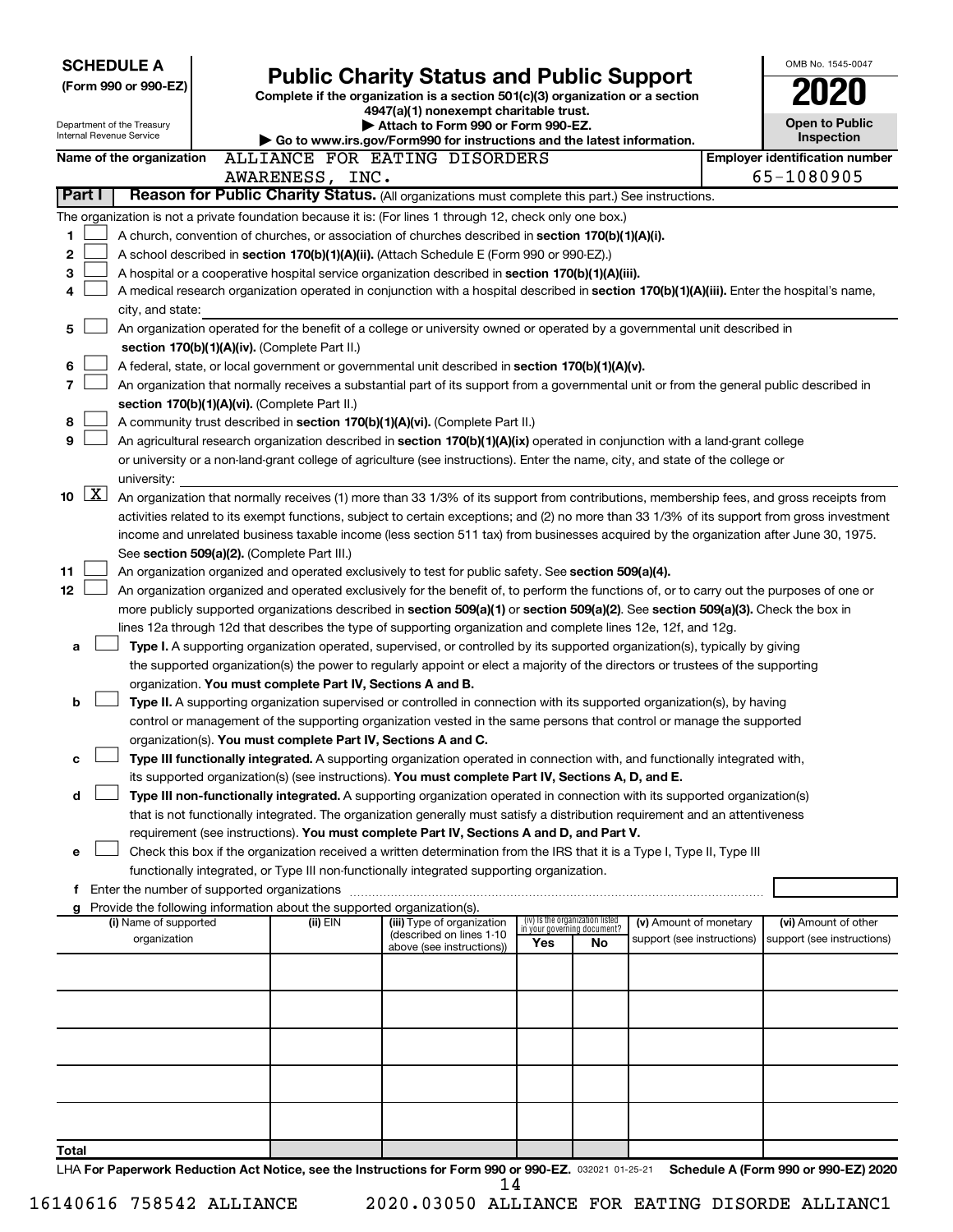#### Schedule A (Form 990 or 990-EZ) 2020 Page AWARENESS, INC. 65-1080905

65-1080905 Page 2

(Complete only if you checked the box on line 5, 7, or 8 of Part I or if the organization failed to qualify under Part III. If the organization fails to qualify under the tests listed below, please complete Part III.) **Part II Support Schedule for Organizations Described in Sections 170(b)(1)(A)(iv) and 170(b)(1)(A)(vi)**

|   | <b>Section A. Public Support</b>                                                                                                                                                                                                                              |          |          |            |            |          |           |
|---|---------------------------------------------------------------------------------------------------------------------------------------------------------------------------------------------------------------------------------------------------------------|----------|----------|------------|------------|----------|-----------|
|   | Calendar year (or fiscal year beginning in)                                                                                                                                                                                                                   | (a) 2016 | (b) 2017 | $(c)$ 2018 | $(d)$ 2019 | (e) 2020 | (f) Total |
|   | 1 Gifts, grants, contributions, and                                                                                                                                                                                                                           |          |          |            |            |          |           |
|   | membership fees received. (Do not                                                                                                                                                                                                                             |          |          |            |            |          |           |
|   | include any "unusual grants.")                                                                                                                                                                                                                                |          |          |            |            |          |           |
|   | 2 Tax revenues levied for the organ-                                                                                                                                                                                                                          |          |          |            |            |          |           |
|   | ization's benefit and either paid to                                                                                                                                                                                                                          |          |          |            |            |          |           |
|   | or expended on its behalf                                                                                                                                                                                                                                     |          |          |            |            |          |           |
|   | 3 The value of services or facilities                                                                                                                                                                                                                         |          |          |            |            |          |           |
|   | furnished by a governmental unit to                                                                                                                                                                                                                           |          |          |            |            |          |           |
|   | the organization without charge                                                                                                                                                                                                                               |          |          |            |            |          |           |
|   | 4 Total. Add lines 1 through 3                                                                                                                                                                                                                                |          |          |            |            |          |           |
|   | 5 The portion of total contributions                                                                                                                                                                                                                          |          |          |            |            |          |           |
|   | by each person (other than a                                                                                                                                                                                                                                  |          |          |            |            |          |           |
|   | governmental unit or publicly                                                                                                                                                                                                                                 |          |          |            |            |          |           |
|   | supported organization) included                                                                                                                                                                                                                              |          |          |            |            |          |           |
|   | on line 1 that exceeds 2% of the                                                                                                                                                                                                                              |          |          |            |            |          |           |
|   | amount shown on line 11,                                                                                                                                                                                                                                      |          |          |            |            |          |           |
|   | column (f)                                                                                                                                                                                                                                                    |          |          |            |            |          |           |
|   | 6 Public support. Subtract line 5 from line 4.                                                                                                                                                                                                                |          |          |            |            |          |           |
|   | <b>Section B. Total Support</b>                                                                                                                                                                                                                               |          |          |            |            |          |           |
|   | Calendar year (or fiscal year beginning in)                                                                                                                                                                                                                   | (a) 2016 | (b) 2017 | $(c)$ 2018 | $(d)$ 2019 | (e) 2020 | (f) Total |
|   | 7 Amounts from line 4                                                                                                                                                                                                                                         |          |          |            |            |          |           |
|   | 8 Gross income from interest,                                                                                                                                                                                                                                 |          |          |            |            |          |           |
|   | dividends, payments received on                                                                                                                                                                                                                               |          |          |            |            |          |           |
|   | securities loans, rents, royalties,                                                                                                                                                                                                                           |          |          |            |            |          |           |
|   | and income from similar sources                                                                                                                                                                                                                               |          |          |            |            |          |           |
| 9 | Net income from unrelated business                                                                                                                                                                                                                            |          |          |            |            |          |           |
|   | activities, whether or not the                                                                                                                                                                                                                                |          |          |            |            |          |           |
|   | business is regularly carried on                                                                                                                                                                                                                              |          |          |            |            |          |           |
|   | 10 Other income. Do not include gain                                                                                                                                                                                                                          |          |          |            |            |          |           |
|   | or loss from the sale of capital                                                                                                                                                                                                                              |          |          |            |            |          |           |
|   | assets (Explain in Part VI.)                                                                                                                                                                                                                                  |          |          |            |            |          |           |
|   | 11 Total support. Add lines 7 through 10                                                                                                                                                                                                                      |          |          |            |            |          |           |
|   | <b>12</b> Gross receipts from related activities, etc. (see instructions)                                                                                                                                                                                     |          |          |            |            | 12       |           |
|   | 13 First 5 years. If the Form 990 is for the organization's first, second, third, fourth, or fifth tax year as a section 501(c)(3)                                                                                                                            |          |          |            |            |          |           |
|   | organization, check this box and stop here <b>construction and construction</b> construction of the state of the state of the state of the state of the state of the state of the state of the state of the state of the state of t                           |          |          |            |            |          |           |
|   | <b>Section C. Computation of Public Support Percentage</b>                                                                                                                                                                                                    |          |          |            |            |          |           |
|   |                                                                                                                                                                                                                                                               |          |          |            |            | 14       | %         |
|   |                                                                                                                                                                                                                                                               |          |          |            |            | 15       | %         |
|   | 16a 33 1/3% support test - 2020. If the organization did not check the box on line 13, and line 14 is 33 1/3% or more, check this box and                                                                                                                     |          |          |            |            |          |           |
|   | stop here. The organization qualifies as a publicly supported organization                                                                                                                                                                                    |          |          |            |            |          |           |
|   | b 33 1/3% support test - 2019. If the organization did not check a box on line 13 or 16a, and line 15 is 33 1/3% or more, check this box                                                                                                                      |          |          |            |            |          |           |
|   |                                                                                                                                                                                                                                                               |          |          |            |            |          |           |
|   | 17a 10% -facts-and-circumstances test - 2020. If the organization did not check a box on line 13, 16a, or 16b, and line 14 is 10% or more,                                                                                                                    |          |          |            |            |          |           |
|   | and if the organization meets the facts-and-circumstances test, check this box and stop here. Explain in Part VI how the organization                                                                                                                         |          |          |            |            |          |           |
|   | meets the facts-and-circumstances test. The organization qualifies as a publicly supported organization                                                                                                                                                       |          |          |            |            |          |           |
|   | <b>b 10%</b> -facts-and-circumstances test - 2019. If the organization did not check a box on line 13, 16a, 16b, or 17a, and line 15 is 10% or                                                                                                                |          |          |            |            |          |           |
|   | more, and if the organization meets the facts-and-circumstances test, check this box and stop here. Explain in Part VI how the                                                                                                                                |          |          |            |            |          |           |
|   |                                                                                                                                                                                                                                                               |          |          |            |            |          |           |
|   | organization meets the facts-and-circumstances test. The organization qualifies as a publicly supported organization<br>18 Private foundation. If the organization did not check a box on line 13, 16a, 16b, 17a, or 17b, check this box and see instructions |          |          |            |            |          |           |

**Schedule A (Form 990 or 990-EZ) 2020**

032022 01-25-21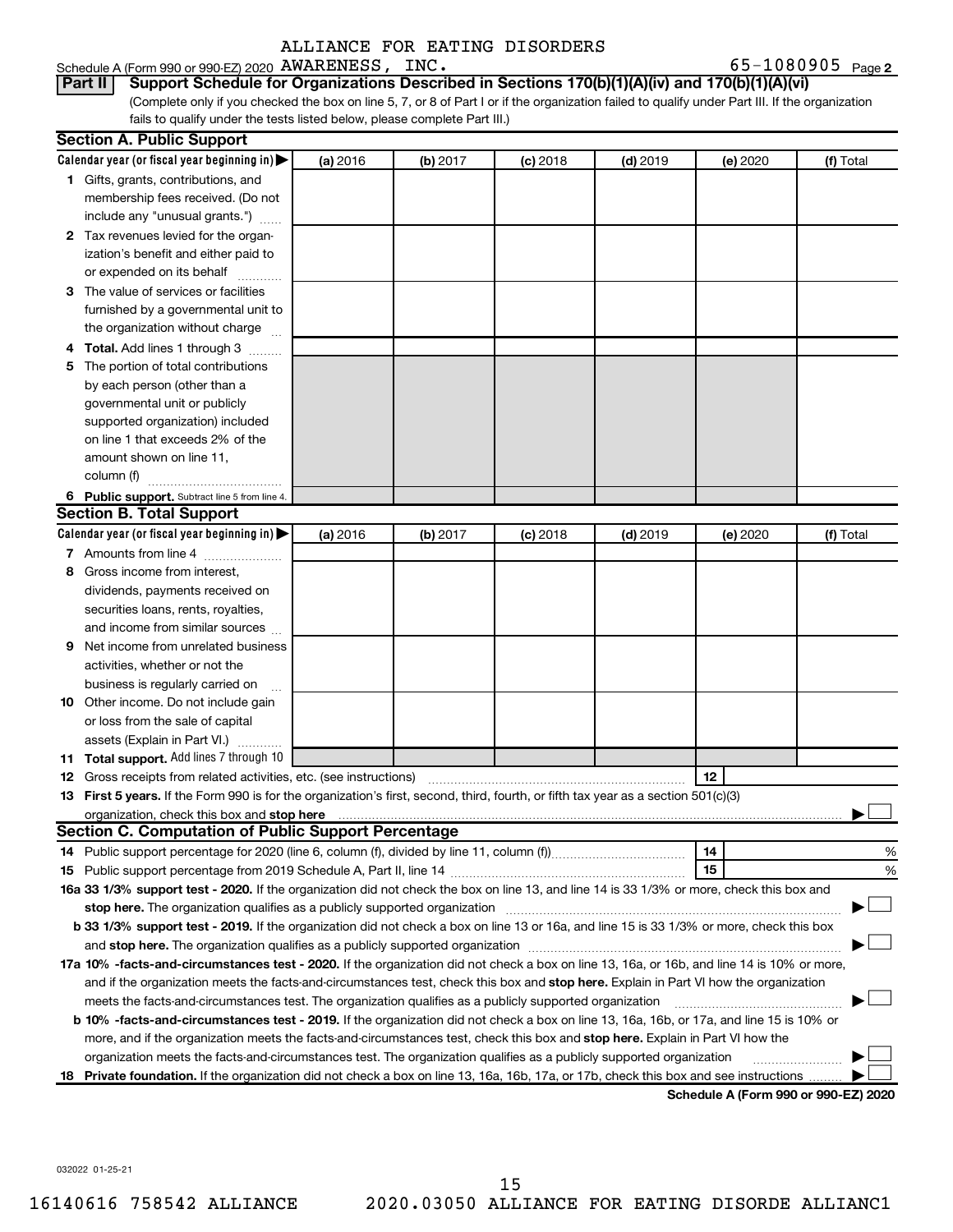#### Schedule A (Form 990 or 990-EZ) 2020 Page AWARENESS, INC. 65-1080905 **Part III Support Schedule for Organizations Described in Section 509(a)(2)**

(Complete only if you checked the box on line 10 of Part I or if the organization failed to qualify under Part II. If the organization fails to qualify under the tests listed below, please complete Part II.)

| <b>Section A. Public Support</b>                                                                                                                                                 |          |          |            |            |                                      |                                          |
|----------------------------------------------------------------------------------------------------------------------------------------------------------------------------------|----------|----------|------------|------------|--------------------------------------|------------------------------------------|
| Calendar year (or fiscal year beginning in)                                                                                                                                      | (a) 2016 | (b) 2017 | $(c)$ 2018 | $(d)$ 2019 | (e) 2020                             | (f) Total                                |
| 1 Gifts, grants, contributions, and                                                                                                                                              |          |          |            |            |                                      |                                          |
| membership fees received. (Do not                                                                                                                                                |          |          |            |            |                                      |                                          |
| include any "unusual grants.")                                                                                                                                                   | 362276.  | 742317.  | 753206.    | 862482     | 1257617.                             | 3977898.                                 |
| 2 Gross receipts from admissions,<br>merchandise sold or services per-<br>formed, or facilities furnished in                                                                     |          |          |            |            |                                      |                                          |
| any activity that is related to the<br>organization's tax-exempt purpose                                                                                                         | 374101.  | 103574.  | 126473.    | 63879.     | 95261.                               | 763288.                                  |
| 3 Gross receipts from activities that                                                                                                                                            |          |          |            |            |                                      |                                          |
| are not an unrelated trade or bus-                                                                                                                                               |          |          |            |            |                                      |                                          |
| iness under section 513                                                                                                                                                          |          |          |            |            |                                      |                                          |
| 4 Tax revenues levied for the organ-                                                                                                                                             |          |          |            |            |                                      |                                          |
| ization's benefit and either paid to                                                                                                                                             |          |          |            |            |                                      |                                          |
| or expended on its behalf<br>.                                                                                                                                                   |          |          |            |            |                                      |                                          |
| 5 The value of services or facilities                                                                                                                                            |          |          |            |            |                                      |                                          |
| furnished by a governmental unit to                                                                                                                                              |          |          |            |            |                                      |                                          |
| the organization without charge                                                                                                                                                  |          |          |            |            |                                      |                                          |
| 6 Total. Add lines 1 through 5                                                                                                                                                   | 736377.  | 845891.  | 879679.    | 926361     | 1352878.                             | 4741186.                                 |
| 7a Amounts included on lines 1, 2, and                                                                                                                                           |          |          |            |            |                                      |                                          |
| 3 received from disqualified persons                                                                                                                                             | 199000.  | 166840.  | 150000.    | 170000.    | 525000.                              | 1210840.                                 |
| <b>b</b> Amounts included on lines 2 and 3 received<br>from other than disqualified persons that<br>exceed the greater of \$5,000 or 1% of the<br>amount on line 13 for the year |          |          |            |            |                                      | Ο.                                       |
| c Add lines 7a and 7b                                                                                                                                                            | 199000.  | 166840.  | 150000.    | 170000.    | 525000.                              | 1210840.                                 |
| 8 Public support. (Subtract line 7c from line 6.)                                                                                                                                |          |          |            |            |                                      | 3530346.                                 |
| <b>Section B. Total Support</b>                                                                                                                                                  |          |          |            |            |                                      |                                          |
| Calendar year (or fiscal year beginning in)                                                                                                                                      | (a) 2016 | (b) 2017 | $(c)$ 2018 | $(d)$ 2019 | (e) 2020                             | (f) Total                                |
| 9 Amounts from line 6                                                                                                                                                            | 736377.  | 845891   | 879679.    | 926361     | 1352878                              | 4741186.                                 |
| <b>10a</b> Gross income from interest,<br>dividends, payments received on<br>securities loans, rents, royalties,                                                                 |          |          |            |            |                                      |                                          |
| and income from similar sources                                                                                                                                                  | 1227.    | 1930.    | 10953.     | 10350.     | 2684.                                | 27144.                                   |
| <b>b</b> Unrelated business taxable income                                                                                                                                       |          |          |            |            |                                      |                                          |
| (less section 511 taxes) from businesses                                                                                                                                         |          |          |            |            |                                      |                                          |
| acquired after June 30, 1975                                                                                                                                                     |          |          |            |            |                                      |                                          |
| c Add lines 10a and 10b                                                                                                                                                          | 1227.    | 1930.    | 10953.     | 10350.     | 2684.                                | 27144.                                   |
| 11 Net income from unrelated business<br>activities not included in line 10b.<br>whether or not the business is<br>regularly carried on                                          |          |          |            |            |                                      |                                          |
| <b>12</b> Other income. Do not include gain<br>or loss from the sale of capital<br>assets (Explain in Part VI.)                                                                  |          | 2057.    | 625.       | 4967.      | 840.                                 | 8489.                                    |
| <b>13</b> Total support. (Add lines 9, 10c, 11, and 12.)                                                                                                                         | 737604.  | 849878.  | 891257.    | 941678.    | 1356402.                             | 4776819.                                 |
| 14 First 5 years. If the Form 990 is for the organization's first, second, third, fourth, or fifth tax year as a section 501(c)(3) organization,                                 |          |          |            |            |                                      |                                          |
| check this box and stop here                                                                                                                                                     |          |          |            |            |                                      |                                          |
| <b>Section C. Computation of Public Support Percentage</b>                                                                                                                       |          |          |            |            |                                      |                                          |
| 15 Public support percentage for 2020 (line 8, column (f), divided by line 13, column (f) <i></i>                                                                                |          |          |            |            | 15                                   | 73.91<br>%                               |
| 16 Public support percentage from 2019 Schedule A, Part III, line 15                                                                                                             |          |          |            |            | 16                                   | 79.98<br>$\%$                            |
| Section D. Computation of Investment Income Percentage                                                                                                                           |          |          |            |            |                                      |                                          |
| 17 Investment income percentage for 2020 (line 10c, column (f), divided by line 13, column (f))                                                                                  |          |          |            |            | 17                                   | .57<br>%                                 |
| 18 Investment income percentage from 2019 Schedule A, Part III, line 17                                                                                                          |          |          |            |            | 18                                   | .66<br>$\%$                              |
| 19a 33 1/3% support tests - 2020. If the organization did not check the box on line 14, and line 15 is more than 33 1/3%, and line 17 is not                                     |          |          |            |            |                                      |                                          |
| more than 33 1/3%, check this box and stop here. The organization qualifies as a publicly supported organization                                                                 |          |          |            |            |                                      | $\blacktriangleright$ $\boxed{\text{X}}$ |
| b 33 1/3% support tests - 2019. If the organization did not check a box on line 14 or line 19a, and line 16 is more than 33 1/3%, and                                            |          |          |            |            |                                      |                                          |
| line 18 is not more than 33 1/3%, check this box and stop here. The organization qualifies as a publicly supported organization                                                  |          |          |            |            |                                      |                                          |
|                                                                                                                                                                                  |          |          |            |            |                                      |                                          |
| 032023 01-25-21                                                                                                                                                                  |          |          | 16         |            | Schedule A (Form 990 or 990-EZ) 2020 |                                          |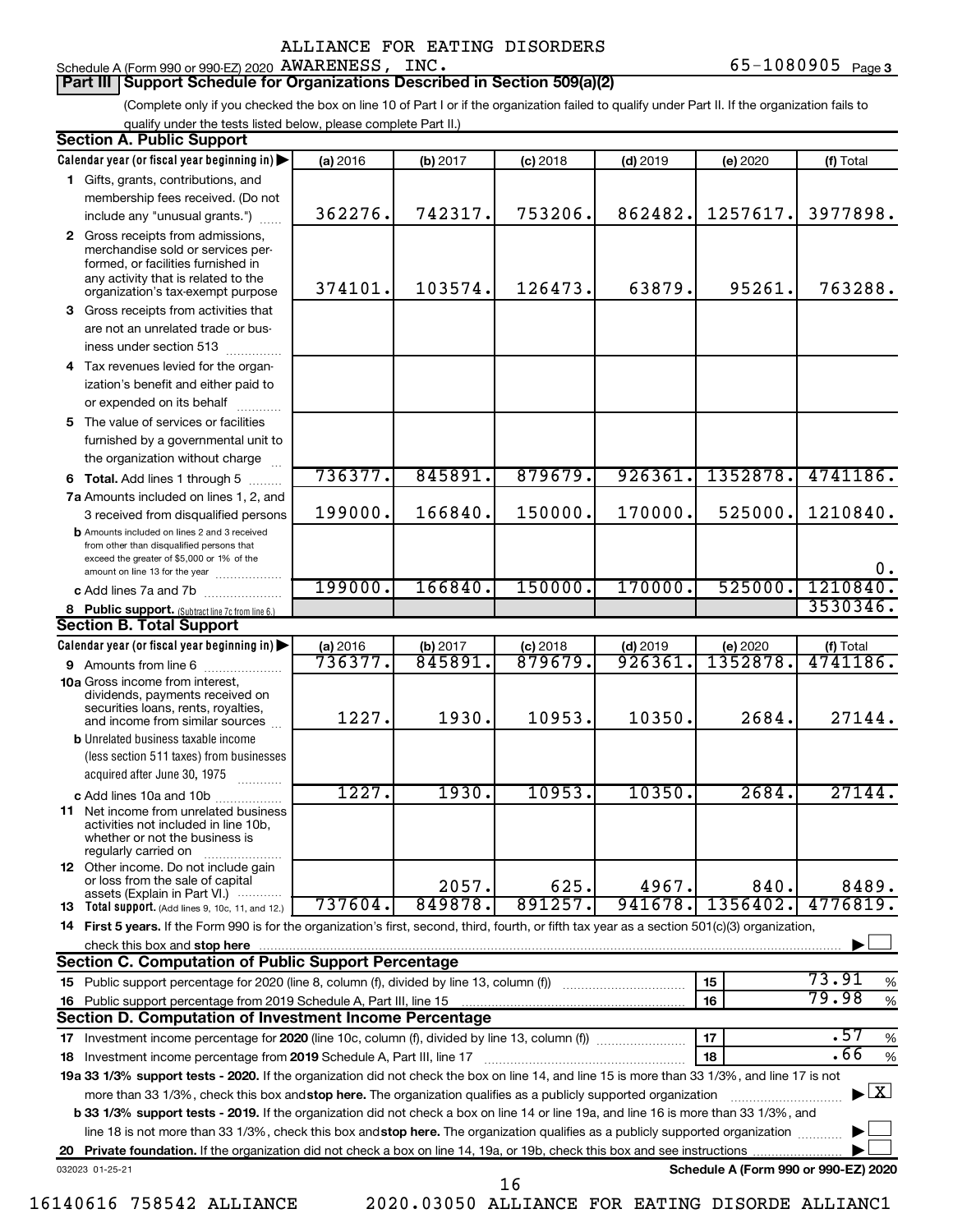#### 65-1080905 <sub>Page 4</sub> Schedule A (Form 990 or 990-EZ) 2020 Page AWARENESS, INC. 65-1080905

**1**

**2**

**3a**

**3b**

**3c**

**4a**

**4b**

**4c**

**5a**

**5b 5c**

**6**

**7**

**8**

**9a**

**9b**

**9c**

**10a**

**10b**

**Yes No**

# **Part IV Supporting Organizations**

(Complete only if you checked a box in line 12 on Part I. If you checked box 12a, Part I, complete Sections A and B. If you checked box 12b, Part I, complete Sections A and C. If you checked box 12c, Part I, complete Sections A, D, and E. If you checked box 12d, Part I, complete Sections A and D, and complete Part V.)

# **Section A. All Supporting Organizations**

- **1** Are all of the organization's supported organizations listed by name in the organization's governing documents? If "No," describe in Part VI how the supported organizations are designated. If designated by *class or purpose, describe the designation. If historic and continuing relationship, explain.*
- **2** Did the organization have any supported organization that does not have an IRS determination of status under section 509(a)(1) or (2)? If "Yes," explain in Part **VI** how the organization determined that the supported *organization was described in section 509(a)(1) or (2).*
- **3a** Did the organization have a supported organization described in section 501(c)(4), (5), or (6)? If "Yes," answer *lines 3b and 3c below.*
- **b** Did the organization confirm that each supported organization qualified under section 501(c)(4), (5), or (6) and satisfied the public support tests under section 509(a)(2)? If "Yes," describe in Part VI when and how the *organization made the determination.*
- **c** Did the organization ensure that all support to such organizations was used exclusively for section 170(c)(2)(B) purposes? If "Yes," explain in Part VI what controls the organization put in place to ensure such use.
- **4 a** *If* Was any supported organization not organized in the United States ("foreign supported organization")? *"Yes," and if you checked box 12a or 12b in Part I, answer lines 4b and 4c below.*
- **b** Did the organization have ultimate control and discretion in deciding whether to make grants to the foreign supported organization? If "Yes," describe in Part VI how the organization had such control and discretion *despite being controlled or supervised by or in connection with its supported organizations.*
- **c** Did the organization support any foreign supported organization that does not have an IRS determination under sections 501(c)(3) and 509(a)(1) or (2)? If "Yes," explain in Part VI what controls the organization used *to ensure that all support to the foreign supported organization was used exclusively for section 170(c)(2)(B) purposes.*
- **5a** Did the organization add, substitute, or remove any supported organizations during the tax year? If "Yes," answer lines 5b and 5c below (if applicable). Also, provide detail in **Part VI,** including (i) the names and EIN *numbers of the supported organizations added, substituted, or removed; (ii) the reasons for each such action; (iii) the authority under the organization's organizing document authorizing such action; and (iv) how the action was accomplished (such as by amendment to the organizing document).*
- **b Type I or Type II only.** Was any added or substituted supported organization part of a class already designated in the organization's organizing document?
- **c Substitutions only.**  Was the substitution the result of an event beyond the organization's control?
- **6** Did the organization provide support (whether in the form of grants or the provision of services or facilities) to **Part VI.** support or benefit one or more of the filing organization's supported organizations? If "Yes," provide detail in anyone other than (i) its supported organizations, (ii) individuals that are part of the charitable class benefited by one or more of its supported organizations, or (iii) other supporting organizations that also
- **7** Did the organization provide a grant, loan, compensation, or other similar payment to a substantial contributor regard to a substantial contributor? If "Yes," complete Part I of Schedule L (Form 990 or 990-EZ). (as defined in section 4958(c)(3)(C)), a family member of a substantial contributor, or a 35% controlled entity with
- **8** Did the organization make a loan to a disqualified person (as defined in section 4958) not described in line 7? *If "Yes," complete Part I of Schedule L (Form 990 or 990-EZ).*
- **9 a** Was the organization controlled directly or indirectly at any time during the tax year by one or more in section 509(a)(1) or (2))? If "Yes," provide detail in **Part VI.** disqualified persons, as defined in section 4946 (other than foundation managers and organizations described
- **b** Did one or more disqualified persons (as defined in line 9a) hold a controlling interest in any entity in which the supporting organization had an interest? If "Yes," provide detail in Part VI.
- **c** Did a disqualified person (as defined in line 9a) have an ownership interest in, or derive any personal benefit from, assets in which the supporting organization also had an interest? If "Yes," provide detail in Part VI.
- **10 a** Was the organization subject to the excess business holdings rules of section 4943 because of section supporting organizations)? If "Yes," answer line 10b below. 4943(f) (regarding certain Type II supporting organizations, and all Type III non-functionally integrated
	- **b** Did the organization have any excess business holdings in the tax year? (Use Schedule C, Form 4720, to *determine whether the organization had excess business holdings.)*

032024 01-25-21

**Schedule A (Form 990 or 990-EZ) 2020**

16140616 758542 ALLIANCE 2020.03050 ALLIANCE FOR EATING DISORDE ALLIANC1

17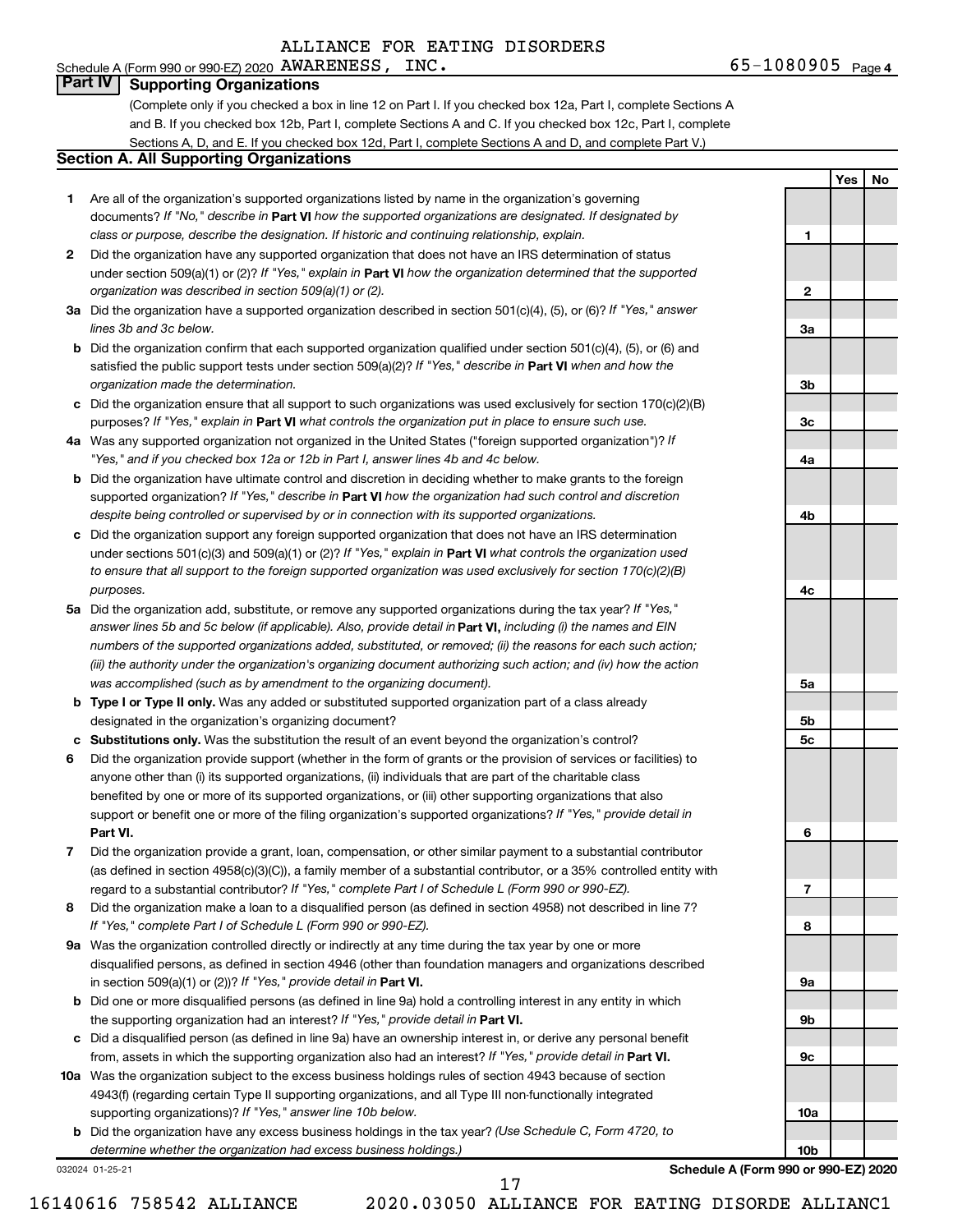65-1080905 Page 5 Schedule A (Form 990 or 990-EZ) 2020 Page AWARENESS, INC. 65-1080905

|    | <b>Supporting Organizations (continued)</b><br><b>Part IV</b>                                                                                                                                                                                            |                 |     |    |
|----|----------------------------------------------------------------------------------------------------------------------------------------------------------------------------------------------------------------------------------------------------------|-----------------|-----|----|
|    |                                                                                                                                                                                                                                                          |                 | Yes | No |
| 11 | Has the organization accepted a gift or contribution from any of the following persons?                                                                                                                                                                  |                 |     |    |
|    | a A person who directly or indirectly controls, either alone or together with persons described in lines 11b and                                                                                                                                         |                 |     |    |
|    | 11c below, the governing body of a supported organization?                                                                                                                                                                                               | 11a             |     |    |
|    | <b>b</b> A family member of a person described in line 11a above?                                                                                                                                                                                        | 11 <sub>b</sub> |     |    |
|    | c A 35% controlled entity of a person described in line 11a or 11b above? If "Yes" to line 11a, 11b, or 11c, provide                                                                                                                                     |                 |     |    |
|    | detail in Part VI.                                                                                                                                                                                                                                       | 11c             |     |    |
|    | <b>Section B. Type I Supporting Organizations</b>                                                                                                                                                                                                        |                 |     |    |
|    |                                                                                                                                                                                                                                                          |                 | Yes | No |
| 1  | Did the governing body, members of the governing body, officers acting in their official capacity, or membership of one or                                                                                                                               |                 |     |    |
|    | more supported organizations have the power to regularly appoint or elect at least a majority of the organization's officers,<br>directors, or trustees at all times during the tax year? If "No," describe in Part VI how the supported organization(s) |                 |     |    |
|    | effectively operated, supervised, or controlled the organization's activities. If the organization had more than one supported                                                                                                                           |                 |     |    |
|    | organization, describe how the powers to appoint and/or remove officers, directors, or trustees were allocated among the                                                                                                                                 |                 |     |    |
|    | supported organizations and what conditions or restrictions, if any, applied to such powers during the tax year.                                                                                                                                         | 1               |     |    |
| 2  | Did the organization operate for the benefit of any supported organization other than the supported                                                                                                                                                      |                 |     |    |
|    | organization(s) that operated, supervised, or controlled the supporting organization? If "Yes," explain in                                                                                                                                               |                 |     |    |
|    | Part VI how providing such benefit carried out the purposes of the supported organization(s) that operated,                                                                                                                                              |                 |     |    |
|    | supervised, or controlled the supporting organization.                                                                                                                                                                                                   | $\mathbf{2}$    |     |    |
|    | <b>Section C. Type II Supporting Organizations</b>                                                                                                                                                                                                       |                 |     |    |
|    |                                                                                                                                                                                                                                                          |                 | Yes | No |
| 1. | Were a majority of the organization's directors or trustees during the tax year also a majority of the directors                                                                                                                                         |                 |     |    |
|    | or trustees of each of the organization's supported organization(s)? If "No," describe in Part VI how control                                                                                                                                            |                 |     |    |
|    | or management of the supporting organization was vested in the same persons that controlled or managed                                                                                                                                                   |                 |     |    |
|    | the supported organization(s).                                                                                                                                                                                                                           | 1               |     |    |
|    | Section D. All Type III Supporting Organizations                                                                                                                                                                                                         |                 |     |    |
|    |                                                                                                                                                                                                                                                          |                 | Yes | No |
| 1  | Did the organization provide to each of its supported organizations, by the last day of the fifth month of the                                                                                                                                           |                 |     |    |
|    | organization's tax year, (i) a written notice describing the type and amount of support provided during the prior tax                                                                                                                                    |                 |     |    |
|    | year, (ii) a copy of the Form 990 that was most recently filed as of the date of notification, and (iii) copies of the                                                                                                                                   |                 |     |    |
|    | organization's governing documents in effect on the date of notification, to the extent not previously provided?                                                                                                                                         | 1               |     |    |
| 2  | Were any of the organization's officers, directors, or trustees either (i) appointed or elected by the supported                                                                                                                                         |                 |     |    |
|    | organization(s) or (ii) serving on the governing body of a supported organization? If "No," explain in Part VI how                                                                                                                                       |                 |     |    |
|    | the organization maintained a close and continuous working relationship with the supported organization(s).                                                                                                                                              | $\mathbf{2}$    |     |    |
| 3  | By reason of the relationship described in line 2, above, did the organization's supported organizations have a                                                                                                                                          |                 |     |    |
|    | significant voice in the organization's investment policies and in directing the use of the organization's                                                                                                                                               |                 |     |    |
|    | income or assets at all times during the tax year? If "Yes," describe in Part VI the role the organization's                                                                                                                                             |                 |     |    |
|    | supported organizations played in this regard.                                                                                                                                                                                                           | 3               |     |    |
|    | Section E. Type III Functionally Integrated Supporting Organizations                                                                                                                                                                                     |                 |     |    |
| 1. | Check the box next to the method that the organization used to satisfy the Integral Part Test during the yealsee instructions).                                                                                                                          |                 |     |    |
| a  | The organization satisfied the Activities Test. Complete line 2 below.                                                                                                                                                                                   |                 |     |    |
| b  | The organization is the parent of each of its supported organizations. Complete line 3 below.                                                                                                                                                            |                 |     |    |
| c  | The organization supported a governmental entity. Describe in Part VI how you supported a governmental entity (see instructions).                                                                                                                        |                 |     |    |
| 2  | Activities Test. Answer lines 2a and 2b below.                                                                                                                                                                                                           |                 | Yes | No |
| а  | Did substantially all of the organization's activities during the tax year directly further the exempt purposes of                                                                                                                                       |                 |     |    |
|    | the supported organization(s) to which the organization was responsive? If "Yes," then in Part VI identify                                                                                                                                               |                 |     |    |
|    | those supported organizations and explain how these activities directly furthered their exempt purposes,                                                                                                                                                 |                 |     |    |
|    | how the organization was responsive to those supported organizations, and how the organization determined                                                                                                                                                |                 |     |    |
|    | that these activities constituted substantially all of its activities.                                                                                                                                                                                   | 2a              |     |    |
| b  | Did the activities described in line 2a, above, constitute activities that, but for the organization's involvement,                                                                                                                                      |                 |     |    |
|    | one or more of the organization's supported organization(s) would have been engaged in? If "Yes," explain in                                                                                                                                             |                 |     |    |
|    | Part VI the reasons for the organization's position that its supported organization(s) would have engaged in                                                                                                                                             |                 |     |    |
|    | these activities but for the organization's involvement.                                                                                                                                                                                                 | 2b              |     |    |
| 3  | Parent of Supported Organizations. Answer lines 3a and 3b below.                                                                                                                                                                                         |                 |     |    |
| а  | Did the organization have the power to regularly appoint or elect a majority of the officers, directors, or                                                                                                                                              |                 |     |    |
|    | trustees of each of the supported organizations? If "Yes" or "No" provide details in Part VI.                                                                                                                                                            | За              |     |    |
| b  | Did the organization exercise a substantial degree of direction over the policies, programs, and activities of each                                                                                                                                      |                 |     |    |
|    | of its supported organizations? If "Yes," describe in Part VI the role played by the organization in this regard.<br>Schedule A (Form 990 or 990-EZ) 2020                                                                                                | Зb              |     |    |
|    | 032025 01-25-21<br>18                                                                                                                                                                                                                                    |                 |     |    |
|    |                                                                                                                                                                                                                                                          |                 |     |    |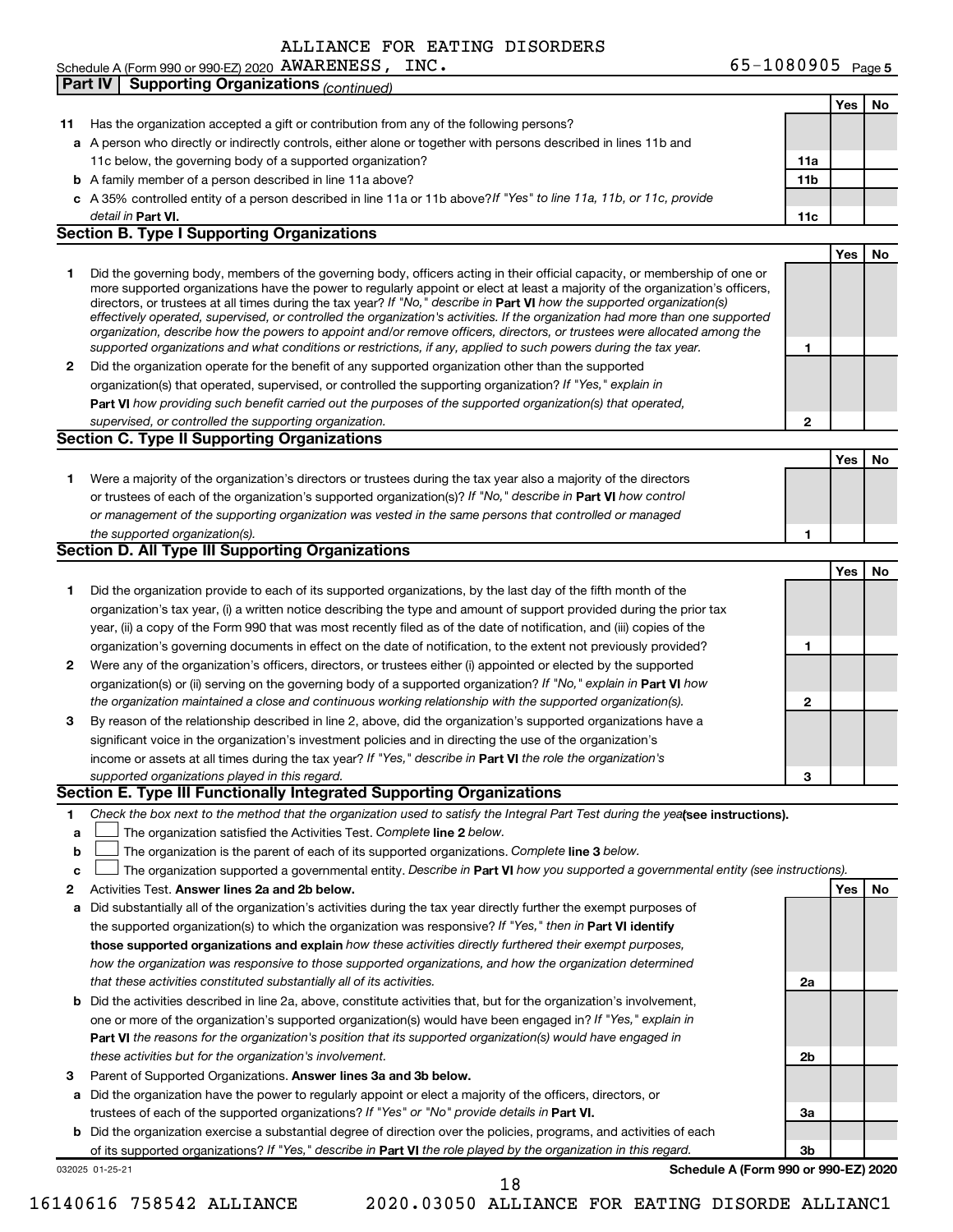65-1080905 Page 6 Schedule A (Form 990 or 990-EZ) 2020 Page AWARENESS, INC. 65-1080905

#### **Part V Type III Non-Functionally Integrated 509(a)(3) Supporting Organizations**

1 **Letter See instructions.** Check here if the organization satisfied the Integral Part Test as a qualifying trust on Nov. 20, 1970 (*explain in* Part **VI**). See instructions. All other Type III non-functionally integrated supporting organizations must complete Sections A through E.

|              | Section A - Adjusted Net Income                                             |                | (A) Prior Year | (B) Current Year<br>(optional) |
|--------------|-----------------------------------------------------------------------------|----------------|----------------|--------------------------------|
| 1            | Net short-term capital gain                                                 | 1              |                |                                |
| 2            | Recoveries of prior-year distributions                                      | $\overline{2}$ |                |                                |
| 3            | Other gross income (see instructions)                                       | 3              |                |                                |
| 4            | Add lines 1 through 3.                                                      | 4              |                |                                |
| 5            | Depreciation and depletion                                                  | 5              |                |                                |
| 6            | Portion of operating expenses paid or incurred for production or            |                |                |                                |
|              | collection of gross income or for management, conservation, or              |                |                |                                |
|              | maintenance of property held for production of income (see instructions)    | 6              |                |                                |
| 7            | Other expenses (see instructions)                                           | $\overline{7}$ |                |                                |
| 8            | Adjusted Net Income (subtract lines 5, 6, and 7 from line 4)                | 8              |                |                                |
|              | <b>Section B - Minimum Asset Amount</b>                                     |                | (A) Prior Year | (B) Current Year<br>(optional) |
| 1.           | Aggregate fair market value of all non-exempt-use assets (see               |                |                |                                |
|              | instructions for short tax year or assets held for part of year):           |                |                |                                |
|              | a Average monthly value of securities                                       | 1a             |                |                                |
|              | <b>b</b> Average monthly cash balances                                      | 1b             |                |                                |
|              | c Fair market value of other non-exempt-use assets                          | 1c             |                |                                |
|              | d Total (add lines 1a, 1b, and 1c)                                          | 1d             |                |                                |
|              | <b>e</b> Discount claimed for blockage or other factors                     |                |                |                                |
|              | (explain in detail in Part VI):                                             |                |                |                                |
| 2            | Acquisition indebtedness applicable to non-exempt-use assets                | $\mathbf{2}$   |                |                                |
| 3            | Subtract line 2 from line 1d.                                               | 3              |                |                                |
| 4            | Cash deemed held for exempt use. Enter 0.015 of line 3 (for greater amount, |                |                |                                |
|              | see instructions)                                                           | 4              |                |                                |
| 5            | Net value of non-exempt-use assets (subtract line 4 from line 3)            | 5              |                |                                |
| 6            | Multiply line 5 by 0.035.                                                   | 6              |                |                                |
| 7            | Recoveries of prior-year distributions                                      | 7              |                |                                |
| 8            | Minimum Asset Amount (add line 7 to line 6)                                 | 8              |                |                                |
|              | <b>Section C - Distributable Amount</b>                                     |                |                | <b>Current Year</b>            |
| 1            | Adjusted net income for prior year (from Section A, line 8, column A)       | 1              |                |                                |
| $\mathbf{2}$ | Enter 0.85 of line 1.                                                       | $\mathbf{2}$   |                |                                |
| з            | Minimum asset amount for prior year (from Section B, line 8, column A)      | 3              |                |                                |
| 4            | Enter greater of line 2 or line 3.                                          | 4              |                |                                |
| 5            | Income tax imposed in prior year                                            | 5              |                |                                |
| 6            | Distributable Amount. Subtract line 5 from line 4, unless subject to        |                |                |                                |
|              | emergency temporary reduction (see instructions).                           | 6              |                |                                |
|              |                                                                             |                |                |                                |

**7** Check here if the current year is the organization's first as a non-functionally integrated Type III supporting organization (see † instructions).

**Schedule A (Form 990 or 990-EZ) 2020**

032026 01-25-21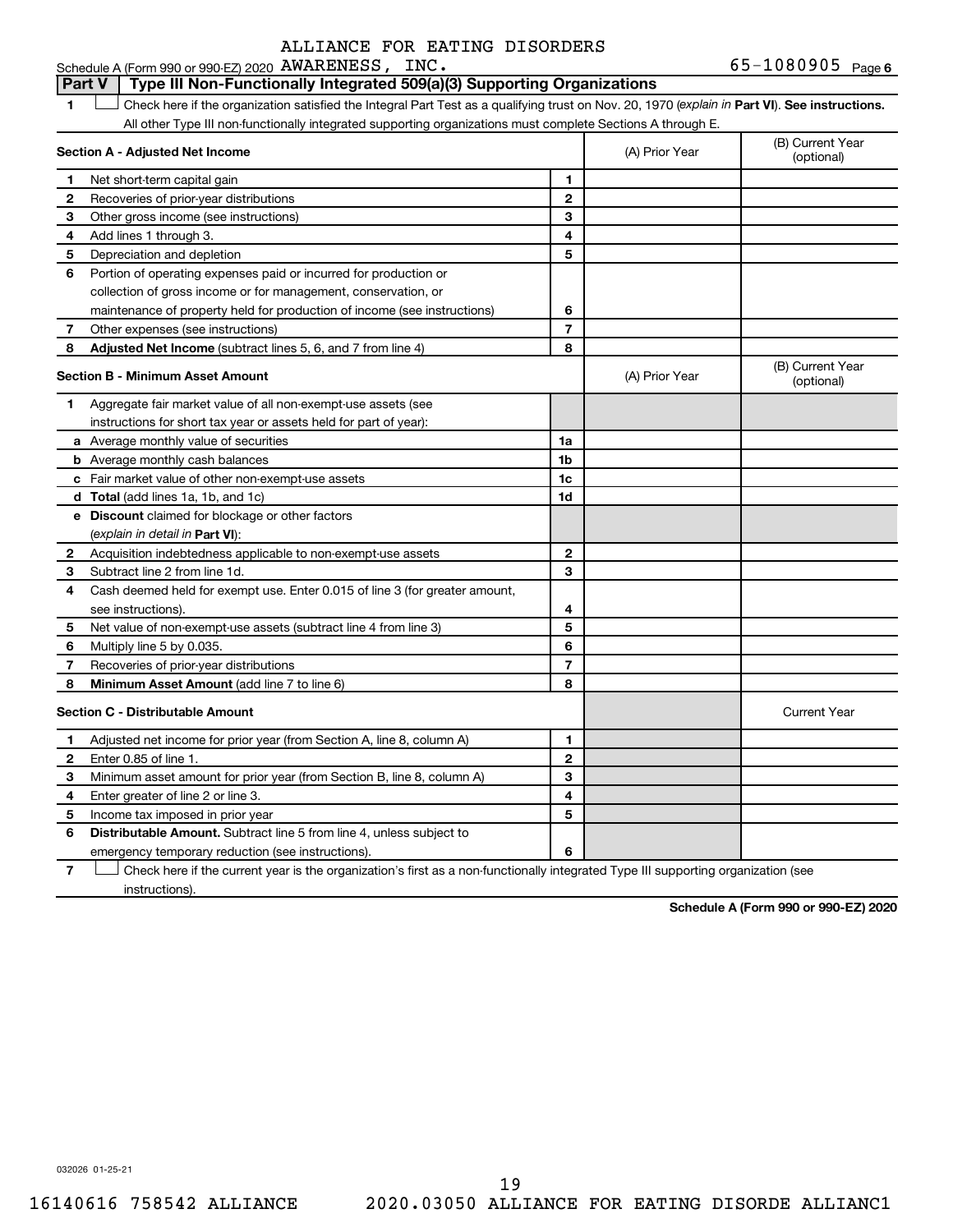|               | Schedule A (Form 990 or 990-EZ) 2020 AWARENESS, INC.                                       |                             |                                       |                | 65-1080905 Page 7                       |
|---------------|--------------------------------------------------------------------------------------------|-----------------------------|---------------------------------------|----------------|-----------------------------------------|
| <b>Part V</b> | Type III Non-Functionally Integrated 509(a)(3) Supporting Organizations (continued)        |                             |                                       |                |                                         |
|               | <b>Section D - Distributions</b>                                                           |                             |                                       |                | <b>Current Year</b>                     |
| 1             | Amounts paid to supported organizations to accomplish exempt purposes                      |                             |                                       | 1              |                                         |
| 2             | Amounts paid to perform activity that directly furthers exempt purposes of supported       |                             |                                       |                |                                         |
|               | organizations, in excess of income from activity                                           |                             |                                       | 2              |                                         |
| 3             | Administrative expenses paid to accomplish exempt purposes of supported organizations      |                             |                                       | 3              |                                         |
| 4             | Amounts paid to acquire exempt-use assets                                                  |                             |                                       | 4              |                                         |
| 5             | Qualified set-aside amounts (prior IRS approval required - provide details in Part VI)     |                             |                                       | 5              |                                         |
| 6             | Other distributions (describe in Part VI). See instructions.                               |                             |                                       | 6              |                                         |
| 7             | Total annual distributions. Add lines 1 through 6.                                         |                             |                                       | $\overline{7}$ |                                         |
| 8             | Distributions to attentive supported organizations to which the organization is responsive |                             |                                       |                |                                         |
|               | (provide details in Part VI). See instructions.                                            |                             |                                       | 8              |                                         |
| 9             | Distributable amount for 2020 from Section C, line 6                                       |                             |                                       | 9              |                                         |
| 10            | Line 8 amount divided by line 9 amount                                                     |                             |                                       | 10             |                                         |
|               |                                                                                            | (i)                         | (ii)                                  |                | (iii)                                   |
|               | <b>Section E - Distribution Allocations (see instructions)</b>                             | <b>Excess Distributions</b> | <b>Underdistributions</b><br>Pre-2020 |                | <b>Distributable</b><br>Amount for 2020 |
| 1.            | Distributable amount for 2020 from Section C, line 6                                       |                             |                                       |                |                                         |
| 2             | Underdistributions, if any, for years prior to 2020 (reason-                               |                             |                                       |                |                                         |
|               | able cause required - explain in Part VI). See instructions.                               |                             |                                       |                |                                         |
| 3             | Excess distributions carryover, if any, to 2020                                            |                             |                                       |                |                                         |
|               | <b>a</b> From 2015                                                                         |                             |                                       |                |                                         |
|               | $b$ From 2016                                                                              |                             |                                       |                |                                         |
|               | c From 2017                                                                                |                             |                                       |                |                                         |
|               | <b>d</b> From 2018                                                                         |                             |                                       |                |                                         |
|               | e From 2019                                                                                |                             |                                       |                |                                         |
|               | f Total of lines 3a through 3e                                                             |                             |                                       |                |                                         |
|               | g Applied to underdistributions of prior years                                             |                             |                                       |                |                                         |
|               | <b>h</b> Applied to 2020 distributable amount                                              |                             |                                       |                |                                         |
|               | i Carryover from 2015 not applied (see instructions)                                       |                             |                                       |                |                                         |
|               | Remainder. Subtract lines 3g, 3h, and 3i from line 3f.                                     |                             |                                       |                |                                         |
| 4             | Distributions for 2020 from Section D.                                                     |                             |                                       |                |                                         |
|               | line $7:$<br>\$                                                                            |                             |                                       |                |                                         |
|               | <b>a</b> Applied to underdistributions of prior years                                      |                             |                                       |                |                                         |
|               | <b>b</b> Applied to 2020 distributable amount                                              |                             |                                       |                |                                         |
|               | <b>c</b> Remainder. Subtract lines 4a and 4b from line 4.                                  |                             |                                       |                |                                         |
| 5             | Remaining underdistributions for years prior to 2020, if                                   |                             |                                       |                |                                         |
|               | any. Subtract lines 3g and 4a from line 2. For result greater                              |                             |                                       |                |                                         |
|               | than zero, explain in Part VI. See instructions.                                           |                             |                                       |                |                                         |
| 6             | Remaining underdistributions for 2020. Subtract lines 3h                                   |                             |                                       |                |                                         |
|               | and 4b from line 1. For result greater than zero, explain in                               |                             |                                       |                |                                         |

**Schedule A (Form 990 or 990-EZ) 2020**

032027 01-25-21

**8** Breakdown of line 7:

and 4c.

**a** Excess from 2016 **b** Excess from 2017 **c** Excess from 2018 **d** Excess from 2019 **e** Excess from 2020

**Part VI** . See instructions.

**7 Excess distributions carryover to 2021.**  Add lines 3j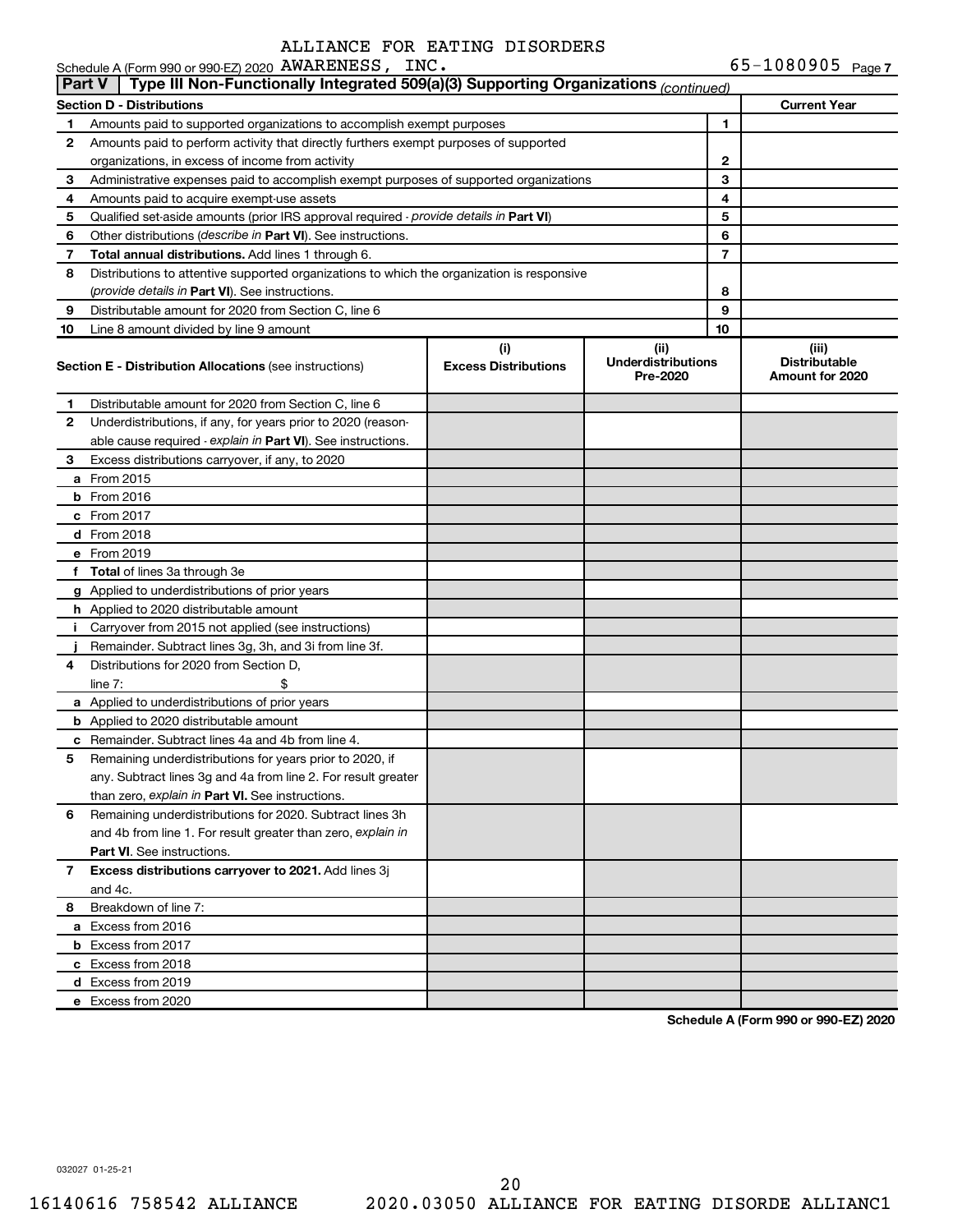|                 | Schedule A (Form 990 or 990-EZ) 2020 AWARENESS, INC.                                                                                                                                                                                                                                                                                                                                                                                                                                                                                                                                        | ALLIANCE FOR EATING DISORDERS |    |  | 65-1080905 Page 8                               |
|-----------------|---------------------------------------------------------------------------------------------------------------------------------------------------------------------------------------------------------------------------------------------------------------------------------------------------------------------------------------------------------------------------------------------------------------------------------------------------------------------------------------------------------------------------------------------------------------------------------------------|-------------------------------|----|--|-------------------------------------------------|
| <b>Part VI</b>  | Supplemental Information. Provide the explanations required by Part II, line 10; Part II, line 17a or 17b; Part III, line 12;<br>Part IV, Section A, lines 1, 2, 3b, 3c, 4b, 4c, 5a, 6, 9a, 9b, 9c, 11a, 11b, and 11c; Part IV, Section B, lines 1 and 2; Part IV, Section C,<br>line 1; Part IV, Section D, lines 2 and 3; Part IV, Section E, lines 1c, 2a, 2b, 3a, and 3b; Part V, line 1; Part V, Section B, line 1e; Part V,<br>Section D, lines 5, 6, and 8; and Part V, Section E, lines 2, 5, and 6. Also complete this part for any additional information.<br>(See instructions.) |                               |    |  |                                                 |
|                 |                                                                                                                                                                                                                                                                                                                                                                                                                                                                                                                                                                                             |                               |    |  |                                                 |
|                 |                                                                                                                                                                                                                                                                                                                                                                                                                                                                                                                                                                                             |                               |    |  |                                                 |
|                 |                                                                                                                                                                                                                                                                                                                                                                                                                                                                                                                                                                                             |                               |    |  |                                                 |
|                 |                                                                                                                                                                                                                                                                                                                                                                                                                                                                                                                                                                                             |                               |    |  |                                                 |
|                 |                                                                                                                                                                                                                                                                                                                                                                                                                                                                                                                                                                                             |                               |    |  |                                                 |
|                 |                                                                                                                                                                                                                                                                                                                                                                                                                                                                                                                                                                                             |                               |    |  |                                                 |
|                 |                                                                                                                                                                                                                                                                                                                                                                                                                                                                                                                                                                                             |                               |    |  |                                                 |
|                 |                                                                                                                                                                                                                                                                                                                                                                                                                                                                                                                                                                                             |                               |    |  |                                                 |
|                 |                                                                                                                                                                                                                                                                                                                                                                                                                                                                                                                                                                                             |                               |    |  |                                                 |
|                 |                                                                                                                                                                                                                                                                                                                                                                                                                                                                                                                                                                                             |                               |    |  |                                                 |
|                 |                                                                                                                                                                                                                                                                                                                                                                                                                                                                                                                                                                                             |                               |    |  |                                                 |
|                 |                                                                                                                                                                                                                                                                                                                                                                                                                                                                                                                                                                                             |                               |    |  |                                                 |
|                 |                                                                                                                                                                                                                                                                                                                                                                                                                                                                                                                                                                                             |                               |    |  |                                                 |
|                 |                                                                                                                                                                                                                                                                                                                                                                                                                                                                                                                                                                                             |                               |    |  |                                                 |
|                 |                                                                                                                                                                                                                                                                                                                                                                                                                                                                                                                                                                                             |                               |    |  |                                                 |
|                 |                                                                                                                                                                                                                                                                                                                                                                                                                                                                                                                                                                                             |                               |    |  |                                                 |
|                 |                                                                                                                                                                                                                                                                                                                                                                                                                                                                                                                                                                                             |                               |    |  |                                                 |
|                 |                                                                                                                                                                                                                                                                                                                                                                                                                                                                                                                                                                                             |                               |    |  |                                                 |
|                 |                                                                                                                                                                                                                                                                                                                                                                                                                                                                                                                                                                                             |                               |    |  |                                                 |
|                 |                                                                                                                                                                                                                                                                                                                                                                                                                                                                                                                                                                                             |                               |    |  |                                                 |
|                 |                                                                                                                                                                                                                                                                                                                                                                                                                                                                                                                                                                                             |                               |    |  |                                                 |
|                 |                                                                                                                                                                                                                                                                                                                                                                                                                                                                                                                                                                                             |                               |    |  |                                                 |
|                 |                                                                                                                                                                                                                                                                                                                                                                                                                                                                                                                                                                                             |                               |    |  |                                                 |
|                 |                                                                                                                                                                                                                                                                                                                                                                                                                                                                                                                                                                                             |                               |    |  |                                                 |
|                 |                                                                                                                                                                                                                                                                                                                                                                                                                                                                                                                                                                                             |                               |    |  |                                                 |
|                 |                                                                                                                                                                                                                                                                                                                                                                                                                                                                                                                                                                                             |                               |    |  |                                                 |
|                 |                                                                                                                                                                                                                                                                                                                                                                                                                                                                                                                                                                                             |                               |    |  |                                                 |
|                 |                                                                                                                                                                                                                                                                                                                                                                                                                                                                                                                                                                                             |                               |    |  |                                                 |
| 032028 01-25-21 |                                                                                                                                                                                                                                                                                                                                                                                                                                                                                                                                                                                             |                               | 21 |  | Schedule A (Form 990 or 990-EZ) 2020            |
|                 | 16140616 758542 ALLIANCE                                                                                                                                                                                                                                                                                                                                                                                                                                                                                                                                                                    |                               |    |  | 2020.03050 ALLIANCE FOR EATING DISORDE ALLIANC1 |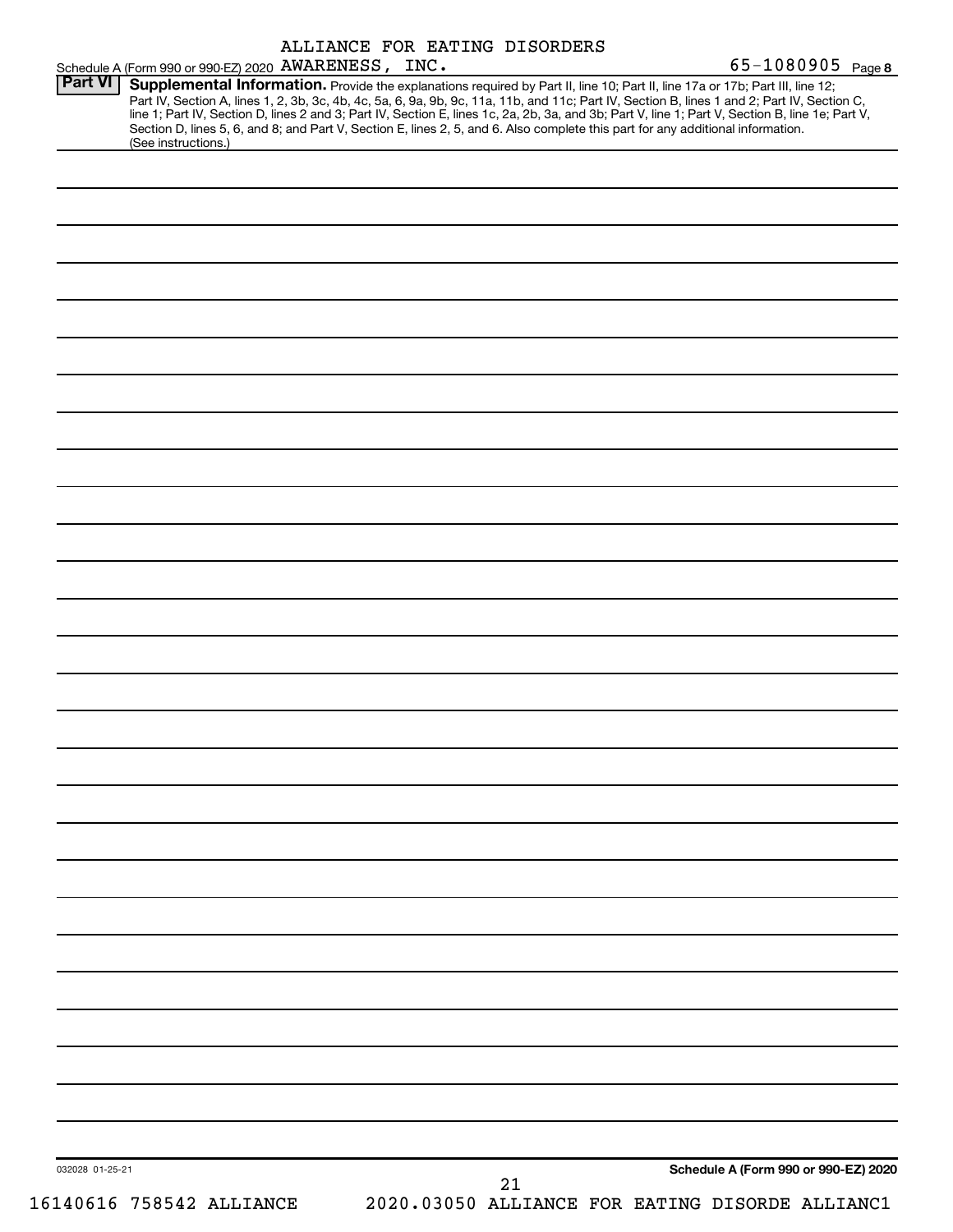# ALLIANCE FOR EATING DISORDERS AWARENESS, INC. 65-1080905

# **Payments from Disqualified Persons Included on Part III, Line 7a Schedule A <sup>2020</sup>**

**\*\* Do Not File \*\* \*\*\* Not Open to Public Inspection \*\*\***

| Payer's Name                              | 2016<br>Amount | $\overline{2017}$<br>Amount | 2018<br>Amount | 2019<br>Amount | 2020<br>Amount |
|-------------------------------------------|----------------|-----------------------------|----------------|----------------|----------------|
| KENNETH KAHN                              | 50000.         | 50000.                      | 50000.         | 50000.         | 20000.         |
| JUDY RIFKIN                               | 149000.        | 116840.                     | 100000.        | 120000.        | 505000.        |
|                                           |                |                             |                |                |                |
|                                           |                |                             |                |                |                |
|                                           |                |                             |                |                |                |
|                                           |                |                             |                |                |                |
|                                           |                |                             |                |                |                |
|                                           |                |                             |                |                |                |
|                                           |                |                             |                |                |                |
|                                           |                |                             |                |                |                |
|                                           |                |                             |                |                |                |
|                                           |                |                             |                |                |                |
|                                           |                |                             |                |                |                |
|                                           |                |                             |                |                |                |
|                                           |                |                             |                |                |                |
|                                           |                |                             |                |                |                |
|                                           |                |                             |                |                |                |
|                                           |                |                             |                |                |                |
|                                           |                |                             |                |                |                |
|                                           |                |                             |                |                |                |
|                                           |                |                             |                |                |                |
|                                           |                |                             |                |                |                |
|                                           |                |                             |                |                |                |
|                                           |                |                             |                |                |                |
| Total to Schedule A,<br>Part III, Line 7a | 199000.        | 166840.                     | 150000.        | 170000.        | 525000.        |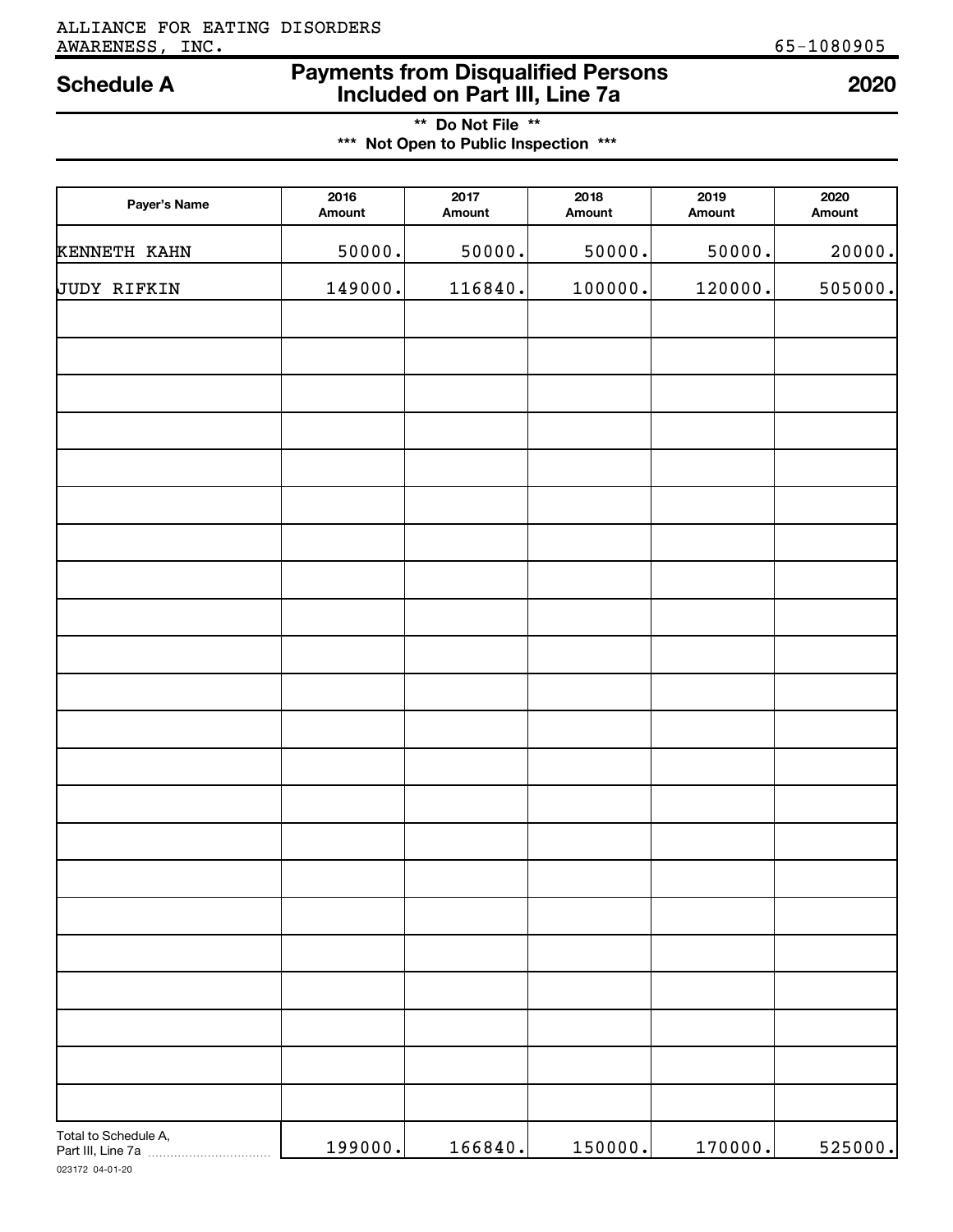Department of the Treasury Internal Revenue Service **(Form 990, 990-EZ,**

# **Schedule B Schedule of Contributors**

**or 990-PF) | Attach to Form 990, Form 990-EZ, or Form 990-PF. | Go to www.irs.gov/Form990 for the latest information.** OMB No. 1545-0047

**2020**

**Employer identification number**

**Organization type** (check one):

|  | ALLIANCE FOR EATING DISORDERS |
|--|-------------------------------|
|  |                               |

AWARENESS, INC. 65-1080905

| Filers of:         | <b>Section:</b>                                                                    |
|--------------------|------------------------------------------------------------------------------------|
| Form 990 or 990-EZ | $ \mathbf{X} $ 501(c)( 3) (enter number) organization                              |
|                    | $4947(a)(1)$ nonexempt charitable trust <b>not</b> treated as a private foundation |
|                    | 527 political organization                                                         |
| Form 990-PF        | 501(c)(3) exempt private foundation                                                |
|                    | 4947(a)(1) nonexempt charitable trust treated as a private foundation              |
|                    | 501(c)(3) taxable private foundation                                               |

Check if your organization is covered by the General Rule or a Special Rule. **Note:**  Only a section 501(c)(7), (8), or (10) organization can check boxes for both the General Rule and a Special Rule. See instructions.

#### **General Rule**

**K** For an organization filing Form 990, 990-EZ, or 990-PF that received, during the year, contributions totaling \$5,000 or more (in money or property) from any one contributor. Complete Parts I and II. See instructions for determining a contributor's total contributions.

#### **Special Rules**

 $\Box$ 

any one contributor, during the year, total contributions of the greater of (1) \$5,000; or (2) 2% of the amount on (i) Form 990, Part VIII, line 1h; For an organization described in section 501(c)(3) filing Form 990 or 990-EZ that met the 33 1/3% support test of the regulations under sections 509(a)(1) and 170(b)(1)(A)(vi), that checked Schedule A (Form 990 or 990-EZ), Part II, line 13, 16a, or 16b, and that received from or (ii) Form 990-EZ, line 1. Complete Parts I and II.  $\Box$ 

For an organization described in section 501(c)(7), (8), or (10) filing Form 990 or 990-EZ that received from any one contributor, during the year, total contributions of more than \$1,000 exclusively for religious, charitable, scientific, literary, or educational purposes, or for the prevention of cruelty to children or animals. Complete Parts I (entering "N/A" in column (b) instead of the contributor name and address), II, and III.  $\Box$ 

purpose. Don't complete any of the parts unless the General Rule applies to this organization because it received nonexclusively year, contributions exclusively for religious, charitable, etc., purposes, but no such contributions totaled more than \$1,000. If this box is checked, enter here the total contributions that were received during the year for an exclusively religious, charitable, etc., For an organization described in section 501(c)(7), (8), or (10) filing Form 990 or 990-EZ that received from any one contributor, during the religious, charitable, etc., contributions totaling \$5,000 or more during the year  $~\ldots\ldots\ldots\ldots\ldots\ldots\ldots\ldots\blacktriangleright~$ \$

**Caution:**  An organization that isn't covered by the General Rule and/or the Special Rules doesn't file Schedule B (Form 990, 990-EZ, or 990-PF),  **must** but it answer "No" on Part IV, line 2, of its Form 990; or check the box on line H of its Form 990-EZ or on its Form 990-PF, Part I, line 2, to certify that it doesn't meet the filing requirements of Schedule B (Form 990, 990-EZ, or 990-PF).

**For Paperwork Reduction Act Notice, see the instructions for Form 990, 990-EZ, or 990-PF. Schedule B (Form 990, 990-EZ, or 990-PF) (2020)** LHA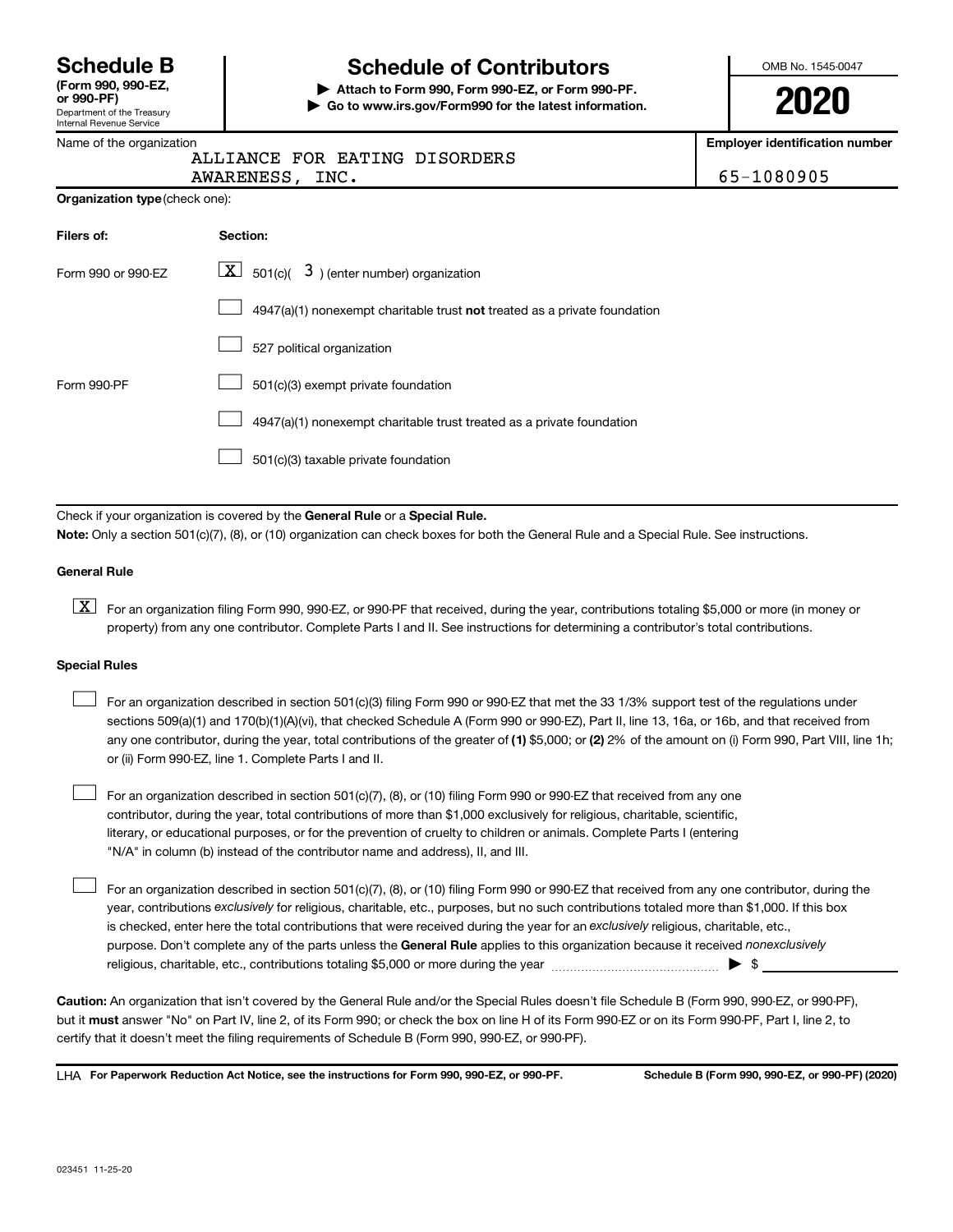#### Schedule B (Form 990, 990-EZ, or 990-PF) (2020)

Name of organization

ALLIANCE FOR EATING DISORDERS AWARENESS, INC. 65-1080905

| Part I          | Contributors (see instructions). Use duplicate copies of Part I if additional space is needed. |                                   |                                                                                                                      |
|-----------------|------------------------------------------------------------------------------------------------|-----------------------------------|----------------------------------------------------------------------------------------------------------------------|
| (a)<br>No.      | (b)<br>Name, address, and ZIP + 4                                                              | (c)<br><b>Total contributions</b> | (d)<br>Type of contribution                                                                                          |
| 1               | MR AND MRS KEN AND JANA KAHN<br>12217 COCONUT ROW ROAD<br>PALM BEACH GARDENS, FL 33410         | 20000.<br>\$                      | $\mathbf{X}$<br>Person<br>Payroll<br><b>Noncash</b><br>(Complete Part II for<br>noncash contributions.)              |
| (a)<br>No.      | (b)<br>Name, address, and ZIP + 4                                                              | (c)<br><b>Total contributions</b> | (d)<br>Type of contribution                                                                                          |
| 2               | HARRY BUSH<br>854 LAKESIDE DR<br>NORTH PALM BEACH, FL 33408                                    | 5000.<br>\$                       | $\boxed{\textbf{X}}$<br>Person<br>Payroll<br><b>Noncash</b><br>(Complete Part II for<br>noncash contributions.)      |
| (a)<br>No.      | (b)<br>Name, address, and ZIP + 4                                                              | (c)<br><b>Total contributions</b> | (d)<br>Type of contribution                                                                                          |
| 3               | WELLS FAMILY FOUNDATION<br>100 FEDERAL DRIVE<br>ST PAUL, MN 55111                              | 10000.<br>\$                      | $\overline{\mathbf{X}}$<br>Person<br>Payroll<br><b>Noncash</b><br>(Complete Part II for<br>noncash contributions.)   |
| (a)<br>No.      | (b)<br>Name, address, and ZIP + 4                                                              | (c)<br><b>Total contributions</b> | (d)<br>Type of contribution                                                                                          |
| 4               | RIFKIN FAMILY FOUNDATION<br>5642 COVENTRY LN<br>FORT WAYNE,<br>IN 46804                        | 505000.<br>\$                     | $\mathbf{X}$<br>Person<br>Payroll<br><b>Noncash</b><br>(Complete Part II for<br>noncash contributions.)              |
| (a)<br>No.      | (b)<br>Name, address, and ZIP + 4                                                              | (c)<br><b>Total contributions</b> | (d)<br>Type of contribution                                                                                          |
| 5               | THE KIMMEL FOUNDATION-JOAN EIGEN<br>1616 NORTH OCEAN BLVD<br>PALM BEACH, FL 33480              | 5000.<br>\$                       | $\mathbf{X}$<br>Person<br>Payroll<br><b>Noncash</b><br>(Complete Part II for<br>noncash contributions.)              |
| (a)<br>No.      | (b)<br>Name, address, and $ZIP + 4$                                                            | (c)<br><b>Total contributions</b> | (d)<br>Type of contribution                                                                                          |
| 6               | PENNINGTON FOUNDATION<br>P.O. BOX 80239<br>BATON ROUGE, LA 70898                               | 10000.<br>\$                      | $\boxed{\text{X}}$<br>Person<br><b>Payroll</b><br><b>Noncash</b><br>(Complete Part II for<br>noncash contributions.) |
| 023452 11-25-20 |                                                                                                |                                   | Schedule B (Form 990, 990-EZ, or 990-PF) (2020)                                                                      |

16140616 758542 ALLIANCE 2020.03050 ALLIANCE FOR EATING DISORDE ALLIANC1

23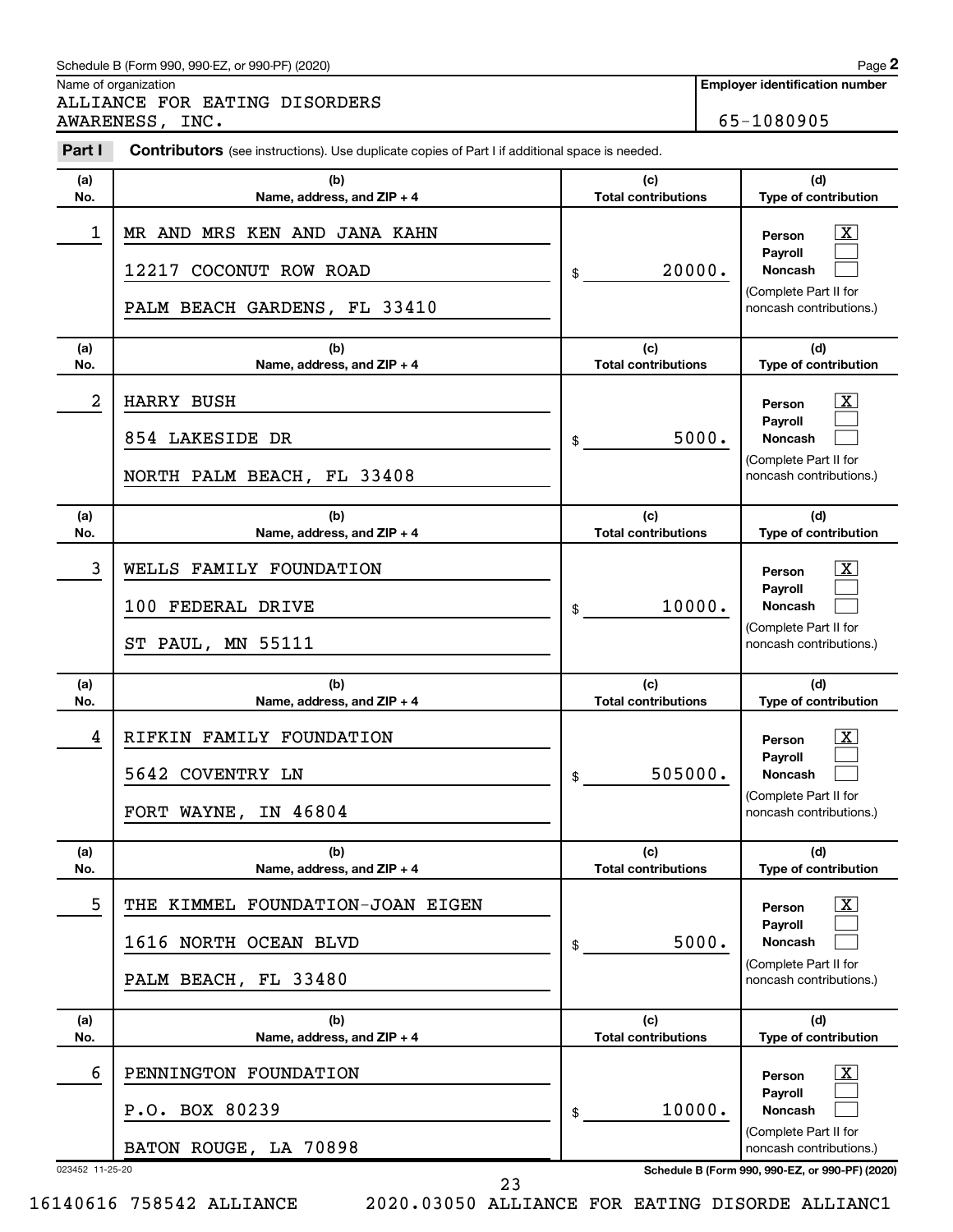#### Schedule B (Form 990, 990-EZ, or 990-PF) (2020)

Name of organization

ALLIANCE FOR EATING DISORDERS AWARENESS, INC. 65-1080905 **2**

| Part I          | <b>Contributors</b> (see instructions). Use duplicate copies of Part I if additional space is needed. |                                   |                                                      |
|-----------------|-------------------------------------------------------------------------------------------------------|-----------------------------------|------------------------------------------------------|
| (a)             | (b)                                                                                                   | (c)                               | (d)                                                  |
| No.             | Name, address, and ZIP + 4                                                                            | <b>Total contributions</b>        | Type of contribution                                 |
| 7               | KATHLEEN TROPIN<br>260 WEST ROAD                                                                      | 10095.<br>\$                      | Person<br>Payroll<br>$\boxed{\textbf{X}}$<br>Noncash |
|                 | NEW CANAAN, CT 06840                                                                                  |                                   | (Complete Part II for<br>noncash contributions.)     |
| (a)             | (b)                                                                                                   | (c)                               | (d)                                                  |
| No.             | Name, address, and ZIP + 4<br>COMMUNITY FOUNDATION FOR PB AND MARTIN                                  | <b>Total contributions</b>        | Type of contribution                                 |
| 8               | <b>CNTY</b>                                                                                           |                                   | $\mathbf{X}$<br>Person                               |
|                 | 700 S. DIXIE HIGHWAY                                                                                  | 10000.<br>\$                      | Payroll<br>Noncash                                   |
|                 | WEST PALM BEACH, FL 33401                                                                             |                                   | (Complete Part II for<br>noncash contributions.)     |
| (a)             | (b)                                                                                                   | (c)                               | (d)                                                  |
| No.             | Name, address, and ZIP + 4                                                                            | <b>Total contributions</b>        | Type of contribution                                 |
| 9               | JOHN AND MELISSA CERIALE FOUNDATION                                                                   |                                   | $\mathbf{X}$<br>Person                               |
|                 | P.O. BOX 425                                                                                          | 15000.<br>\$                      | Payroll<br>Noncash                                   |
|                 | SARATOGA SPRINGS, NY 12866                                                                            |                                   | (Complete Part II for<br>noncash contributions.)     |
| (a)<br>No.      | (b)<br>Name, address, and ZIP + 4                                                                     | (c)<br><b>Total contributions</b> | (d)<br>Type of contribution                          |
| 10              | MIRASOL FOUNDATION                                                                                    |                                   | $\mathbf{X}$<br>Person                               |
|                 | 11600 MIRASOL WAY                                                                                     | 22250.<br>\$                      | Payroll<br>Noncash                                   |
|                 | PALM BEACH GARDENS, FL 33418                                                                          |                                   | (Complete Part II for<br>noncash contributions.)     |
| (a)<br>No.      | (b)<br>Name, address, and ZIP + 4                                                                     | (c)<br><b>Total contributions</b> | (d)<br>Type of contribution                          |
| 11              | PAM PERRI REYES                                                                                       |                                   | X<br>Person                                          |
|                 | 151 CHILEAN AVENUE                                                                                    | 20000.<br>\$                      | Payroll<br><b>Noncash</b>                            |
|                 | PALM BEACH, FL 33480                                                                                  |                                   | (Complete Part II for<br>noncash contributions.)     |
| (a)             | (b)                                                                                                   | (c)                               | (d)                                                  |
| No.             | Name, address, and ZIP + 4                                                                            | <b>Total contributions</b>        | Type of contribution                                 |
| 12              | GILLIAN & DOUG BUSH                                                                                   |                                   | X<br>Person<br>Payroll                               |
|                 | GREENWAY DR<br>540                                                                                    | 5000.<br>\$                       | <b>Noncash</b>                                       |
|                 | N. PALM BEACH, FL 33408                                                                               |                                   | (Complete Part II for<br>noncash contributions.)     |
| 023452 11-25-20 |                                                                                                       |                                   | Schedule B (Form 990, 990-EZ, or 990-PF) (2020)      |

24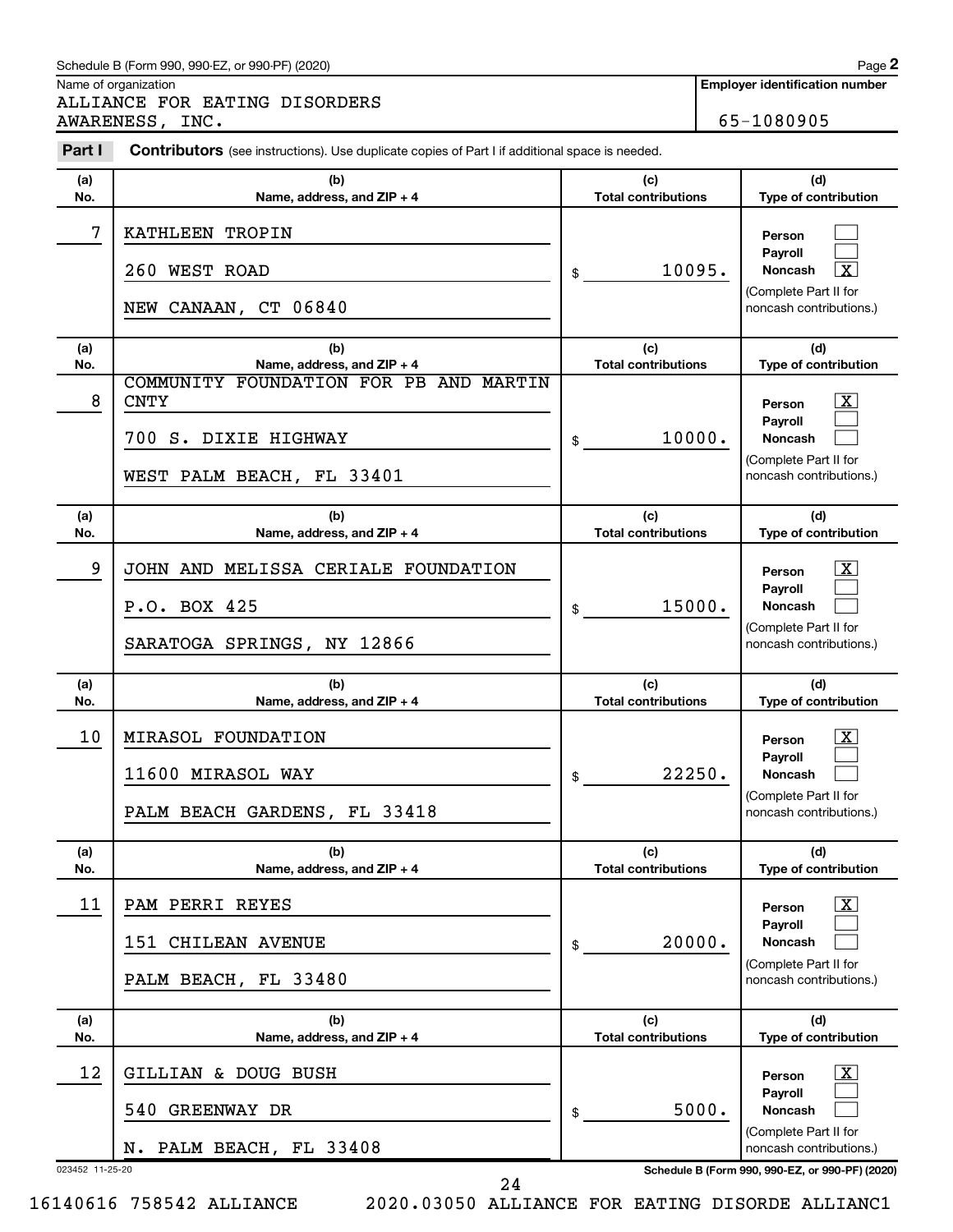#### Schedule B (Form 990, 990-EZ, or 990-PF) (2020)

Name of organization

ALLIANCE FOR EATING DISORDERS AWARENESS, INC. 65-1080905

**Employer identification number**

**2**

| Part I          | Contributors (see instructions). Use duplicate copies of Part I if additional space is needed. |                                   |                                                                                                                                            |
|-----------------|------------------------------------------------------------------------------------------------|-----------------------------------|--------------------------------------------------------------------------------------------------------------------------------------------|
| (a)<br>No.      | (b)<br>Name, address, and ZIP + 4                                                              | (c)<br><b>Total contributions</b> | (d)<br>Type of contribution                                                                                                                |
| 13              | KERN FAMILY FOUNDATION<br>P. O. BOX 277<br>TX 76258<br>PILOT POINT<br>$\overline{ }$           | 8389.<br>\$                       | X<br>Person<br>Payroll<br><b>Noncash</b><br>(Complete Part II for<br>noncash contributions.)                                               |
| (a)<br>No.      | (b)<br>Name, address, and ZIP + 4                                                              | (c)<br><b>Total contributions</b> | (d)<br>Type of contribution                                                                                                                |
| 14              | <b>JEFFREY STERN</b><br>1080 BELCHER RD<br>DUNEDIN, FL 34698                                   | 5000.<br>\$                       | $\overline{\mathbf{X}}$<br>Person<br>Payroll<br><b>Noncash</b><br>(Complete Part II for<br>noncash contributions.)                         |
| (a)<br>No.      | (b)<br>Name, address, and ZIP + 4                                                              | (c)<br><b>Total contributions</b> | (d)<br>Type of contribution                                                                                                                |
|                 |                                                                                                | \$                                | Person<br>Pavroll<br><b>Noncash</b><br>(Complete Part II for<br>noncash contributions.)                                                    |
| (a)<br>No.      | (b)<br>Name, address, and ZIP + 4                                                              | (c)<br><b>Total contributions</b> | (d)<br>Type of contribution                                                                                                                |
|                 |                                                                                                | \$                                | Person<br>Payroll<br><b>Noncash</b><br>(Complete Part II for<br>noncash contributions.)                                                    |
| (a)<br>No.      | (b)<br>Name, address, and ZIP + 4                                                              | (c)<br><b>Total contributions</b> | (d)<br>Type of contribution                                                                                                                |
|                 |                                                                                                | \$                                | Person<br>Payroll<br><b>Noncash</b><br>(Complete Part II for<br>noncash contributions.)                                                    |
| (a)<br>No.      | (b)<br>Name, address, and ZIP + 4                                                              | (c)<br><b>Total contributions</b> | (d)<br>Type of contribution                                                                                                                |
| 023452 11-25-20 |                                                                                                | \$                                | Person<br>Payroll<br><b>Noncash</b><br>(Complete Part II for<br>noncash contributions.)<br>Schedule B (Form 990, 990-EZ, or 990-PF) (2020) |

25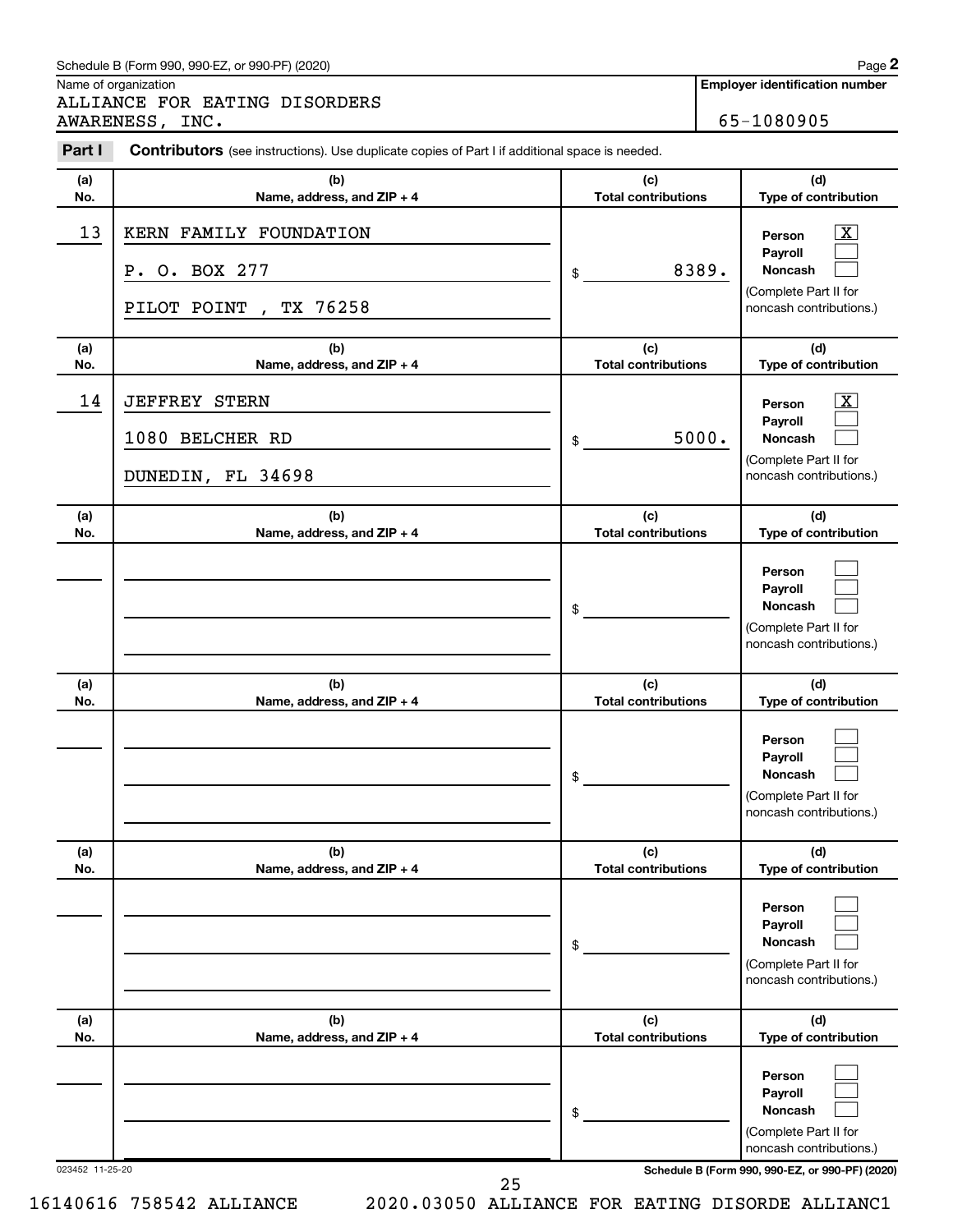|                              | ALLIANCE FOR EATING DISORDERS<br>AWARENESS, INC.                                                    |                                                 |        | 65-1080905                                      |
|------------------------------|-----------------------------------------------------------------------------------------------------|-------------------------------------------------|--------|-------------------------------------------------|
| Part II                      | Noncash Property (see instructions). Use duplicate copies of Part II if additional space is needed. |                                                 |        |                                                 |
| (a)<br>No.<br>from<br>Part I | (b)<br>Description of noncash property given                                                        | (c)<br>FMV (or estimate)<br>(See instructions.) |        | (d)<br>Date received                            |
|                              | 87 SH. APPLE INC                                                                                    |                                                 |        |                                                 |
| 7                            |                                                                                                     | \$                                              | 10095. | 11/25/20                                        |
| (a)<br>No.<br>from<br>Part I | (b)<br>Description of noncash property given                                                        | (c)<br>FMV (or estimate)<br>(See instructions.) |        | (d)<br>Date received                            |
|                              |                                                                                                     | \$                                              |        |                                                 |
| (a)<br>No.<br>from<br>Part I | (b)<br>Description of noncash property given                                                        | (c)<br>FMV (or estimate)<br>(See instructions.) |        | (d)<br>Date received                            |
|                              |                                                                                                     | \$                                              |        |                                                 |
| (a)<br>No.<br>from<br>Part I | (b)<br>Description of noncash property given                                                        | (c)<br>FMV (or estimate)<br>(See instructions.) |        | (d)<br>Date received                            |
|                              |                                                                                                     | \$                                              |        |                                                 |
| (a)<br>No.<br>from<br>Part I | (b)<br>Description of noncash property given                                                        | (c)<br>FMV (or estimate)<br>(See instructions.) |        | (d)<br>Date received                            |
|                              |                                                                                                     | \$                                              |        |                                                 |
| (a)<br>No.<br>from<br>Part I | (b)<br>Description of noncash property given                                                        | (c)<br>FMV (or estimate)<br>(See instructions.) |        | (d)<br>Date received                            |
|                              |                                                                                                     | \$                                              |        |                                                 |
| 023453 11-25-20              |                                                                                                     |                                                 |        | Schedule B (Form 990, 990-EZ, or 990-PF) (2020) |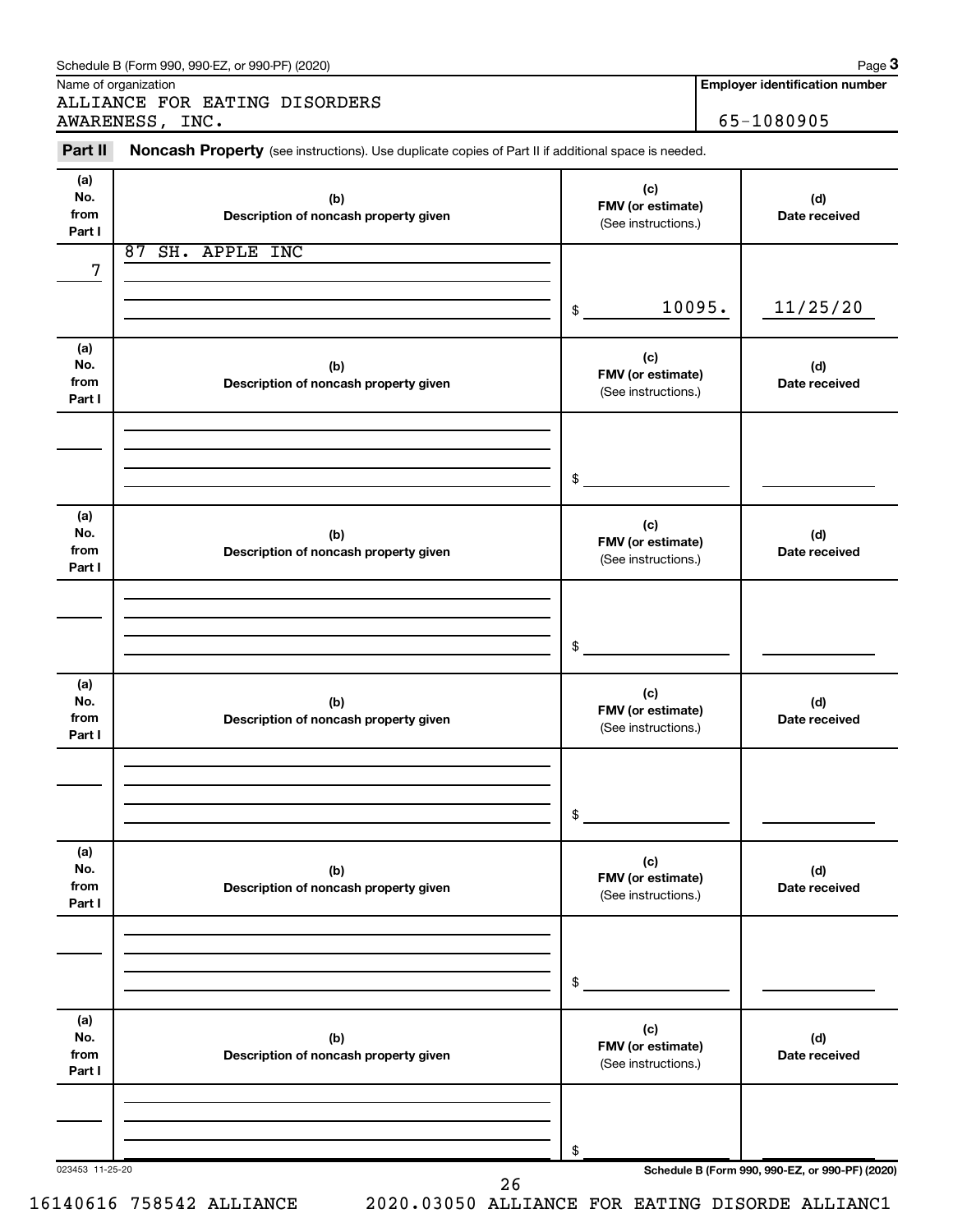| Name of organization      | ALLIANCE FOR EATING DISORDERS                                                                                                                                                                                                                                                                                                                                                                                                                                                                               |                      | <b>Employer identification number</b>           |
|---------------------------|-------------------------------------------------------------------------------------------------------------------------------------------------------------------------------------------------------------------------------------------------------------------------------------------------------------------------------------------------------------------------------------------------------------------------------------------------------------------------------------------------------------|----------------------|-------------------------------------------------|
|                           | AWARENESS, INC.                                                                                                                                                                                                                                                                                                                                                                                                                                                                                             |                      | 65-1080905                                      |
| Part III                  | Exclusively religious, charitable, etc., contributions to organizations described in section 501(c)(7), (8), or (10) that total more than \$1,000 for the year<br>from any one contributor. Complete columns (a) through (e) and the following line entry. For organizations<br>completing Part III, enter the total of exclusively religious, charitable, etc., contributions of \$1,000 or less for the year. (Enter this info. once.)<br>Use duplicate copies of Part III if additional space is needed. |                      |                                                 |
| (a) No.<br>from<br>Part I | (b) Purpose of gift                                                                                                                                                                                                                                                                                                                                                                                                                                                                                         | (c) Use of gift      | (d) Description of how gift is held             |
|                           |                                                                                                                                                                                                                                                                                                                                                                                                                                                                                                             |                      |                                                 |
|                           |                                                                                                                                                                                                                                                                                                                                                                                                                                                                                                             | (e) Transfer of gift |                                                 |
|                           | Transferee's name, address, and ZIP + 4                                                                                                                                                                                                                                                                                                                                                                                                                                                                     |                      | Relationship of transferor to transferee        |
| (a) No.<br>from           | (b) Purpose of gift                                                                                                                                                                                                                                                                                                                                                                                                                                                                                         | (c) Use of gift      | (d) Description of how gift is held             |
| Part I                    |                                                                                                                                                                                                                                                                                                                                                                                                                                                                                                             |                      |                                                 |
|                           |                                                                                                                                                                                                                                                                                                                                                                                                                                                                                                             | (e) Transfer of gift |                                                 |
|                           | Transferee's name, address, and $ZIP + 4$                                                                                                                                                                                                                                                                                                                                                                                                                                                                   |                      | Relationship of transferor to transferee        |
|                           |                                                                                                                                                                                                                                                                                                                                                                                                                                                                                                             |                      |                                                 |
| (a) No.<br>from<br>Part I | (b) Purpose of gift                                                                                                                                                                                                                                                                                                                                                                                                                                                                                         | (c) Use of gift      | (d) Description of how gift is held             |
|                           |                                                                                                                                                                                                                                                                                                                                                                                                                                                                                                             | (e) Transfer of gift |                                                 |
|                           | Transferee's name, address, and ZIP + 4                                                                                                                                                                                                                                                                                                                                                                                                                                                                     |                      | Relationship of transferor to transferee        |
|                           |                                                                                                                                                                                                                                                                                                                                                                                                                                                                                                             |                      |                                                 |
| (a) No.<br>from<br>Part I | (b) Purpose of gift                                                                                                                                                                                                                                                                                                                                                                                                                                                                                         | (c) Use of gift      | (d) Description of how gift is held             |
|                           |                                                                                                                                                                                                                                                                                                                                                                                                                                                                                                             | (e) Transfer of gift |                                                 |
|                           | Transferee's name, address, and ZIP + 4                                                                                                                                                                                                                                                                                                                                                                                                                                                                     |                      | Relationship of transferor to transferee        |
|                           |                                                                                                                                                                                                                                                                                                                                                                                                                                                                                                             |                      |                                                 |
| 023454 11-25-20           |                                                                                                                                                                                                                                                                                                                                                                                                                                                                                                             |                      | Schedule B (Form 990, 990-EZ, or 990-PF) (2020) |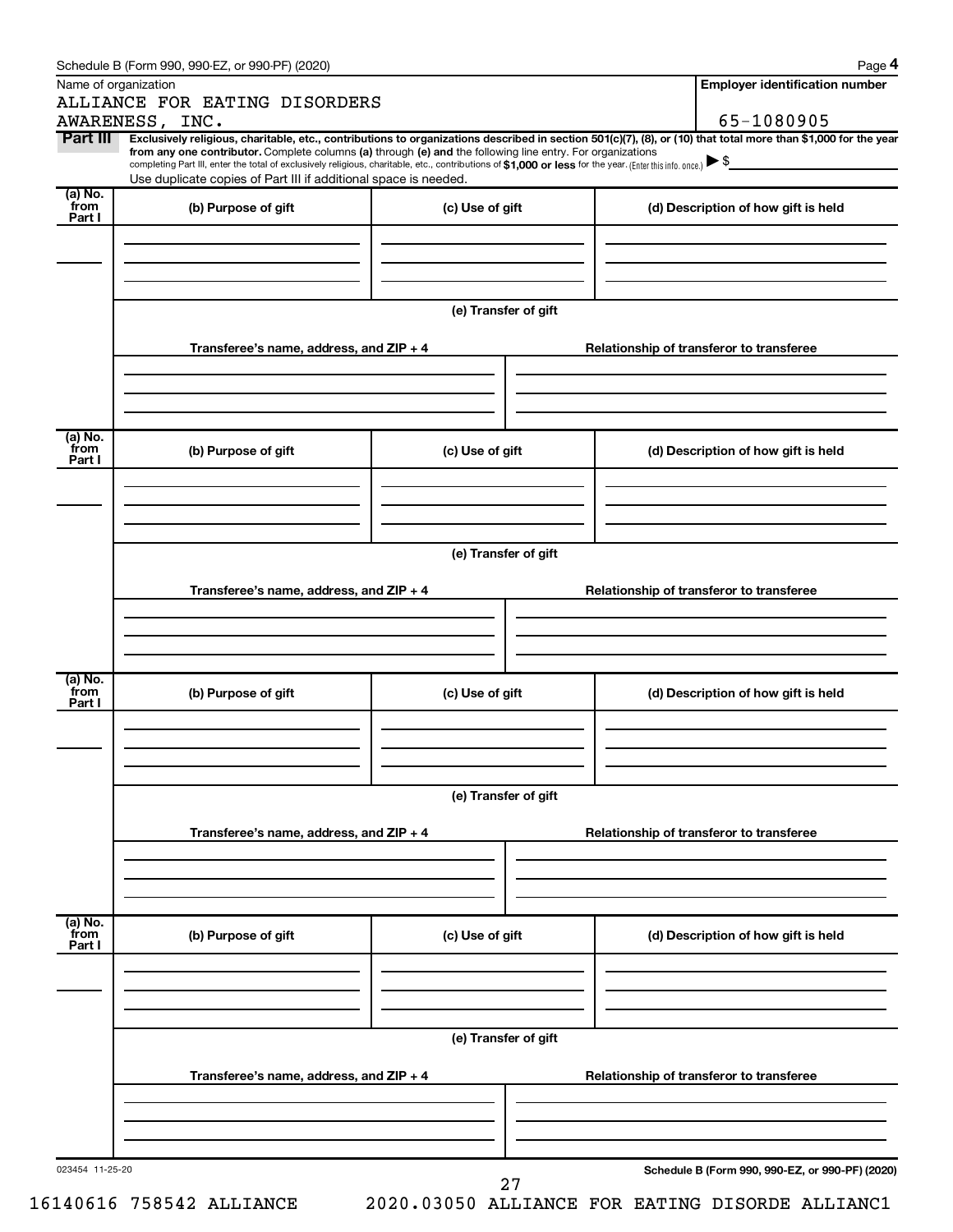| <b>SCHEDULE D</b><br>(Form 990) |                                                             |                                                                                                   | <b>Supplemental Financial Statements</b>                                                                                                                    |                                     |                                       | OMB No. 1545-0047               |  |           |
|---------------------------------|-------------------------------------------------------------|---------------------------------------------------------------------------------------------------|-------------------------------------------------------------------------------------------------------------------------------------------------------------|-------------------------------------|---------------------------------------|---------------------------------|--|-----------|
|                                 |                                                             |                                                                                                   | Complete if the organization answered "Yes" on Form 990,<br>Part IV, line 6, 7, 8, 9, 10, 11a, 11b, 11c, 11d, 11e, 11f, 12a, or 12b.<br>Attach to Form 990. |                                     |                                       |                                 |  |           |
|                                 | Department of the Treasury<br>Internal Revenue Service      | Go to www.irs.gov/Form990 for instructions and the latest information.                            |                                                                                                                                                             | <b>Open to Public</b><br>Inspection |                                       |                                 |  |           |
|                                 | Name of the organization                                    | ALLIANCE FOR EATING DISORDERS<br>AWARENESS, INC.                                                  |                                                                                                                                                             |                                     | <b>Employer identification number</b> | 65-1080905                      |  |           |
| Part I                          |                                                             |                                                                                                   | Organizations Maintaining Donor Advised Funds or Other Similar Funds or Accounts. Complete if the                                                           |                                     |                                       |                                 |  |           |
|                                 |                                                             | organization answered "Yes" on Form 990, Part IV, line 6.                                         |                                                                                                                                                             |                                     |                                       |                                 |  |           |
|                                 |                                                             |                                                                                                   | (a) Donor advised funds                                                                                                                                     |                                     | (b) Funds and other accounts          |                                 |  |           |
| 1<br>2                          |                                                             | Aggregate value of contributions to (during year)                                                 |                                                                                                                                                             |                                     |                                       |                                 |  |           |
| 3                               |                                                             | Aggregate value of grants from (during year)                                                      |                                                                                                                                                             |                                     |                                       |                                 |  |           |
| 4                               |                                                             |                                                                                                   |                                                                                                                                                             |                                     |                                       |                                 |  |           |
| 5                               |                                                             |                                                                                                   | Did the organization inform all donors and donor advisors in writing that the assets held in donor advised funds                                            |                                     |                                       |                                 |  |           |
|                                 |                                                             |                                                                                                   |                                                                                                                                                             |                                     |                                       | Yes                             |  | <b>No</b> |
| 6                               |                                                             |                                                                                                   | Did the organization inform all grantees, donors, and donor advisors in writing that grant funds can be used only                                           |                                     |                                       |                                 |  |           |
|                                 |                                                             |                                                                                                   | for charitable purposes and not for the benefit of the donor or donor advisor, or for any other purpose conferring                                          |                                     |                                       |                                 |  |           |
|                                 | impermissible private benefit?                              |                                                                                                   |                                                                                                                                                             |                                     |                                       | Yes                             |  | No        |
|                                 | Part II                                                     |                                                                                                   | Conservation Easements. Complete if the organization answered "Yes" on Form 990, Part IV, line 7.                                                           |                                     |                                       |                                 |  |           |
| 1.                              |                                                             | Purpose(s) of conservation easements held by the organization (check all that apply).             |                                                                                                                                                             |                                     |                                       |                                 |  |           |
|                                 |                                                             | Preservation of land for public use (for example, recreation or education)                        | Preservation of a historically important land area<br>Preservation of a certified historic structure                                                        |                                     |                                       |                                 |  |           |
|                                 | Protection of natural habitat<br>Preservation of open space |                                                                                                   |                                                                                                                                                             |                                     |                                       |                                 |  |           |
| 2                               |                                                             |                                                                                                   | Complete lines 2a through 2d if the organization held a qualified conservation contribution in the form of a conservation easement on the last              |                                     |                                       |                                 |  |           |
|                                 | day of the tax year.                                        |                                                                                                   |                                                                                                                                                             |                                     |                                       | Held at the End of the Tax Year |  |           |
| а                               |                                                             |                                                                                                   |                                                                                                                                                             |                                     | 2a                                    |                                 |  |           |
| b                               |                                                             |                                                                                                   |                                                                                                                                                             |                                     | 2b                                    |                                 |  |           |
| с                               |                                                             |                                                                                                   |                                                                                                                                                             |                                     | 2c                                    |                                 |  |           |
| d                               |                                                             |                                                                                                   | Number of conservation easements included in (c) acquired after 7/25/06, and not on a historic structure                                                    |                                     |                                       |                                 |  |           |
|                                 |                                                             |                                                                                                   |                                                                                                                                                             |                                     | 2d                                    |                                 |  |           |
| 3                               |                                                             |                                                                                                   | Number of conservation easements modified, transferred, released, extinguished, or terminated by the organization during the tax                            |                                     |                                       |                                 |  |           |
|                                 | $\vee$ ear $\blacktriangleright$                            |                                                                                                   |                                                                                                                                                             |                                     |                                       |                                 |  |           |
| 4                               |                                                             | Number of states where property subject to conservation easement is located $\blacktriangleright$ |                                                                                                                                                             |                                     |                                       |                                 |  |           |
| 5                               |                                                             |                                                                                                   | Does the organization have a written policy regarding the periodic monitoring, inspection, handling of                                                      |                                     |                                       |                                 |  |           |
|                                 |                                                             | violations, and enforcement of the conservation easements it holds?                               |                                                                                                                                                             |                                     |                                       | Yes                             |  | <b>No</b> |
| 6                               |                                                             |                                                                                                   | Staff and volunteer hours devoted to monitoring, inspecting, handling of violations, and enforcing conservation easements during the year                   |                                     |                                       |                                 |  |           |
| 7                               |                                                             |                                                                                                   | Amount of expenses incurred in monitoring, inspecting, handling of violations, and enforcing conservation easements during the year                         |                                     |                                       |                                 |  |           |
|                                 | $\blacktriangleright$ \$                                    |                                                                                                   |                                                                                                                                                             |                                     |                                       |                                 |  |           |
| 8                               |                                                             |                                                                                                   | Does each conservation easement reported on line 2(d) above satisfy the requirements of section 170(h)(4)(B)(i)                                             |                                     |                                       |                                 |  |           |
|                                 |                                                             |                                                                                                   |                                                                                                                                                             |                                     |                                       | Yes                             |  | <b>No</b> |
| 9                               |                                                             |                                                                                                   | In Part XIII, describe how the organization reports conservation easements in its revenue and expense statement and                                         |                                     |                                       |                                 |  |           |
|                                 |                                                             |                                                                                                   | balance sheet, and include, if applicable, the text of the footnote to the organization's financial statements that describes the                           |                                     |                                       |                                 |  |           |
|                                 |                                                             | organization's accounting for conservation easements.                                             |                                                                                                                                                             |                                     |                                       |                                 |  |           |
|                                 | Part III                                                    |                                                                                                   | Organizations Maintaining Collections of Art, Historical Treasures, or Other Similar Assets.                                                                |                                     |                                       |                                 |  |           |
|                                 |                                                             | Complete if the organization answered "Yes" on Form 990, Part IV, line 8.                         |                                                                                                                                                             |                                     |                                       |                                 |  |           |
|                                 |                                                             |                                                                                                   | 1a If the organization elected, as permitted under FASB ASC 958, not to report in its revenue statement and balance sheet works                             |                                     |                                       |                                 |  |           |
|                                 |                                                             |                                                                                                   | of art, historical treasures, or other similar assets held for public exhibition, education, or research in furtherance of public                           |                                     |                                       |                                 |  |           |
|                                 |                                                             |                                                                                                   | service, provide in Part XIII the text of the footnote to its financial statements that describes these items.                                              |                                     |                                       |                                 |  |           |
|                                 |                                                             |                                                                                                   | <b>b</b> If the organization elected, as permitted under FASB ASC 958, to report in its revenue statement and balance sheet works of                        |                                     |                                       |                                 |  |           |
|                                 |                                                             | provide the following amounts relating to these items:                                            | art, historical treasures, or other similar assets held for public exhibition, education, or research in furtherance of public service,                     |                                     |                                       |                                 |  |           |
|                                 |                                                             |                                                                                                   |                                                                                                                                                             |                                     |                                       |                                 |  |           |
|                                 | (ii) Assets included in Form 990, Part X                    |                                                                                                   |                                                                                                                                                             |                                     | $\blacktriangleright$ \$              | $\frac{1}{2}$                   |  |           |
| 2                               |                                                             |                                                                                                   | If the organization received or held works of art, historical treasures, or other similar assets for financial gain, provide                                |                                     |                                       |                                 |  |           |
|                                 |                                                             | the following amounts required to be reported under FASB ASC 958 relating to these items:         |                                                                                                                                                             |                                     |                                       |                                 |  |           |
|                                 |                                                             |                                                                                                   |                                                                                                                                                             |                                     | \$<br>▶                               |                                 |  |           |
|                                 |                                                             |                                                                                                   |                                                                                                                                                             |                                     | $\blacktriangleright$ \$              |                                 |  |           |
|                                 |                                                             | LHA For Paperwork Reduction Act Notice, see the Instructions for Form 990.                        |                                                                                                                                                             |                                     |                                       | Schedule D (Form 990) 2020      |  |           |
|                                 | 032051 12-01-20                                             |                                                                                                   |                                                                                                                                                             |                                     |                                       |                                 |  |           |
|                                 |                                                             |                                                                                                   | 28                                                                                                                                                          |                                     |                                       |                                 |  |           |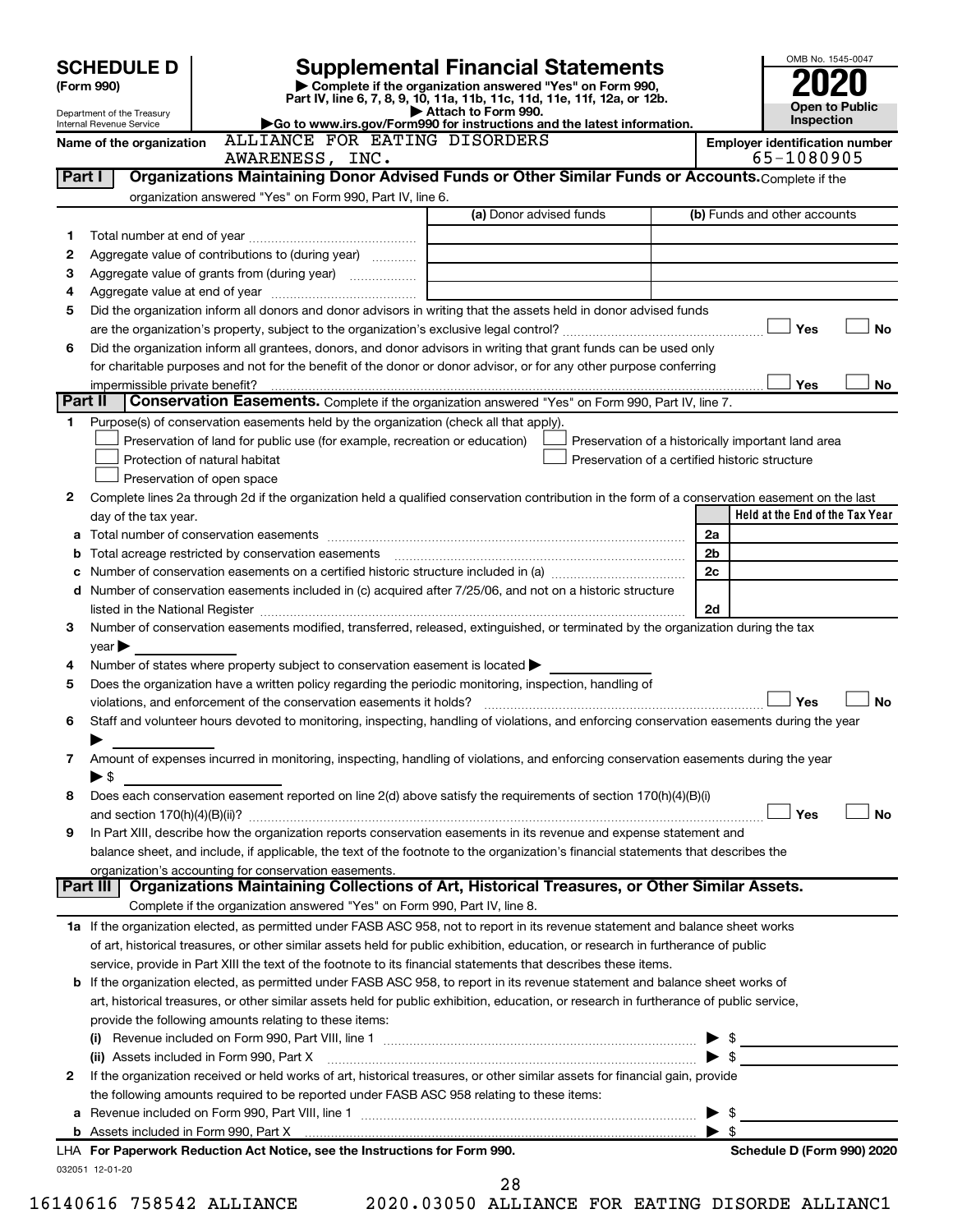|        |                                                                                                                                                                                                                                | ALLIANCE FOR EATING DISORDERS           |                |                                                                                                                                                                                                                               |  |                                 |  |                |                            |
|--------|--------------------------------------------------------------------------------------------------------------------------------------------------------------------------------------------------------------------------------|-----------------------------------------|----------------|-------------------------------------------------------------------------------------------------------------------------------------------------------------------------------------------------------------------------------|--|---------------------------------|--|----------------|----------------------------|
|        | Schedule D (Form 990) 2020                                                                                                                                                                                                     | AWARENESS, INC.                         |                |                                                                                                                                                                                                                               |  |                                 |  |                | 65-1080905 Page 2          |
|        | Part III   Organizations Maintaining Collections of Art, Historical Treasures, or Other Similar Assets (continued)                                                                                                             |                                         |                |                                                                                                                                                                                                                               |  |                                 |  |                |                            |
| 3      | Using the organization's acquisition, accession, and other records, check any of the following that make significant use of its                                                                                                |                                         |                |                                                                                                                                                                                                                               |  |                                 |  |                |                            |
|        | collection items (check all that apply):                                                                                                                                                                                       |                                         |                |                                                                                                                                                                                                                               |  |                                 |  |                |                            |
| a      | Public exhibition                                                                                                                                                                                                              | d                                       |                | Loan or exchange program                                                                                                                                                                                                      |  |                                 |  |                |                            |
| b      | Scholarly research                                                                                                                                                                                                             | e                                       |                | Other and the contract of the contract of the contract of the contract of the contract of the contract of the contract of the contract of the contract of the contract of the contract of the contract of the contract of the |  |                                 |  |                |                            |
| с      | Preservation for future generations                                                                                                                                                                                            |                                         |                |                                                                                                                                                                                                                               |  |                                 |  |                |                            |
| 4      | Provide a description of the organization's collections and explain how they further the organization's exempt purpose in Part XIII.                                                                                           |                                         |                |                                                                                                                                                                                                                               |  |                                 |  |                |                            |
| 5      | During the year, did the organization solicit or receive donations of art, historical treasures, or other similar assets                                                                                                       |                                         |                |                                                                                                                                                                                                                               |  |                                 |  |                |                            |
|        |                                                                                                                                                                                                                                |                                         |                |                                                                                                                                                                                                                               |  |                                 |  | Yes            | No                         |
|        | <b>Part IV</b><br><b>Escrow and Custodial Arrangements.</b> Complete if the organization answered "Yes" on Form 990, Part IV, line 9, or                                                                                       |                                         |                |                                                                                                                                                                                                                               |  |                                 |  |                |                            |
|        | reported an amount on Form 990, Part X, line 21.                                                                                                                                                                               |                                         |                |                                                                                                                                                                                                                               |  |                                 |  |                |                            |
|        | 1a Is the organization an agent, trustee, custodian or other intermediary for contributions or other assets not included                                                                                                       |                                         |                |                                                                                                                                                                                                                               |  |                                 |  |                |                            |
|        |                                                                                                                                                                                                                                |                                         |                |                                                                                                                                                                                                                               |  |                                 |  | Yes            | No                         |
|        | b If "Yes," explain the arrangement in Part XIII and complete the following table:                                                                                                                                             |                                         |                |                                                                                                                                                                                                                               |  |                                 |  |                |                            |
|        |                                                                                                                                                                                                                                |                                         |                |                                                                                                                                                                                                                               |  |                                 |  | Amount         |                            |
|        |                                                                                                                                                                                                                                |                                         |                |                                                                                                                                                                                                                               |  | 1c                              |  |                |                            |
|        |                                                                                                                                                                                                                                |                                         |                |                                                                                                                                                                                                                               |  | 1d                              |  |                |                            |
|        | e Distributions during the year manufactured and contained and contained and the year manufactured and contained and the year manufactured and contained and contained and contained and contained and contained and contained |                                         |                |                                                                                                                                                                                                                               |  | 1е                              |  |                |                            |
|        |                                                                                                                                                                                                                                |                                         |                |                                                                                                                                                                                                                               |  | 1f                              |  |                |                            |
|        | 2a Did the organization include an amount on Form 990, Part X, line 21, for escrow or custodial account liability?                                                                                                             |                                         |                |                                                                                                                                                                                                                               |  | .                               |  | Yes            | No                         |
|        | <b>b</b> If "Yes," explain the arrangement in Part XIII. Check here if the explanation has been provided on Part XIII                                                                                                          |                                         |                |                                                                                                                                                                                                                               |  |                                 |  |                |                            |
| Part V | Endowment Funds. Complete if the organization answered "Yes" on Form 990, Part IV, line 10.                                                                                                                                    |                                         |                |                                                                                                                                                                                                                               |  |                                 |  |                |                            |
|        |                                                                                                                                                                                                                                | (a) Current year                        | (b) Prior year | (c) Two years back $\vert$ (d) Three years back $\vert$                                                                                                                                                                       |  |                                 |  |                | (e) Four years back        |
|        |                                                                                                                                                                                                                                |                                         |                |                                                                                                                                                                                                                               |  |                                 |  |                |                            |
|        |                                                                                                                                                                                                                                |                                         |                |                                                                                                                                                                                                                               |  |                                 |  |                |                            |
|        | Net investment earnings, gains, and losses                                                                                                                                                                                     |                                         |                |                                                                                                                                                                                                                               |  |                                 |  |                |                            |
|        |                                                                                                                                                                                                                                |                                         |                |                                                                                                                                                                                                                               |  |                                 |  |                |                            |
|        | e Other expenditures for facilities                                                                                                                                                                                            |                                         |                |                                                                                                                                                                                                                               |  |                                 |  |                |                            |
|        |                                                                                                                                                                                                                                |                                         |                |                                                                                                                                                                                                                               |  |                                 |  |                |                            |
|        |                                                                                                                                                                                                                                |                                         |                |                                                                                                                                                                                                                               |  |                                 |  |                |                            |
|        |                                                                                                                                                                                                                                |                                         |                |                                                                                                                                                                                                                               |  |                                 |  |                |                            |
| 2      | Provide the estimated percentage of the current year end balance (line 1g, column (a)) held as:                                                                                                                                |                                         |                |                                                                                                                                                                                                                               |  |                                 |  |                |                            |
|        | a Board designated or quasi-endowment >                                                                                                                                                                                        |                                         | ℅              |                                                                                                                                                                                                                               |  |                                 |  |                |                            |
|        | Permanent endowment >                                                                                                                                                                                                          | %                                       |                |                                                                                                                                                                                                                               |  |                                 |  |                |                            |
|        | <b>c</b> Term endowment $\blacktriangleright$                                                                                                                                                                                  | %                                       |                |                                                                                                                                                                                                                               |  |                                 |  |                |                            |
|        | The percentages on lines 2a, 2b, and 2c should equal 100%.                                                                                                                                                                     |                                         |                |                                                                                                                                                                                                                               |  |                                 |  |                |                            |
|        | 3a Are there endowment funds not in the possession of the organization that are held and administered for the organization                                                                                                     |                                         |                |                                                                                                                                                                                                                               |  |                                 |  |                |                            |
|        | by:                                                                                                                                                                                                                            |                                         |                |                                                                                                                                                                                                                               |  |                                 |  |                | Yes<br>No.                 |
|        | (i)                                                                                                                                                                                                                            |                                         |                |                                                                                                                                                                                                                               |  |                                 |  | 3a(i)          |                            |
|        |                                                                                                                                                                                                                                |                                         |                |                                                                                                                                                                                                                               |  |                                 |  | 3a(ii)         |                            |
|        |                                                                                                                                                                                                                                |                                         |                |                                                                                                                                                                                                                               |  |                                 |  | 3b             |                            |
| 4      | Describe in Part XIII the intended uses of the organization's endowment funds.                                                                                                                                                 |                                         |                |                                                                                                                                                                                                                               |  |                                 |  |                |                            |
|        | Land, Buildings, and Equipment.<br><b>Part VI</b>                                                                                                                                                                              |                                         |                |                                                                                                                                                                                                                               |  |                                 |  |                |                            |
|        | Complete if the organization answered "Yes" on Form 990, Part IV, line 11a. See Form 990, Part X, line 10.                                                                                                                     |                                         |                |                                                                                                                                                                                                                               |  |                                 |  |                |                            |
|        | Description of property                                                                                                                                                                                                        | (a) Cost or other<br>basis (investment) |                | (b) Cost or other<br>basis (other)                                                                                                                                                                                            |  | (c) Accumulated<br>depreciation |  | (d) Book value |                            |
|        |                                                                                                                                                                                                                                |                                         |                |                                                                                                                                                                                                                               |  |                                 |  |                |                            |
|        |                                                                                                                                                                                                                                |                                         |                |                                                                                                                                                                                                                               |  |                                 |  |                |                            |
|        |                                                                                                                                                                                                                                |                                         |                |                                                                                                                                                                                                                               |  |                                 |  |                |                            |
|        |                                                                                                                                                                                                                                |                                         |                |                                                                                                                                                                                                                               |  |                                 |  |                |                            |
|        |                                                                                                                                                                                                                                |                                         |                | 369994.                                                                                                                                                                                                                       |  | 125324.                         |  |                | 244670.                    |
|        | Total. Add lines 1a through 1e. (Column (d) must equal Form 990, Part X, column (B), line 10c.)                                                                                                                                |                                         |                |                                                                                                                                                                                                                               |  |                                 |  |                | 244670.                    |
|        |                                                                                                                                                                                                                                |                                         |                |                                                                                                                                                                                                                               |  |                                 |  |                | Schedule D (Form 990) 2020 |
|        |                                                                                                                                                                                                                                |                                         |                |                                                                                                                                                                                                                               |  |                                 |  |                |                            |

032052 12-01-20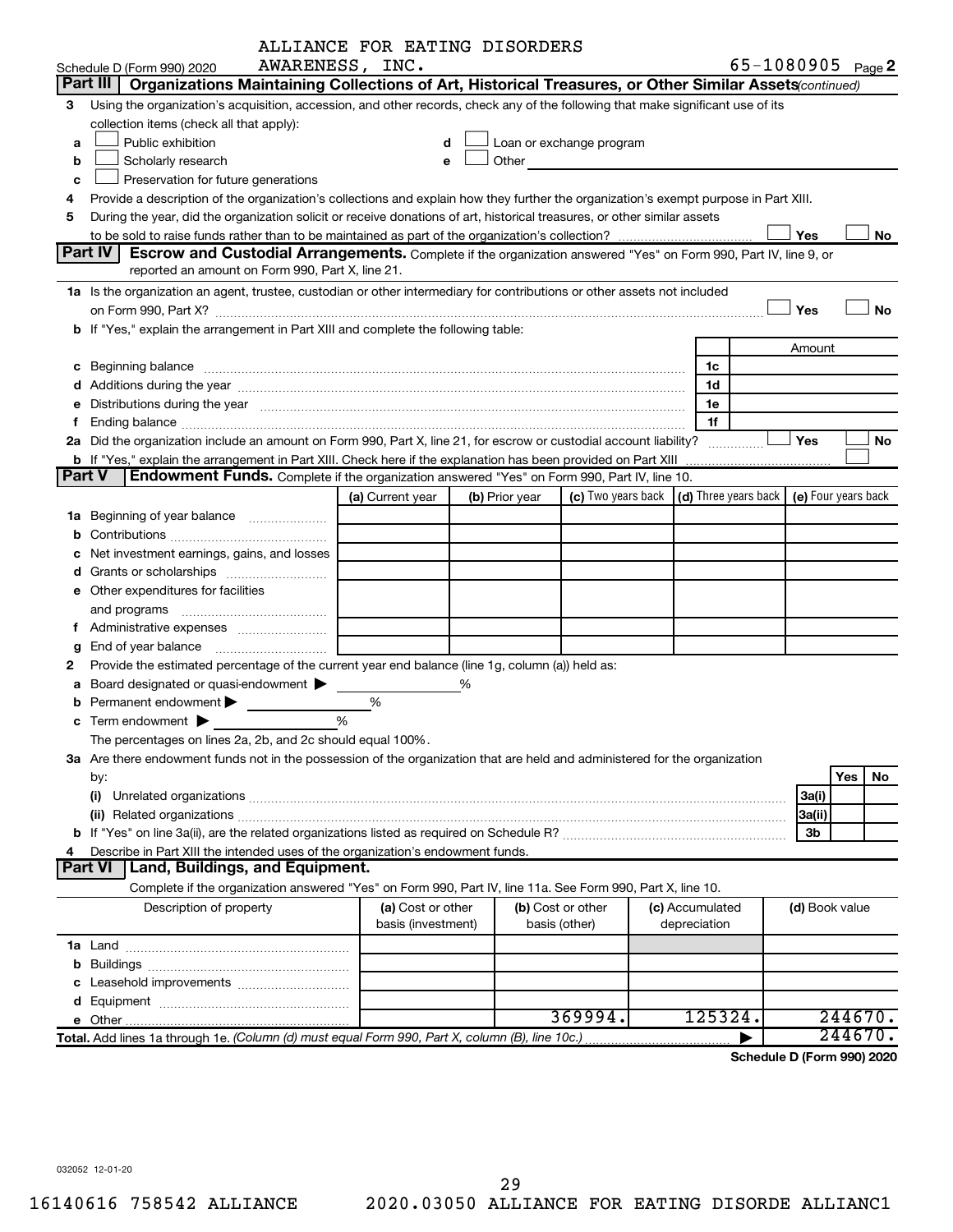|  | ALLIANCE FOR EATING DISORDERS |
|--|-------------------------------|
|  |                               |

| <b>Part VII</b> Investments - Other Securities.                                                                                                      |                 |                                                           |                |
|------------------------------------------------------------------------------------------------------------------------------------------------------|-----------------|-----------------------------------------------------------|----------------|
| Complete if the organization answered "Yes" on Form 990, Part IV, line 11b. See Form 990, Part X, line 12.                                           |                 |                                                           |                |
| (a) Description of security or category (including name of security)                                                                                 | (b) Book value  | (c) Method of valuation: Cost or end-of-year market value |                |
| (1) Financial derivatives                                                                                                                            |                 |                                                           |                |
|                                                                                                                                                      |                 |                                                           |                |
| (3) Other                                                                                                                                            |                 |                                                           |                |
| (A)                                                                                                                                                  |                 |                                                           |                |
| (B)                                                                                                                                                  |                 |                                                           |                |
| (C)<br>(D)                                                                                                                                           |                 |                                                           |                |
| (E)                                                                                                                                                  |                 |                                                           |                |
| (F)                                                                                                                                                  |                 |                                                           |                |
| (G)                                                                                                                                                  |                 |                                                           |                |
| (H)                                                                                                                                                  |                 |                                                           |                |
| Total. (Col. (b) must equal Form 990, Part X, col. (B) line 12.) $\blacktriangleright$                                                               |                 |                                                           |                |
| Part VIII Investments - Program Related.                                                                                                             |                 |                                                           |                |
| Complete if the organization answered "Yes" on Form 990, Part IV, line 11c. See Form 990, Part X, line 13.                                           |                 |                                                           |                |
| (a) Description of investment                                                                                                                        | (b) Book value  | (c) Method of valuation: Cost or end-of-year market value |                |
| (1)                                                                                                                                                  |                 |                                                           |                |
| (2)                                                                                                                                                  |                 |                                                           |                |
| (3)                                                                                                                                                  |                 |                                                           |                |
| (4)                                                                                                                                                  |                 |                                                           |                |
| (5)                                                                                                                                                  |                 |                                                           |                |
| (6)<br>(7)                                                                                                                                           |                 |                                                           |                |
| (8)                                                                                                                                                  |                 |                                                           |                |
| (9)                                                                                                                                                  |                 |                                                           |                |
| Total. (Col. (b) must equal Form 990, Part X, col. (B) line 13.)                                                                                     |                 |                                                           |                |
| <b>Other Assets.</b><br>Part IX                                                                                                                      |                 |                                                           |                |
| Complete if the organization answered "Yes" on Form 990, Part IV, line 11d. See Form 990, Part X, line 15.                                           |                 |                                                           |                |
|                                                                                                                                                      | (a) Description |                                                           | (b) Book value |
| (1)                                                                                                                                                  |                 |                                                           |                |
| (2)                                                                                                                                                  |                 |                                                           |                |
| (3)                                                                                                                                                  |                 |                                                           |                |
| (4)<br>(5)                                                                                                                                           |                 |                                                           |                |
| (6)                                                                                                                                                  |                 |                                                           |                |
| (7)                                                                                                                                                  |                 |                                                           |                |
| (8)                                                                                                                                                  |                 |                                                           |                |
| (9)                                                                                                                                                  |                 |                                                           |                |
| Total. (Column (b) must equal Form 990, Part X, col. (B) line 15.)                                                                                   |                 |                                                           |                |
| <b>Other Liabilities.</b><br>Part X                                                                                                                  |                 |                                                           |                |
| Complete if the organization answered "Yes" on Form 990, Part IV, line 11e or 11f. See Form 990, Part X, line 25.                                    |                 |                                                           |                |
| (a) Description of liability<br>1.                                                                                                                   |                 |                                                           | (b) Book value |
| (1)<br>Federal income taxes                                                                                                                          |                 |                                                           |                |
| (2)                                                                                                                                                  |                 |                                                           |                |
| (3)                                                                                                                                                  |                 |                                                           |                |
| (4)                                                                                                                                                  |                 |                                                           |                |
| (5)                                                                                                                                                  |                 |                                                           |                |
| (6)<br>(7)                                                                                                                                           |                 |                                                           |                |
| (8)                                                                                                                                                  |                 |                                                           |                |
| (9)                                                                                                                                                  |                 |                                                           |                |
|                                                                                                                                                      |                 |                                                           |                |
| 2. Liability for uncertain tax positions. In Part XIII, provide the text of the footnote to the organization's financial statements that reports the |                 |                                                           |                |

organization's liability for uncertain tax positions under FASB ASC 740. Check here if the text of the footnote has been provided in Part XIII...

**Schedule D (Form 990) 2020**

032053 12-01-20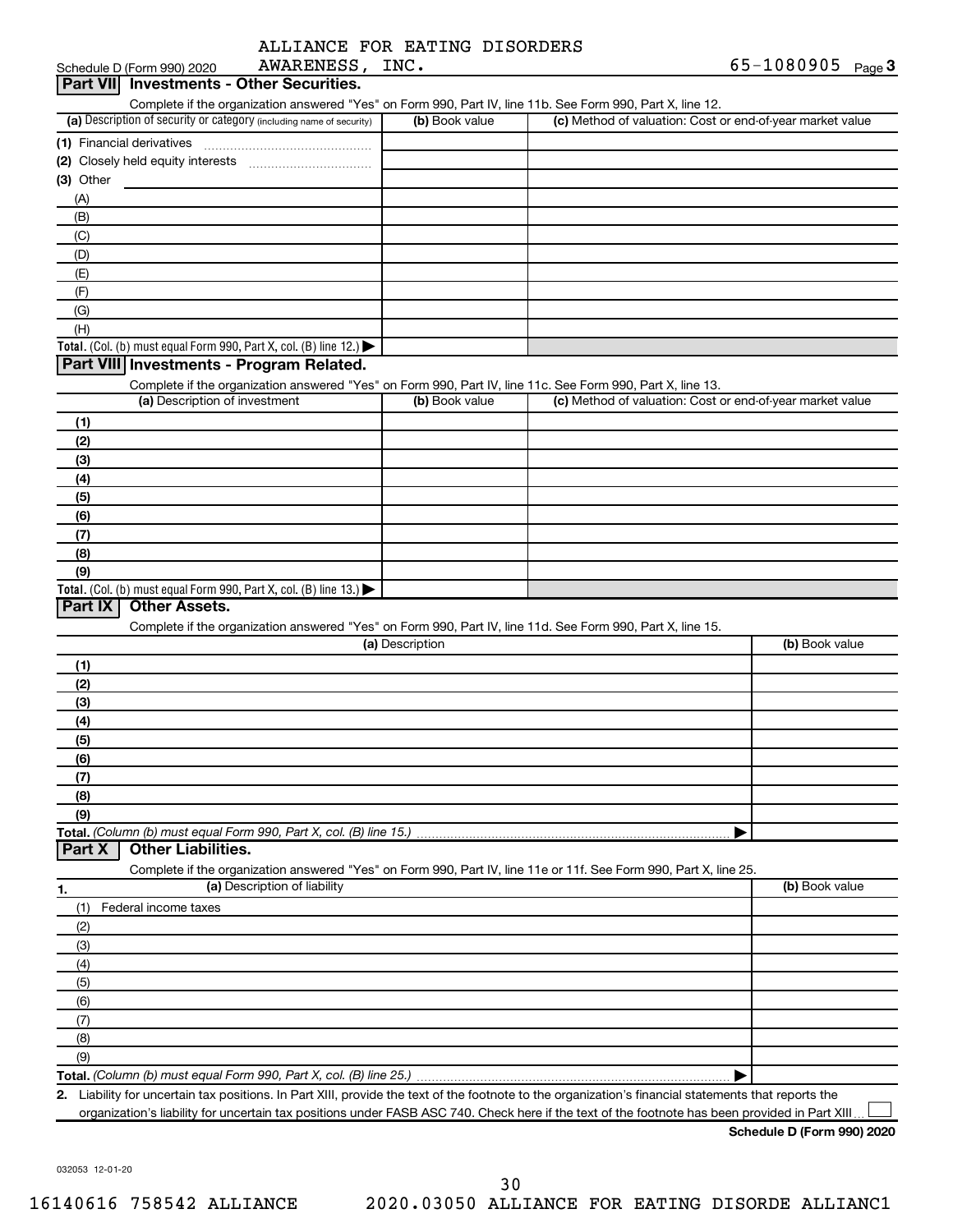|                | ALLIANCE FOR EATING DISORDERS                                                                                                                                                                                                       |                |          |              |                   |
|----------------|-------------------------------------------------------------------------------------------------------------------------------------------------------------------------------------------------------------------------------------|----------------|----------|--------------|-------------------|
|                | AWARENESS, INC.<br>Schedule D (Form 990) 2020                                                                                                                                                                                       |                |          |              | 65-1080905 Page 4 |
| <b>Part XI</b> | Reconciliation of Revenue per Audited Financial Statements With Revenue per Return.                                                                                                                                                 |                |          |              |                   |
|                | Complete if the organization answered "Yes" on Form 990, Part IV, line 12a.                                                                                                                                                         |                |          |              |                   |
| 1              | Total revenue, gains, and other support per audited financial statements                                                                                                                                                            |                |          | $\mathbf{1}$ | 1264324.          |
| 2              | Amounts included on line 1 but not on Form 990, Part VIII, line 12:                                                                                                                                                                 |                |          |              |                   |
| a              |                                                                                                                                                                                                                                     | 2a             | 8513.    |              |                   |
| b              |                                                                                                                                                                                                                                     | 2 <sub>b</sub> | 32000.   |              |                   |
| с              |                                                                                                                                                                                                                                     | 2 <sub>c</sub> |          |              |                   |
| d              |                                                                                                                                                                                                                                     | 2d             | 716.     |              |                   |
| e              | Add lines 2a through 2d                                                                                                                                                                                                             |                |          | 2e           | 41229.            |
| 3              |                                                                                                                                                                                                                                     |                |          | 3            | 1223095.          |
| 4              | Amounts included on Form 990, Part VIII, line 12, but not on line 1:                                                                                                                                                                |                |          |              |                   |
| a              |                                                                                                                                                                                                                                     | 4a             |          |              |                   |
| b              |                                                                                                                                                                                                                                     | 4 <sub>h</sub> | 370240.  |              |                   |
| c              | Add lines 4a and 4b                                                                                                                                                                                                                 |                |          | 4c           | 370240.           |
|                |                                                                                                                                                                                                                                     |                | 5        | 1593335.     |                   |
|                | Part XII   Reconciliation of Expenses per Audited Financial Statements With Expenses per Return.                                                                                                                                    |                |          |              |                   |
|                | Complete if the organization answered "Yes" on Form 990, Part IV, line 12a.                                                                                                                                                         |                |          |              |                   |
| 1              |                                                                                                                                                                                                                                     |                |          | 1            | 1054360.          |
| 2              | Amounts included on line 1 but not on Form 990, Part IX, line 25:                                                                                                                                                                   |                |          |              |                   |
| a              |                                                                                                                                                                                                                                     | 2a             | 32000.   |              |                   |
| b              |                                                                                                                                                                                                                                     | 2 <sub>b</sub> | $-1198.$ |              |                   |
|                |                                                                                                                                                                                                                                     | 2c             |          |              |                   |
|                |                                                                                                                                                                                                                                     | 2d             | 53305.   |              |                   |
| е              | Add lines 2a through 2d <b>continuum continuum contract and continuum contract a</b> through 2d continuum contract and continuum contract a term of the state of the state of the state of the state of the state of the state of t |                |          | 2е           | 84107.            |
| 3              |                                                                                                                                                                                                                                     |                |          | 3            | 970253.           |
| 4              | Amounts included on Form 990, Part IX, line 25, but not on line 1:                                                                                                                                                                  |                |          |              |                   |
| a              |                                                                                                                                                                                                                                     | 4a             |          |              |                   |
| b              |                                                                                                                                                                                                                                     | 4 <sub>b</sub> |          |              |                   |
| c              | Add lines 4a and 4b                                                                                                                                                                                                                 |                |          | 4с           |                   |
| 5              |                                                                                                                                                                                                                                     |                |          | 5            | 970253.           |
|                | Part XIII Supplemental Information.                                                                                                                                                                                                 |                |          |              |                   |

Provide the descriptions required for Part II, lines 3, 5, and 9; Part III, lines 1a and 4; Part IV, lines 1b and 2b; Part V, line 4; Part X, line 2; Part XI, lines 2d and 4b; and Part XII, lines 2d and 4b. Also complete this part to provide any additional information.

# Part XI, Line 2d - Other Adjustments:

| DEFERRED REVENUE                                          | 716.    |
|-----------------------------------------------------------|---------|
|                                                           |         |
| Part XI, Line 4b - Other Adjustments:                     |         |
| CASH RESTRICTED FOR ACQUISITION OF PROPERTY AND EQUIPMENT | 268470. |
| EVENTS FOR 2021 RECEIVED IN 2020                          | 90236.  |
| <b>GRANT RECEIVABLE</b>                                   | 10000.  |
| CASH TO ACCRUAL ADJUSTMENT                                | 1534.   |
| Total to Schedule D, Part XI, Line 4b                     | 370240. |
|                                                           |         |

|                          |  |  | Part XII, Line 2d - Other Adjustments:          |  |  |                            |
|--------------------------|--|--|-------------------------------------------------|--|--|----------------------------|
| 032054 12-01-20          |  |  |                                                 |  |  | Schedule D (Form 990) 2020 |
|                          |  |  |                                                 |  |  |                            |
| 16140616 758542 ALLIANCE |  |  | 2020.03050 ALLIANCE FOR EATING DISORDE ALLIANC1 |  |  |                            |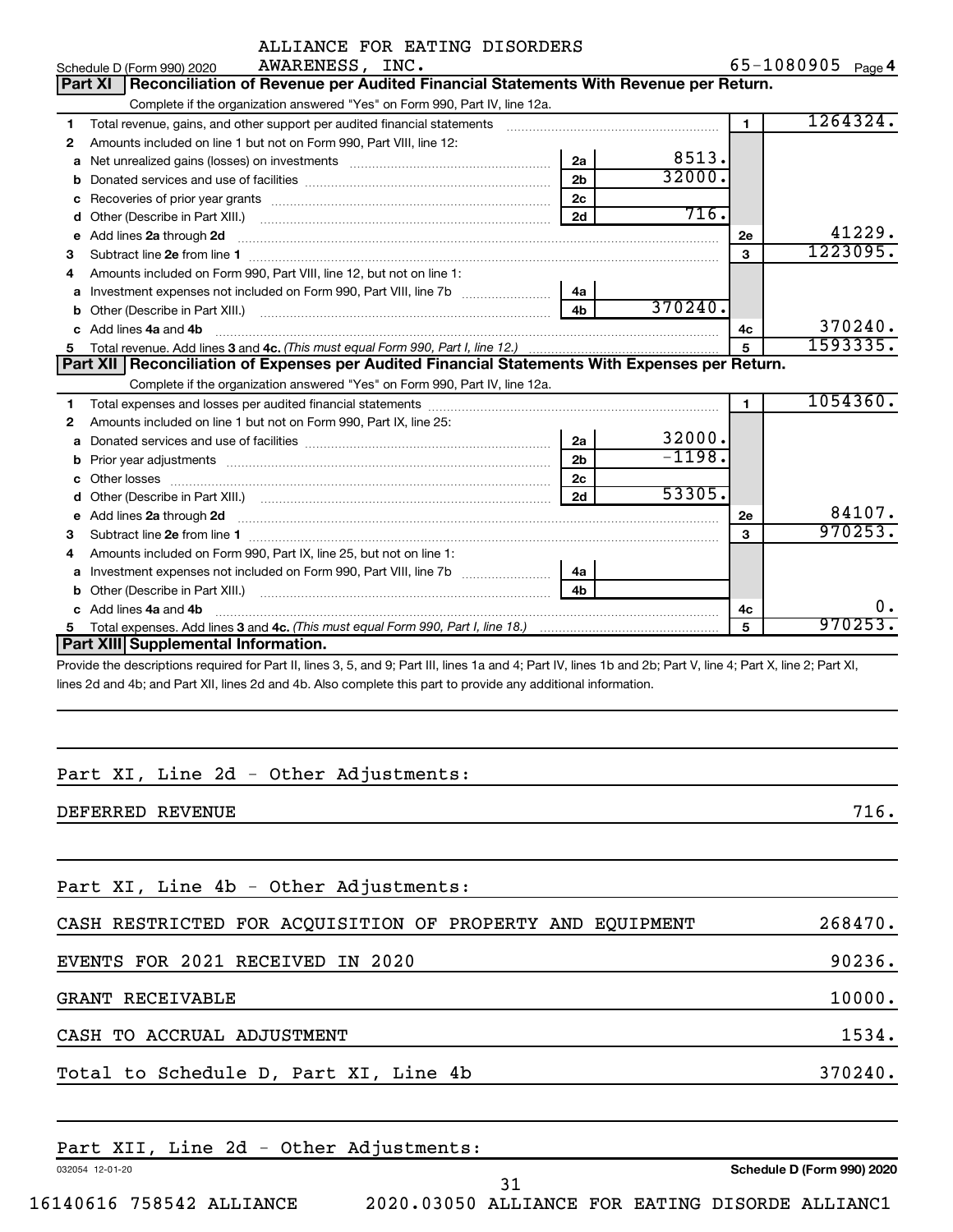| ALLIANCE FOR EATING DISORDERS                                                                                                                                         |                            |
|-----------------------------------------------------------------------------------------------------------------------------------------------------------------------|----------------------------|
| AWARENESS, INC.<br>Schedule D (Form 990) 2020<br>the control of the control of the control of the control of<br><b>Part XIII Supplemental Information (continued)</b> | 65-1080905 Page 5          |
| PREPAID EXPENSES                                                                                                                                                      | 31799.                     |
| <b>ACCOUNTS PAYABLE</b>                                                                                                                                               | 21506.                     |
| Total to Schedule D, Part XII, Line 2d                                                                                                                                | 53305.                     |
|                                                                                                                                                                       |                            |
|                                                                                                                                                                       |                            |
|                                                                                                                                                                       |                            |
|                                                                                                                                                                       |                            |
|                                                                                                                                                                       |                            |
|                                                                                                                                                                       |                            |
|                                                                                                                                                                       |                            |
|                                                                                                                                                                       |                            |
|                                                                                                                                                                       |                            |
|                                                                                                                                                                       |                            |
|                                                                                                                                                                       |                            |
|                                                                                                                                                                       |                            |
|                                                                                                                                                                       |                            |
|                                                                                                                                                                       |                            |
|                                                                                                                                                                       |                            |
|                                                                                                                                                                       |                            |
|                                                                                                                                                                       |                            |
|                                                                                                                                                                       |                            |
|                                                                                                                                                                       |                            |
|                                                                                                                                                                       |                            |
|                                                                                                                                                                       |                            |
|                                                                                                                                                                       |                            |
|                                                                                                                                                                       |                            |
|                                                                                                                                                                       |                            |
|                                                                                                                                                                       |                            |
|                                                                                                                                                                       |                            |
|                                                                                                                                                                       | Schedule D (Form 990) 2020 |
| 032055 12-01-20<br>32                                                                                                                                                 |                            |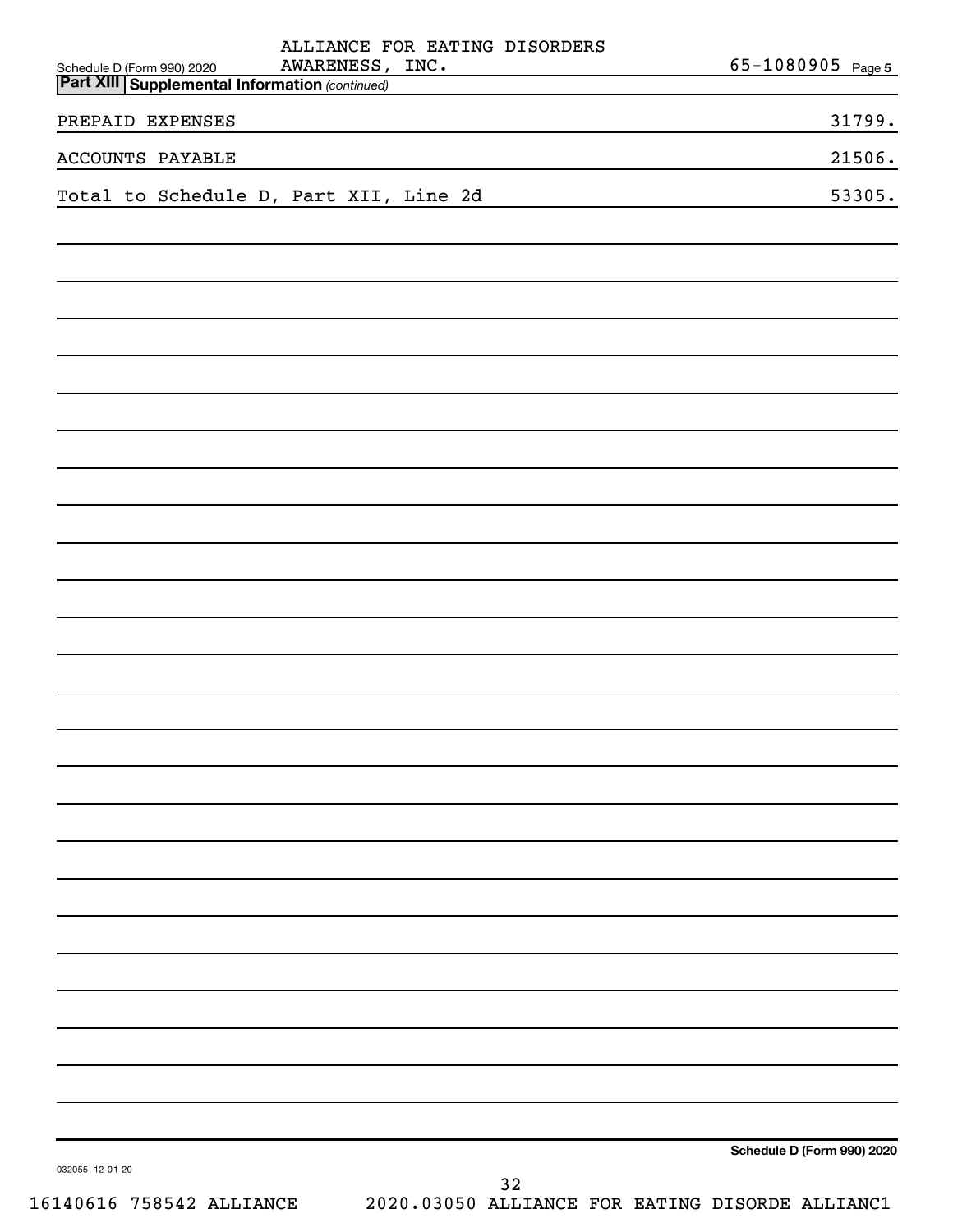| <b>SCHEDULE G</b>                                                                                                                                                              |                                                                                                 | <b>Supplemental Information Regarding Fundraising or Gaming Activities</b>                                                                         |              |                                 |                                   |                                        |     | OMB No. 1545-0047                     |  |
|--------------------------------------------------------------------------------------------------------------------------------------------------------------------------------|-------------------------------------------------------------------------------------------------|----------------------------------------------------------------------------------------------------------------------------------------------------|--------------|---------------------------------|-----------------------------------|----------------------------------------|-----|---------------------------------------|--|
| (Form 990 or 990-EZ)                                                                                                                                                           | Complete if the organization answered "Yes" on Form 990, Part IV, line 17, 18, or 19, or if the |                                                                                                                                                    |              |                                 |                                   |                                        |     |                                       |  |
| Department of the Treasury                                                                                                                                                     |                                                                                                 | organization entered more than \$15,000 on Form 990-EZ, line 6a.<br>Attach to Form 990 or Form 990-EZ.<br><b>Open to Public</b>                    |              |                                 |                                   |                                        |     |                                       |  |
| Internal Revenue Service                                                                                                                                                       |                                                                                                 | Go to www.irs.gov/Form990 for instructions and the latest information.                                                                             |              |                                 |                                   |                                        |     | Inspection                            |  |
| Name of the organization                                                                                                                                                       |                                                                                                 | ALLIANCE FOR EATING DISORDERS<br>AWARENESS, INC.                                                                                                   |              |                                 |                                   | 65-1080905                             |     | <b>Employer identification number</b> |  |
| Part I                                                                                                                                                                         |                                                                                                 | Fundraising Activities. Complete if the organization answered "Yes" on Form 990, Part IV, line 17. Form 990-EZ filers are not                      |              |                                 |                                   |                                        |     |                                       |  |
|                                                                                                                                                                                | required to complete this part.                                                                 |                                                                                                                                                    |              |                                 |                                   |                                        |     |                                       |  |
| 1 Indicate whether the organization raised funds through any of the following activities. Check all that apply.<br>Mail solicitations<br>Solicitation of non-government grants |                                                                                                 |                                                                                                                                                    |              |                                 |                                   |                                        |     |                                       |  |
| a<br>b                                                                                                                                                                         | Internet and email solicitations                                                                | e<br>f                                                                                                                                             |              |                                 | Solicitation of government grants |                                        |     |                                       |  |
| Phone solicitations<br>c                                                                                                                                                       |                                                                                                 | Special fundraising events<br>g                                                                                                                    |              |                                 |                                   |                                        |     |                                       |  |
| In-person solicitations<br>d                                                                                                                                                   |                                                                                                 |                                                                                                                                                    |              |                                 |                                   |                                        |     |                                       |  |
|                                                                                                                                                                                |                                                                                                 | 2 a Did the organization have a written or oral agreement with any individual (including officers, directors, trustees, or                         |              |                                 |                                   |                                        |     |                                       |  |
|                                                                                                                                                                                |                                                                                                 | key employees listed in Form 990, Part VII) or entity in connection with professional fundraising services?                                        |              |                                 |                                   |                                        | Yes | <b>No</b>                             |  |
|                                                                                                                                                                                |                                                                                                 | b If "Yes," list the 10 highest paid individuals or entities (fundraisers) pursuant to agreements under which the fundraiser is to be              |              |                                 |                                   |                                        |     |                                       |  |
| compensated at least \$5,000 by the organization.                                                                                                                              |                                                                                                 |                                                                                                                                                    |              |                                 |                                   |                                        |     |                                       |  |
| (i) Name and address of individual                                                                                                                                             |                                                                                                 |                                                                                                                                                    |              | (iii) Did<br>fundraiser         | (iv) Gross receipts               | (v) Amount paid<br>to (or retained by) |     | (vi) Amount paid                      |  |
| or entity (fundraiser)                                                                                                                                                         |                                                                                                 | (ii) Activity                                                                                                                                      | have custody | or control of<br>contributions? | from activity                     | fundraiser                             |     | to (or retained by)<br>organization   |  |
|                                                                                                                                                                                |                                                                                                 |                                                                                                                                                    |              |                                 |                                   | listed in col. (i)                     |     |                                       |  |
|                                                                                                                                                                                |                                                                                                 |                                                                                                                                                    | Yes          | No                              |                                   |                                        |     |                                       |  |
|                                                                                                                                                                                |                                                                                                 |                                                                                                                                                    |              |                                 |                                   |                                        |     |                                       |  |
|                                                                                                                                                                                |                                                                                                 |                                                                                                                                                    |              |                                 |                                   |                                        |     |                                       |  |
|                                                                                                                                                                                |                                                                                                 |                                                                                                                                                    |              |                                 |                                   |                                        |     |                                       |  |
|                                                                                                                                                                                |                                                                                                 |                                                                                                                                                    |              |                                 |                                   |                                        |     |                                       |  |
|                                                                                                                                                                                |                                                                                                 |                                                                                                                                                    |              |                                 |                                   |                                        |     |                                       |  |
|                                                                                                                                                                                |                                                                                                 |                                                                                                                                                    |              |                                 |                                   |                                        |     |                                       |  |
|                                                                                                                                                                                |                                                                                                 |                                                                                                                                                    |              |                                 |                                   |                                        |     |                                       |  |
|                                                                                                                                                                                |                                                                                                 |                                                                                                                                                    |              |                                 |                                   |                                        |     |                                       |  |
|                                                                                                                                                                                |                                                                                                 |                                                                                                                                                    |              |                                 |                                   |                                        |     |                                       |  |
|                                                                                                                                                                                |                                                                                                 |                                                                                                                                                    |              |                                 |                                   |                                        |     |                                       |  |
|                                                                                                                                                                                |                                                                                                 |                                                                                                                                                    |              |                                 |                                   |                                        |     |                                       |  |
|                                                                                                                                                                                |                                                                                                 |                                                                                                                                                    |              |                                 |                                   |                                        |     |                                       |  |
| Total                                                                                                                                                                          |                                                                                                 |                                                                                                                                                    |              |                                 |                                   |                                        |     |                                       |  |
| or licensing.                                                                                                                                                                  |                                                                                                 | 3 List all states in which the organization is registered or licensed to solicit contributions or has been notified it is exempt from registration |              |                                 |                                   |                                        |     |                                       |  |
|                                                                                                                                                                                |                                                                                                 |                                                                                                                                                    |              |                                 |                                   |                                        |     |                                       |  |
|                                                                                                                                                                                |                                                                                                 |                                                                                                                                                    |              |                                 |                                   |                                        |     |                                       |  |
|                                                                                                                                                                                |                                                                                                 |                                                                                                                                                    |              |                                 |                                   |                                        |     |                                       |  |
|                                                                                                                                                                                |                                                                                                 |                                                                                                                                                    |              |                                 |                                   |                                        |     |                                       |  |
|                                                                                                                                                                                |                                                                                                 |                                                                                                                                                    |              |                                 |                                   |                                        |     |                                       |  |
|                                                                                                                                                                                |                                                                                                 |                                                                                                                                                    |              |                                 |                                   |                                        |     |                                       |  |
|                                                                                                                                                                                |                                                                                                 |                                                                                                                                                    |              |                                 |                                   |                                        |     |                                       |  |
|                                                                                                                                                                                |                                                                                                 |                                                                                                                                                    |              |                                 |                                   |                                        |     |                                       |  |

**For Paperwork Reduction Act Notice, see the Instructions for Form 990 or 990-EZ. Schedule G (Form 990 or 990-EZ) 2020** LHA

032081 11-25-20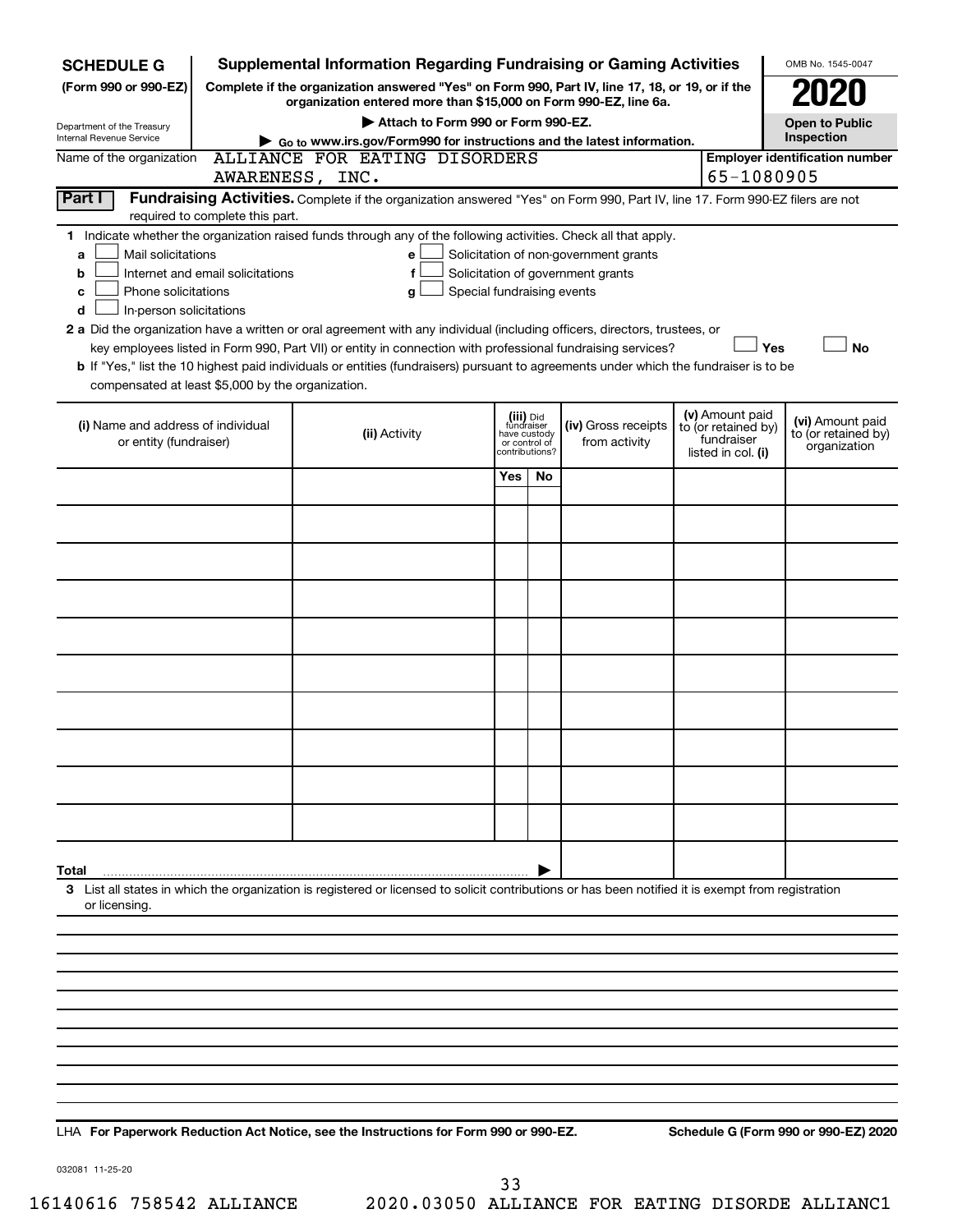65-1080905 Page 2 Schedule G (Form 990 or 990-EZ) 2020 Page AWARENESS, INC. 65-1080905

|                 | Part II        | Fundraising Events. Complete if the organization answered "Yes" on Form 990, Part IV, line 18, or reported more than \$15,000                                                                                                                                                               |                  |                                                      |                       |                                                     |
|-----------------|----------------|---------------------------------------------------------------------------------------------------------------------------------------------------------------------------------------------------------------------------------------------------------------------------------------------|------------------|------------------------------------------------------|-----------------------|-----------------------------------------------------|
|                 |                | of fundraising event contributions and gross income on Form 990-EZ, lines 1 and 6b. List events with gross receipts greater than \$5,000.                                                                                                                                                   | (a) Event $#1$   | (b) Event #2                                         | (c) Other events      |                                                     |
|                 |                |                                                                                                                                                                                                                                                                                             |                  |                                                      |                       | (d) Total events                                    |
|                 |                |                                                                                                                                                                                                                                                                                             | COOKIE PARTYWALK |                                                      | 6                     | (add col. (a) through<br>col. (c)                   |
|                 |                |                                                                                                                                                                                                                                                                                             | (event type)     | (event type)                                         | (total number)        |                                                     |
| Revenue         | 1.             |                                                                                                                                                                                                                                                                                             | 355157.          | 86074.                                               | 95917.                | 537148.                                             |
|                 | 2.             |                                                                                                                                                                                                                                                                                             | 150855.          | 58044.                                               | 59606.                | 268505.                                             |
|                 |                |                                                                                                                                                                                                                                                                                             |                  |                                                      |                       |                                                     |
|                 | 3              | Gross income (line 1 minus line 2)                                                                                                                                                                                                                                                          | 204302.          | 28030.                                               | 36311.                | 268643.                                             |
|                 |                |                                                                                                                                                                                                                                                                                             |                  |                                                      |                       |                                                     |
|                 | 5              |                                                                                                                                                                                                                                                                                             |                  |                                                      |                       |                                                     |
| Direct Expenses | 6              |                                                                                                                                                                                                                                                                                             |                  |                                                      |                       |                                                     |
|                 | 7              |                                                                                                                                                                                                                                                                                             |                  |                                                      |                       |                                                     |
|                 | 8              |                                                                                                                                                                                                                                                                                             |                  |                                                      |                       |                                                     |
|                 | 9              |                                                                                                                                                                                                                                                                                             | 67940.           | 19995.                                               | 30181.                | 118116.                                             |
|                 | 10             | Direct expense summary. Add lines 4 through 9 in column (d)                                                                                                                                                                                                                                 |                  |                                                      |                       | 118116.<br>150527.                                  |
|                 | 11<br>Part III | Gaming. Complete if the organization answered "Yes" on Form 990, Part IV, line 19, or reported more than                                                                                                                                                                                    |                  |                                                      |                       |                                                     |
|                 |                | \$15,000 on Form 990-EZ, line 6a.                                                                                                                                                                                                                                                           |                  |                                                      |                       |                                                     |
| Revenue         |                |                                                                                                                                                                                                                                                                                             | (a) Bingo        | (b) Pull tabs/instant<br>bingo/progressive bingo     | (c) Other gaming      | (d) Total gaming (add<br>col. (a) through col. (c)) |
|                 |                |                                                                                                                                                                                                                                                                                             |                  |                                                      |                       |                                                     |
|                 |                |                                                                                                                                                                                                                                                                                             |                  |                                                      |                       |                                                     |
|                 | 2              |                                                                                                                                                                                                                                                                                             |                  |                                                      |                       |                                                     |
|                 |                |                                                                                                                                                                                                                                                                                             |                  |                                                      |                       |                                                     |
| Direct Expenses | 3              |                                                                                                                                                                                                                                                                                             |                  |                                                      |                       |                                                     |
|                 | 4              |                                                                                                                                                                                                                                                                                             |                  |                                                      |                       |                                                     |
|                 | 5.             |                                                                                                                                                                                                                                                                                             |                  |                                                      |                       |                                                     |
|                 |                |                                                                                                                                                                                                                                                                                             | Yes<br>%<br>No.  | <b>Yes</b><br>%<br>No                                | <b>Yes</b><br>%<br>No |                                                     |
|                 |                |                                                                                                                                                                                                                                                                                             |                  |                                                      |                       |                                                     |
|                 | 7              | Direct expense summary. Add lines 2 through 5 in column (d)                                                                                                                                                                                                                                 |                  |                                                      |                       |                                                     |
|                 | 8              |                                                                                                                                                                                                                                                                                             |                  |                                                      |                       |                                                     |
|                 |                |                                                                                                                                                                                                                                                                                             |                  |                                                      |                       |                                                     |
| 9               |                | Enter the state(s) in which the organization conducts gaming activities:                                                                                                                                                                                                                    |                  | <u> 1980 - Johann Stoff, Amerikaansk politiker (</u> |                       | Yes                                                 |
|                 |                |                                                                                                                                                                                                                                                                                             |                  |                                                      |                       | No                                                  |
|                 |                |                                                                                                                                                                                                                                                                                             |                  |                                                      |                       |                                                     |
|                 |                |                                                                                                                                                                                                                                                                                             |                  |                                                      |                       |                                                     |
|                 |                |                                                                                                                                                                                                                                                                                             |                  |                                                      |                       | Yes<br>No                                           |
|                 |                | <b>b</b> If "Yes," explain: $\frac{1}{2}$ and $\frac{1}{2}$ and $\frac{1}{2}$ and $\frac{1}{2}$ and $\frac{1}{2}$ and $\frac{1}{2}$ and $\frac{1}{2}$ and $\frac{1}{2}$ and $\frac{1}{2}$ and $\frac{1}{2}$ and $\frac{1}{2}$ and $\frac{1}{2}$ and $\frac{1}{2}$ and $\frac{1}{2}$ and $\$ |                  |                                                      |                       |                                                     |
|                 |                |                                                                                                                                                                                                                                                                                             |                  |                                                      |                       |                                                     |
|                 |                | 032082 11-25-20                                                                                                                                                                                                                                                                             |                  |                                                      |                       | Schedule G (Form 990 or 990-EZ) 2020                |
|                 |                |                                                                                                                                                                                                                                                                                             |                  |                                                      |                       |                                                     |
|                 |                |                                                                                                                                                                                                                                                                                             |                  |                                                      |                       |                                                     |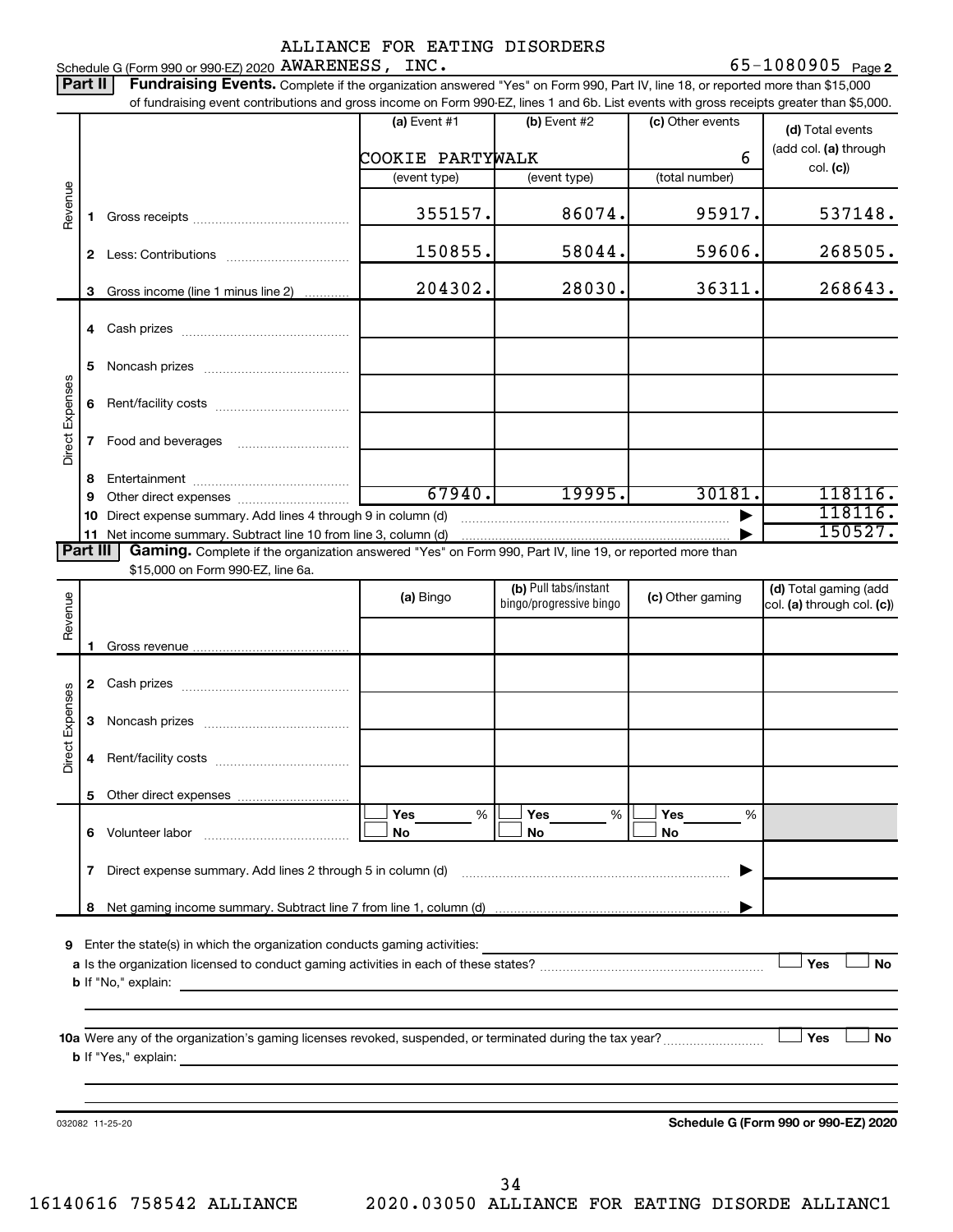|    | ALLIANCE FOR EATING DISORDERS                                                                                                                                                                                                             |            |     |                   |
|----|-------------------------------------------------------------------------------------------------------------------------------------------------------------------------------------------------------------------------------------------|------------|-----|-------------------|
|    | Schedule G (Form 990 or 990-EZ) 2020 AWARENESS, INC.                                                                                                                                                                                      |            |     | 65-1080905 Page 3 |
|    |                                                                                                                                                                                                                                           | $\Box$ Yes |     | No                |
|    | 12 Is the organization a grantor, beneficiary or trustee of a trust, or a member of a partnership or other entity formed                                                                                                                  | $\Box$ Yes |     | No                |
|    | 13 Indicate the percentage of gaming activity conducted in:                                                                                                                                                                               |            |     |                   |
|    |                                                                                                                                                                                                                                           | 1За        |     | %                 |
|    | <b>b</b> An outside facility <b>contained and the contract of the contract of the contract of the contract of the contract of the contract of the contract of the contract of the contract of the contract of the contract of the con</b> | 13b        |     | %                 |
|    | 14 Enter the name and address of the person who prepares the organization's gaming/special events books and records:                                                                                                                      |            |     |                   |
|    | Name $\blacktriangleright$<br><u> 1989 - Johann John Stone, Amerikaansk politiker (</u>                                                                                                                                                   |            |     |                   |
|    |                                                                                                                                                                                                                                           |            |     |                   |
|    |                                                                                                                                                                                                                                           |            |     | <b>No</b>         |
|    | of gaming revenue retained by the third party $\triangleright$ \$                                                                                                                                                                         |            |     |                   |
|    | c If "Yes," enter name and address of the third party:                                                                                                                                                                                    |            |     |                   |
|    | Name $\blacktriangleright$<br><u> 1989 - Andrea Andrew Maria (h. 1989).</u>                                                                                                                                                               |            |     |                   |
|    |                                                                                                                                                                                                                                           |            |     |                   |
| 16 | Gaming manager information:                                                                                                                                                                                                               |            |     |                   |
|    | Name $\blacktriangleright$<br><u> 1989 - Johann Harry Harry Harry Harry Harry Harry Harry Harry Harry Harry Harry Harry Harry Harry Harry Harry</u>                                                                                       |            |     |                   |
|    | Gaming manager compensation > \$                                                                                                                                                                                                          |            |     |                   |
|    | Description of services provided states and the contract of the contract of the contract of the contract of the contract of the contract of the contract of the contract of the contract of the contract of the contract of th            |            |     |                   |
|    |                                                                                                                                                                                                                                           |            |     |                   |
|    |                                                                                                                                                                                                                                           |            |     |                   |
|    | Director/officer<br>Employee<br>Independent contractor                                                                                                                                                                                    |            |     |                   |
|    | 17 Mandatory distributions:                                                                                                                                                                                                               |            |     |                   |
|    | a Is the organization required under state law to make charitable distributions from the gaming proceeds to                                                                                                                               |            |     |                   |
|    | retain the state gaming license?                                                                                                                                                                                                          |            | Yes | <b>No</b>         |
|    | <b>b</b> Enter the amount of distributions required under state law to be distributed to other exempt organizations or spent in the                                                                                                       |            |     |                   |
|    | organization's own exempt activities during the tax year $\triangleright$ \$<br><b>Part IV</b><br>Supplemental Information. Provide the explanations required by Part I, line 2b, columns (iii) and (v); and Part III, lines 9, 9b, 10b,  |            |     |                   |
|    | 15b, 15c, 16, and 17b, as applicable. Also provide any additional information. See instructions.                                                                                                                                          |            |     |                   |
|    |                                                                                                                                                                                                                                           |            |     |                   |
|    |                                                                                                                                                                                                                                           |            |     |                   |
|    |                                                                                                                                                                                                                                           |            |     |                   |
|    |                                                                                                                                                                                                                                           |            |     |                   |
|    |                                                                                                                                                                                                                                           |            |     |                   |
|    |                                                                                                                                                                                                                                           |            |     |                   |
|    |                                                                                                                                                                                                                                           |            |     |                   |
|    |                                                                                                                                                                                                                                           |            |     |                   |
|    |                                                                                                                                                                                                                                           |            |     |                   |
|    |                                                                                                                                                                                                                                           |            |     |                   |

032083 11-25-20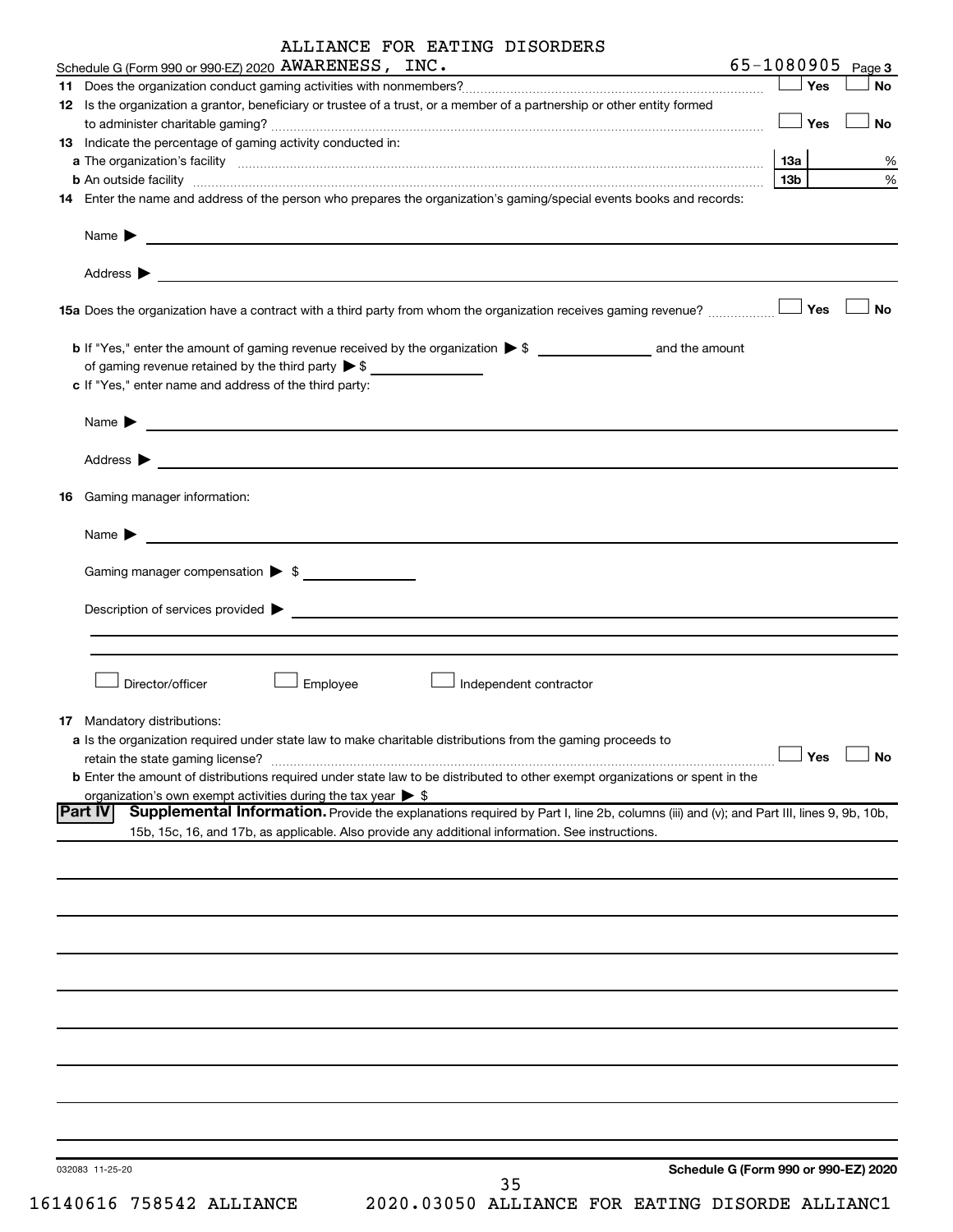| 65-1080905 $_{Page 4}$<br>INC.<br>AWARENESS ,<br>Schedule G (Form 990 or 990-EZ) |  |
|----------------------------------------------------------------------------------|--|
| ALLIANCE FOR EATING DISORDERS                                                    |  |

|                 | <b>Part IV   Supplemental Information (continued)</b> |    |                                 |
|-----------------|-------------------------------------------------------|----|---------------------------------|
|                 |                                                       |    |                                 |
|                 |                                                       |    |                                 |
|                 |                                                       |    |                                 |
|                 |                                                       |    |                                 |
|                 |                                                       |    |                                 |
|                 |                                                       |    |                                 |
|                 |                                                       |    |                                 |
|                 |                                                       |    |                                 |
|                 |                                                       |    |                                 |
|                 |                                                       |    |                                 |
|                 |                                                       |    |                                 |
|                 |                                                       |    |                                 |
|                 |                                                       |    |                                 |
|                 |                                                       |    |                                 |
|                 |                                                       |    |                                 |
|                 |                                                       |    |                                 |
|                 |                                                       |    |                                 |
|                 |                                                       |    |                                 |
|                 |                                                       |    |                                 |
|                 |                                                       |    |                                 |
|                 |                                                       |    |                                 |
|                 |                                                       |    |                                 |
|                 |                                                       |    |                                 |
|                 |                                                       |    |                                 |
|                 |                                                       |    |                                 |
|                 |                                                       |    |                                 |
|                 |                                                       |    |                                 |
|                 |                                                       |    |                                 |
| 032084 04-01-20 |                                                       |    | Schedule G (Form 990 or 990-EZ) |
|                 |                                                       | 36 |                                 |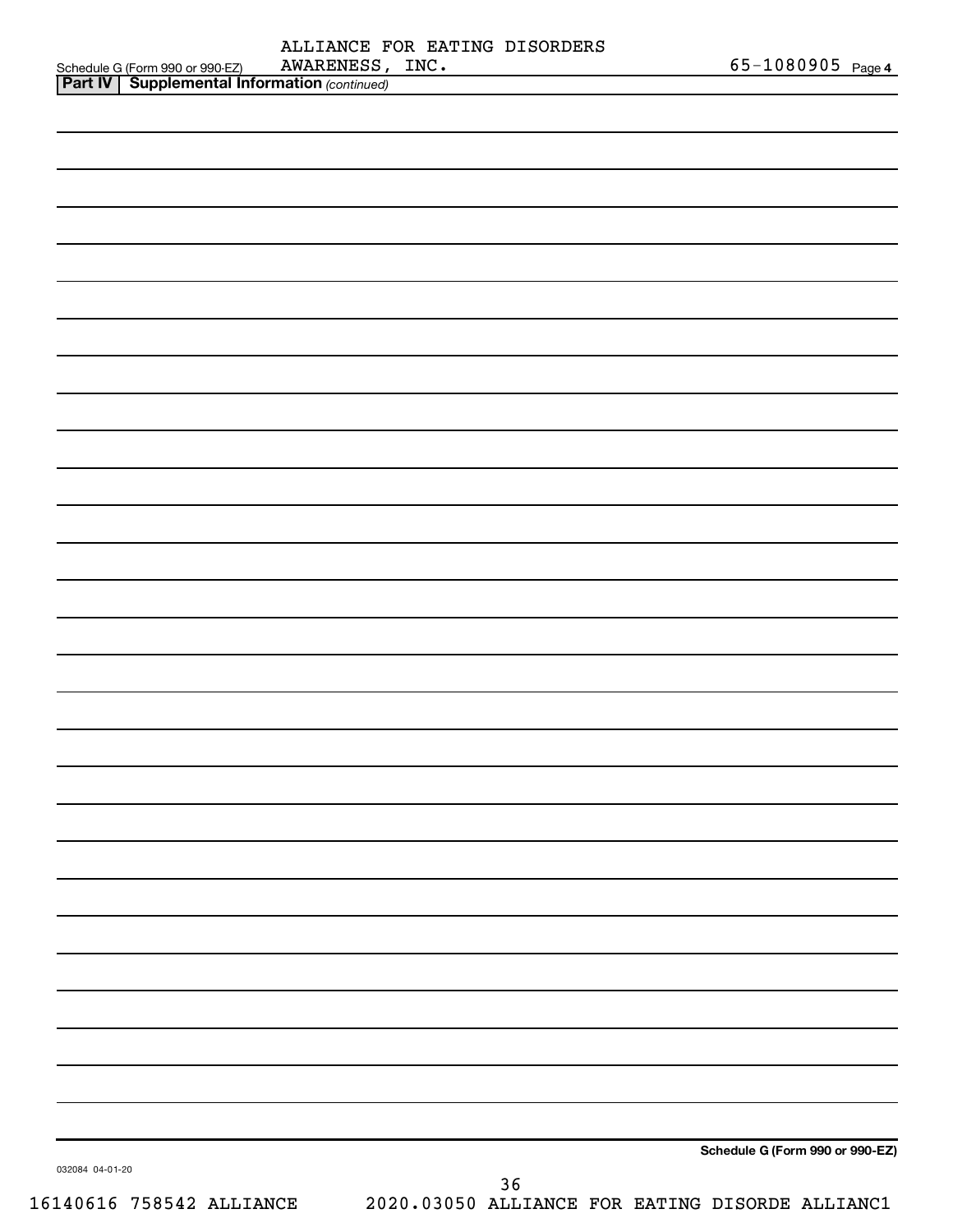**(Form 990 or 990-EZ)**

Department of the Treasury Internal Revenue Service Name of the organization

#### **Complete to provide information for responses to specific questions on Form 990 or 990-EZ or to provide any additional information. | Attach to Form 990 or 990-EZ. | Go to www.irs.gov/Form990 for the latest information. SCHEDULE O Supplemental Information to Form 990 or 990-EZ 2020**<br>(Form 990 or 990-EZ) **2020**

**Open to Public Inspection Employer identification number**

OMB No. 1545-0047

AWARENESS, INC. 65-1080905

# Form 990, Part I, Line 1, Description of Organization Mission:

ALLIANCE FOR EATING DISORDERS

PROVIDES PROGRAMS & ACTIVITIES AIMED AT OUTREACH, EDUCATION & ADVOCACY

FOR ALL EATING DISORDERS

INCLUDING FREE SUPPORT GROUPS, EDUCATION FOR PRIMARY CARE PROVIDERS,

REFERRALS FOR TREATMENT AND

LOW COST OUTPATIENT TREATMENT.

Form 990, Part VI, Section B, line 11b:

THOROUGH REVIEW OF THE 990 WILL BE MADE BY THE EXECUTIVE COMITTEE BEFORE

FILING. THE ORGANIZATION

HAD AN ACCOUNTING FIRM PERFORM AN AUDIT SERVICE OF THE FINANCIAL

STATEMENTS.

Form 990, Part VI, Section B, Line 12c:

The Board of Directors are required to review and sign off on the disclosure of the conflict of interest policy on an annual basis. Any potential conflict of interest in the part of any member is disclosed to the Board of Directors and made a matter of record through an annual procedure and also when such an individual proposed to engage in any action which raises the possibility of a conflict. Any board member with a conflict of interest will not participate in the discussion of the area in which there is a potential conflict of interest.

Any potential conflict of interest on the part of a staff member is disclosed to the CEO, who must transmit this information directly to the

board of directors for board discussion and action.

032211 11-20-20 **For Paperwork Reduction Act Notice, see the Instructions for Form 990 or 990-EZ. Schedule O (Form 990 or 990-EZ) 2020** LHA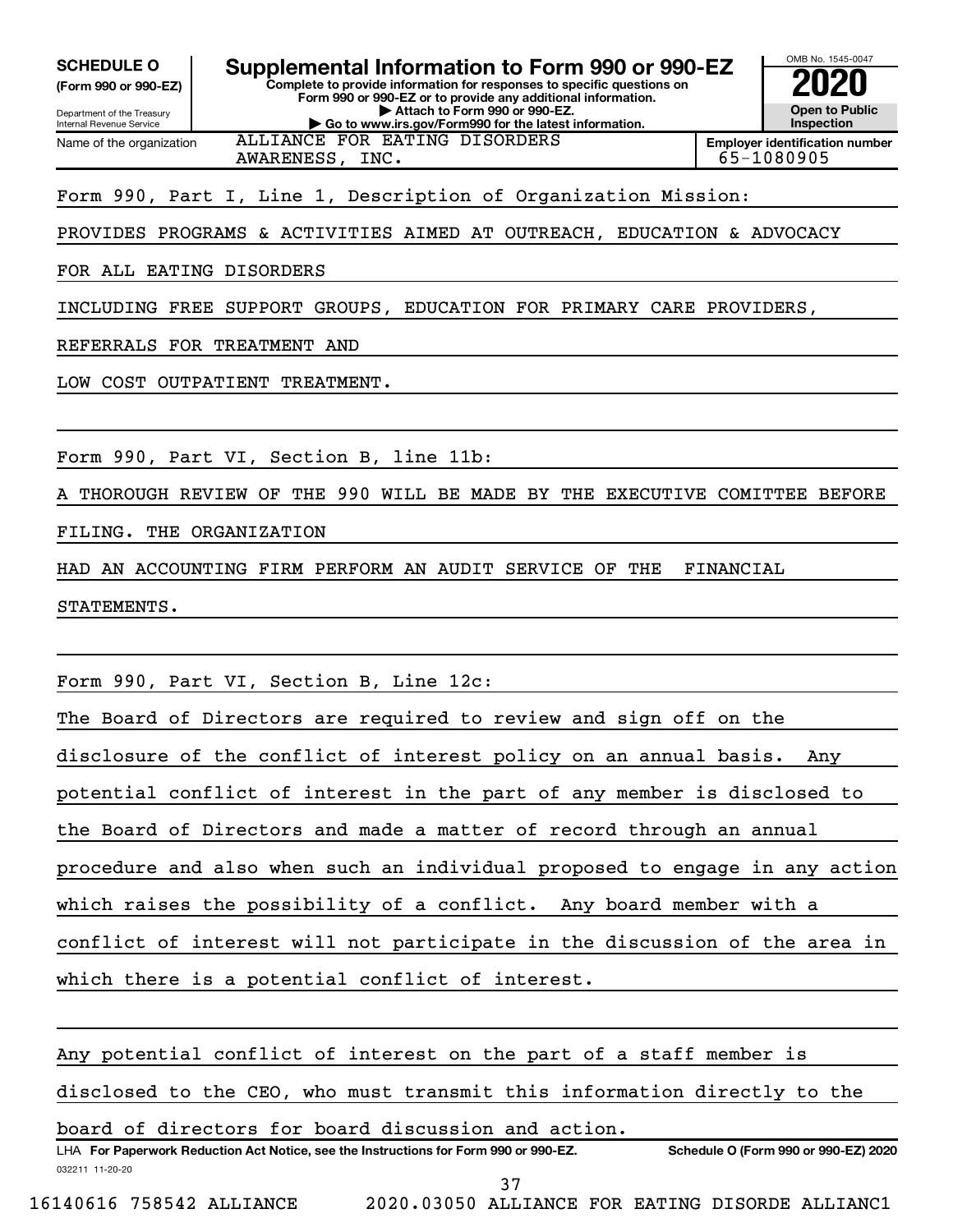| Schedule O (Form 990 or 990-EZ) 2020<br>Name of the organization ALLIANCE FOR EATING DISORDERS | Page 2<br><b>Employer identification number</b> |
|------------------------------------------------------------------------------------------------|-------------------------------------------------|
| AWARENESS, INC.                                                                                | 65-1080905                                      |
| Form 990, Part VI, Section C, Line 19:                                                         |                                                 |
| INSPECTION OF FORM 990 WILL BE MADE AVAILABLE ON REQUEST ON ITS WEBSITE                        |                                                 |
| Form 990, Part IX, Line 24e, All Other Functional Expenses:                                    |                                                 |
| SOUTHERN SMASH:                                                                                |                                                 |
| Program service expenses                                                                       | 24482.                                          |
| Management and general expenses                                                                | 0.                                              |
| Fundraising expenses                                                                           | 0.                                              |
| Total expenses                                                                                 | 24482.                                          |
| INDEPENDENT CONTRACTORS:                                                                       |                                                 |
| Program service expenses                                                                       | 20939.                                          |
| Management and general expenses                                                                | 0.                                              |
| Fundraising expenses                                                                           | 0.                                              |
| Total expenses                                                                                 | 20939.                                          |
| SEO:                                                                                           |                                                 |
| Program service expenses                                                                       | 20000.                                          |
| Management and general expenses                                                                | 0.                                              |
| Fundraising expenses                                                                           | 0.                                              |
| Total expenses                                                                                 | 20000.                                          |
| PRINTING, PUBLICATIONS, POSTAGE & SHIPPING:                                                    |                                                 |
| Program service expenses                                                                       | 18286.                                          |
| Management and general expenses                                                                | 0.                                              |
| Fundraising expenses                                                                           | 0.                                              |
| Total expenses                                                                                 | 18286.                                          |
| 032212 11-20-20<br>38                                                                          | Schedule O (Form 990 or 990-EZ) 2020            |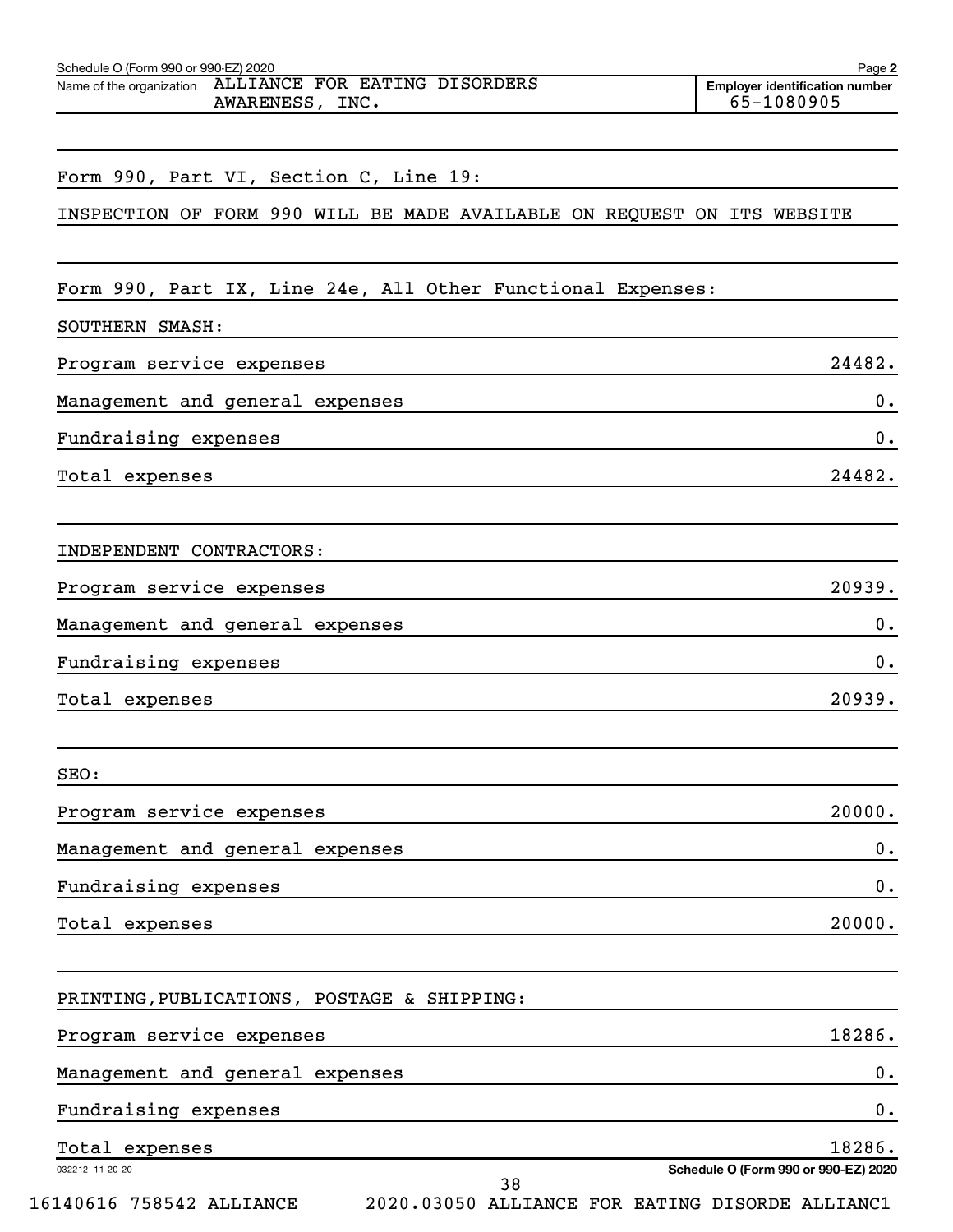| Schedule O (Form 990 or 990-EZ) 2020<br>Name of the organization ALLIANCE FOR EATING DISORDERS | Page 2<br><b>Employer identification number</b> |
|------------------------------------------------------------------------------------------------|-------------------------------------------------|
| AWARENESS, INC.                                                                                | 65-1080905                                      |
|                                                                                                |                                                 |
| VEHICLE COSTS:                                                                                 |                                                 |
| Program service expenses                                                                       | 6075.                                           |
| Management and general expenses                                                                | 2025.                                           |
| Fundraising expenses                                                                           | 0.                                              |
| Total expenses                                                                                 | 8100.                                           |
| MEMBERSHIPS:                                                                                   |                                                 |
| Program service expenses                                                                       | 7150.                                           |
| Management and general expenses                                                                | 0.                                              |
| Fundraising expenses                                                                           | 0.                                              |
| Total expenses                                                                                 | 7150.                                           |
| SOLITATION MAILING:                                                                            |                                                 |
| Program service expenses                                                                       | 0.                                              |
| Management and general expenses                                                                | 0.                                              |
| Fundraising expenses                                                                           | 7025.                                           |
| Total expenses                                                                                 | 7025.                                           |
| LICENSES AND PERMITS:                                                                          |                                                 |
| Program service expenses                                                                       | $\mathbf 0$ .                                   |
| Management and general expenses                                                                | 922.                                            |
| Fundraising expenses                                                                           | 3687.                                           |
| Total expenses                                                                                 | 4609.                                           |
| OFFICE SUPPLIES:                                                                               |                                                 |

| Program service expenses        |     | 3437.                                |
|---------------------------------|-----|--------------------------------------|
| Management and general expenses |     | 607.                                 |
| 032212 11-20-20                 | ว ด | Schedule O (Form 990 or 990-EZ) 2020 |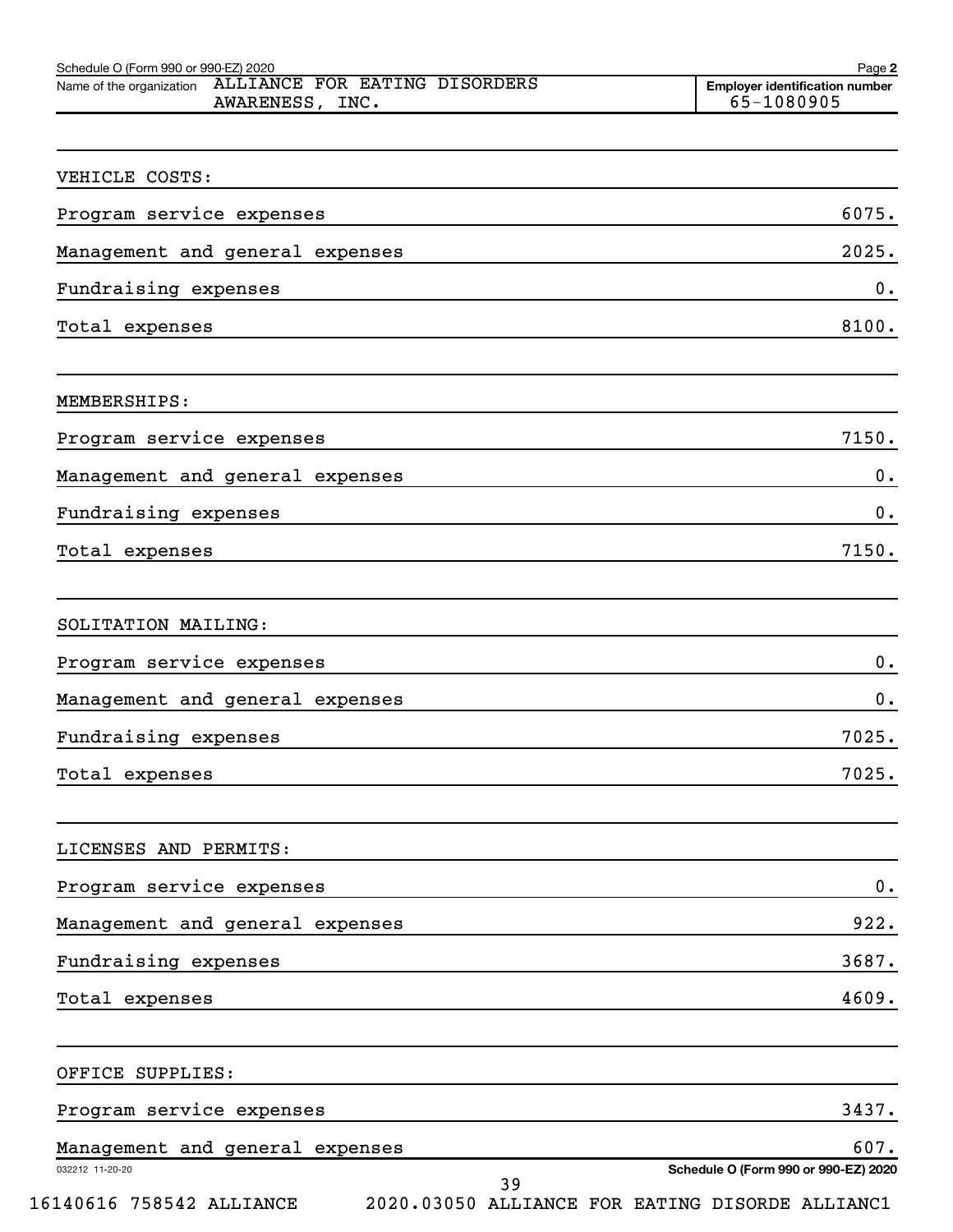| Schedule O (Form 990 or 990-EZ) 2020<br>ALLIANCE FOR EATING DISORDERS<br>Name of the organization                                       | Page 2<br><b>Employer identification number</b>                    |
|-----------------------------------------------------------------------------------------------------------------------------------------|--------------------------------------------------------------------|
| AWARENESS, INC.                                                                                                                         | 65-1080905                                                         |
| Fundraising expenses                                                                                                                    | 0.                                                                 |
| Total expenses<br><u> 1980 - Johann Barn, amerikansk politiker (d. 1980)</u>                                                            | 4044.                                                              |
| CONTINUING EDUCATION FEE:                                                                                                               |                                                                    |
| Program service expenses                                                                                                                | 2250.                                                              |
| Management and general expenses                                                                                                         | 0.                                                                 |
| Fundraising expenses<br><u> Anglický architekt</u>                                                                                      | 0.                                                                 |
| Total expenses<br><u> 1989 - Andrea Barbara, Amerikaansk politiker († 1908)</u>                                                         | 2250.                                                              |
| GIFTS GIVEN:                                                                                                                            |                                                                    |
| Program service expenses<br><u> 1989 - Johann Stein, mars an de Brasilia (b. 1989)</u>                                                  | 1494.                                                              |
| Management and general expenses                                                                                                         | 373.<br><u> 1989 - Johann Stein, mars an de Brasilia (b. 1989)</u> |
| Fundraising expenses                                                                                                                    | 0.                                                                 |
| Total expenses<br><u> 1989 - Johann Stoff, deutscher Stoff, der Stoff, der Stoff, der Stoff, der Stoff, der Stoff, der Stoff, der S</u> | 1867.                                                              |
| CREDIT CARD FEES:                                                                                                                       |                                                                    |
| Program service expenses                                                                                                                | 0.                                                                 |
| Management and general expenses                                                                                                         | 815.                                                               |
| Fundraising expenses                                                                                                                    | 815.                                                               |
| Total expenses                                                                                                                          | 1630.                                                              |
| BUSINESS MEALS/EDUCATION:                                                                                                               |                                                                    |
| Program service expenses                                                                                                                | 1102.                                                              |
| Management and general expenses                                                                                                         | 276.                                                               |
| Fundraising expenses                                                                                                                    | 0.                                                                 |
| Total expenses                                                                                                                          | 1378.                                                              |
| EMPLOYEE REIMBURSEMENT EXPENSE:                                                                                                         |                                                                    |

|                 | eni botes netnonomnini eni enos. |                                                 |  |  |                                      |
|-----------------|----------------------------------|-------------------------------------------------|--|--|--------------------------------------|
| 032212 11-20-20 |                                  |                                                 |  |  | Schedule O (Form 990 or 990-EZ) 2020 |
|                 |                                  |                                                 |  |  |                                      |
|                 | 16140616 758542 ALLIANCE         | 2020.03050 ALLIANCE FOR EATING DISORDE ALLIANC1 |  |  |                                      |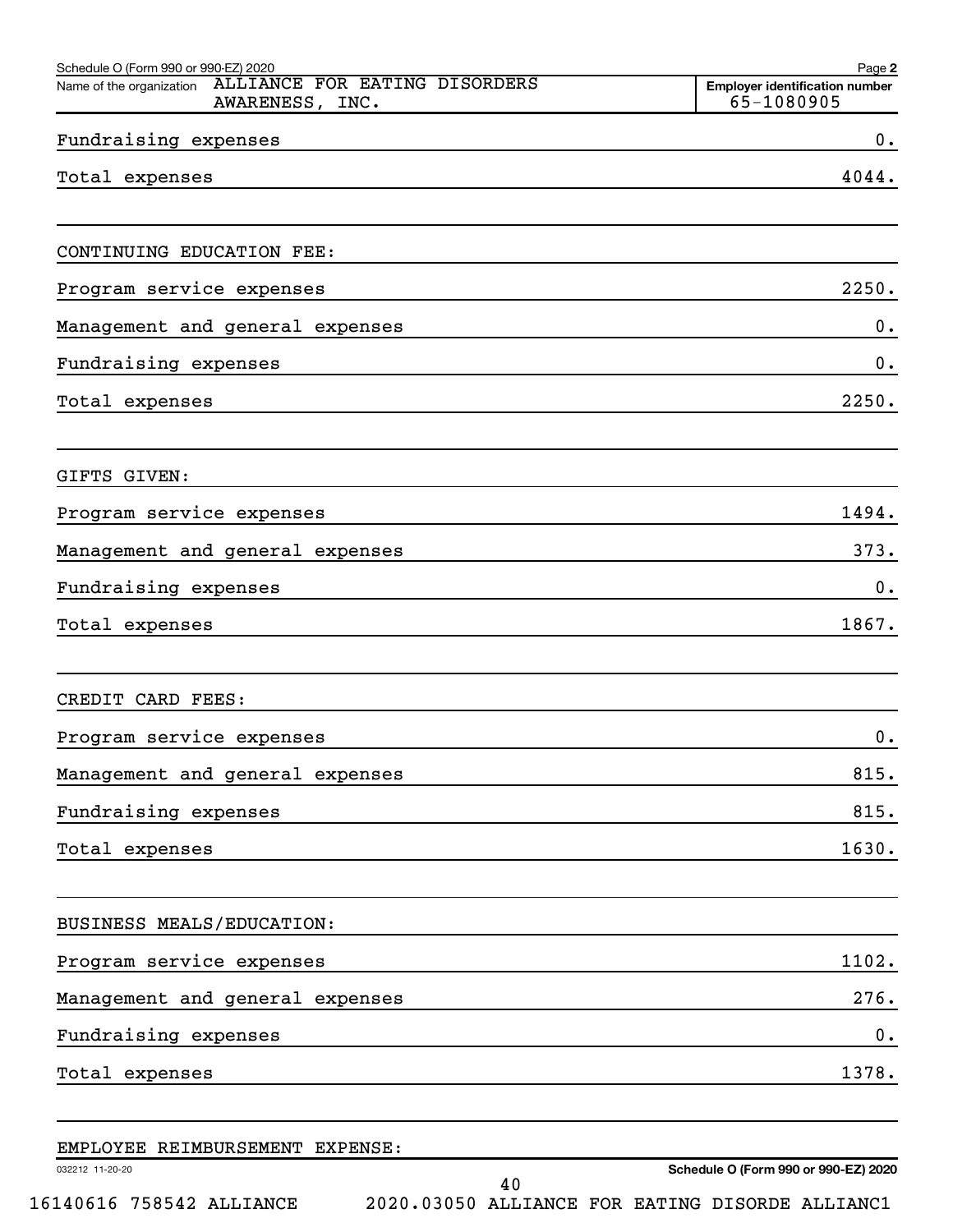| Schedule O (Form 990 or 990-EZ) 2020<br>ALLIANCE FOR EATING DISORDERS<br>Name of the organization                                                       | Page 2<br><b>Employer identification number</b> |
|---------------------------------------------------------------------------------------------------------------------------------------------------------|-------------------------------------------------|
| AWARENESS, INC.                                                                                                                                         | $65 - 1080905$                                  |
| Program service expenses                                                                                                                                | 917.                                            |
| Management and general expenses<br><u> 1980 - Jan Sterling Sterling, amerikansk politiker (d. 1980)</u>                                                 | 108.                                            |
| Fundraising expenses<br><u> 1980 - John Stein, Amerikaansk politiker (* 1918)</u>                                                                       | 54.                                             |
| Total expenses<br>and the control of the control of the control of the control of the control of the control of the control of the                      | 1079.                                           |
| BOARD:                                                                                                                                                  |                                                 |
| Program service expenses<br>and the control of the control of the control of the control of the control of the control of the control of the            | 0.                                              |
| Management and general expenses<br><u> 1989 - Johann John Stein, markin film ar yn y brenin y brenin y brenin y brenin y brenin y brenin y brenin y</u> | 856.                                            |
| Fundraising expenses<br><u> 1980 - Johann John Stein, mars an deutscher Stein († 1980)</u>                                                              | 0.                                              |
| Total expenses<br><u> 1980 - Johann Barn, mars ann an t-Amhain Aonaich an t-Aonaich an t-Aonaich ann an t-Aonaich ann an t-Aonaich</u>                  | 856.                                            |
| Total Other Expenses on Form 990, Part IX, line 24e, Col A                                                                                              | 123695.                                         |
|                                                                                                                                                         |                                                 |
|                                                                                                                                                         |                                                 |
|                                                                                                                                                         |                                                 |
|                                                                                                                                                         |                                                 |
|                                                                                                                                                         |                                                 |
|                                                                                                                                                         |                                                 |
|                                                                                                                                                         |                                                 |
|                                                                                                                                                         |                                                 |
|                                                                                                                                                         |                                                 |
|                                                                                                                                                         |                                                 |
|                                                                                                                                                         |                                                 |
|                                                                                                                                                         |                                                 |
|                                                                                                                                                         |                                                 |
|                                                                                                                                                         |                                                 |
|                                                                                                                                                         |                                                 |
|                                                                                                                                                         |                                                 |
|                                                                                                                                                         |                                                 |
|                                                                                                                                                         |                                                 |
| 032212 11-20-20<br>41                                                                                                                                   | Schedule O (Form 990 or 990-EZ) 2020            |
| 16140616 758542 ALLIANCE<br>2020.03050 ALLIANCE FOR EATING DISORDE ALLIANC1                                                                             |                                                 |